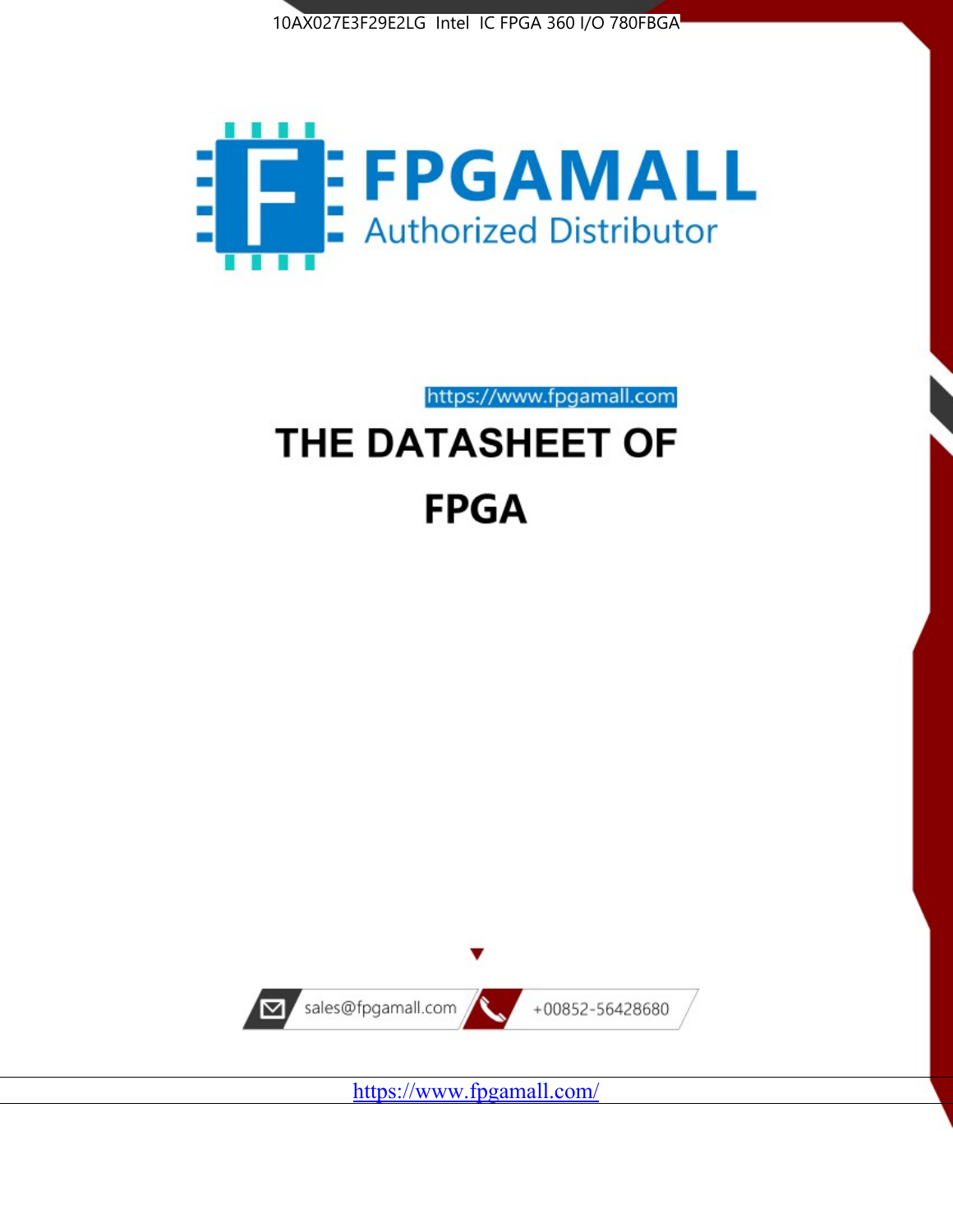10AX027E3F29E2LG Intel IC FPGA 360 I/O 780FBGA



# **Intel® Arria® 10 Device Overview**



**A10-OVERVIEW | 2018.12.06** Latest document on the web: **[PDF](https://www.intel.com/content/dam/www/programmable/us/en/pdfs/literature/hb/arria-10/a10_overview.pdf)** | **[HTML](https://www.intel.com/content/www/us/en/programmable/documentation/sam1403480274650.html)**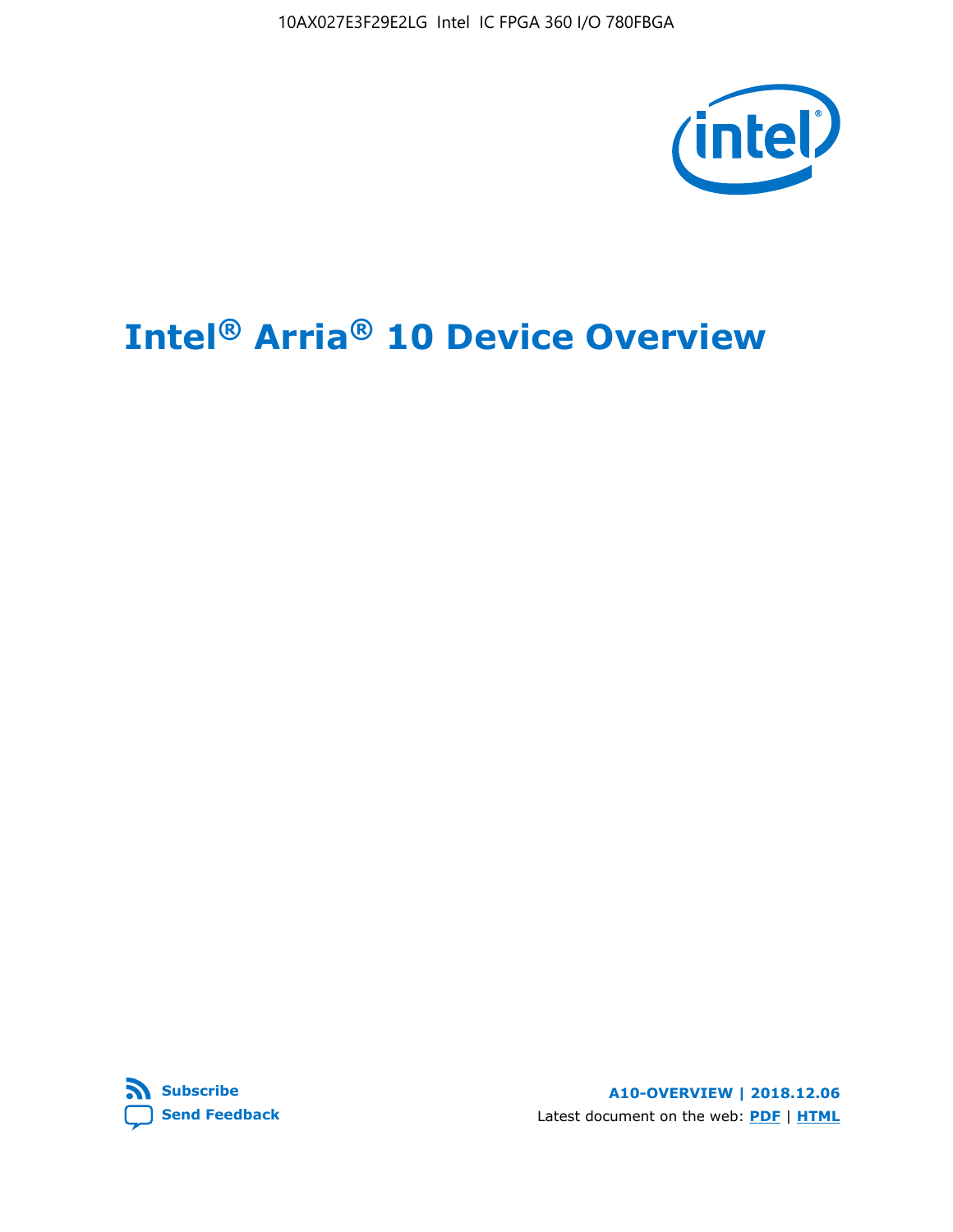

**Contents** 

# **Contents**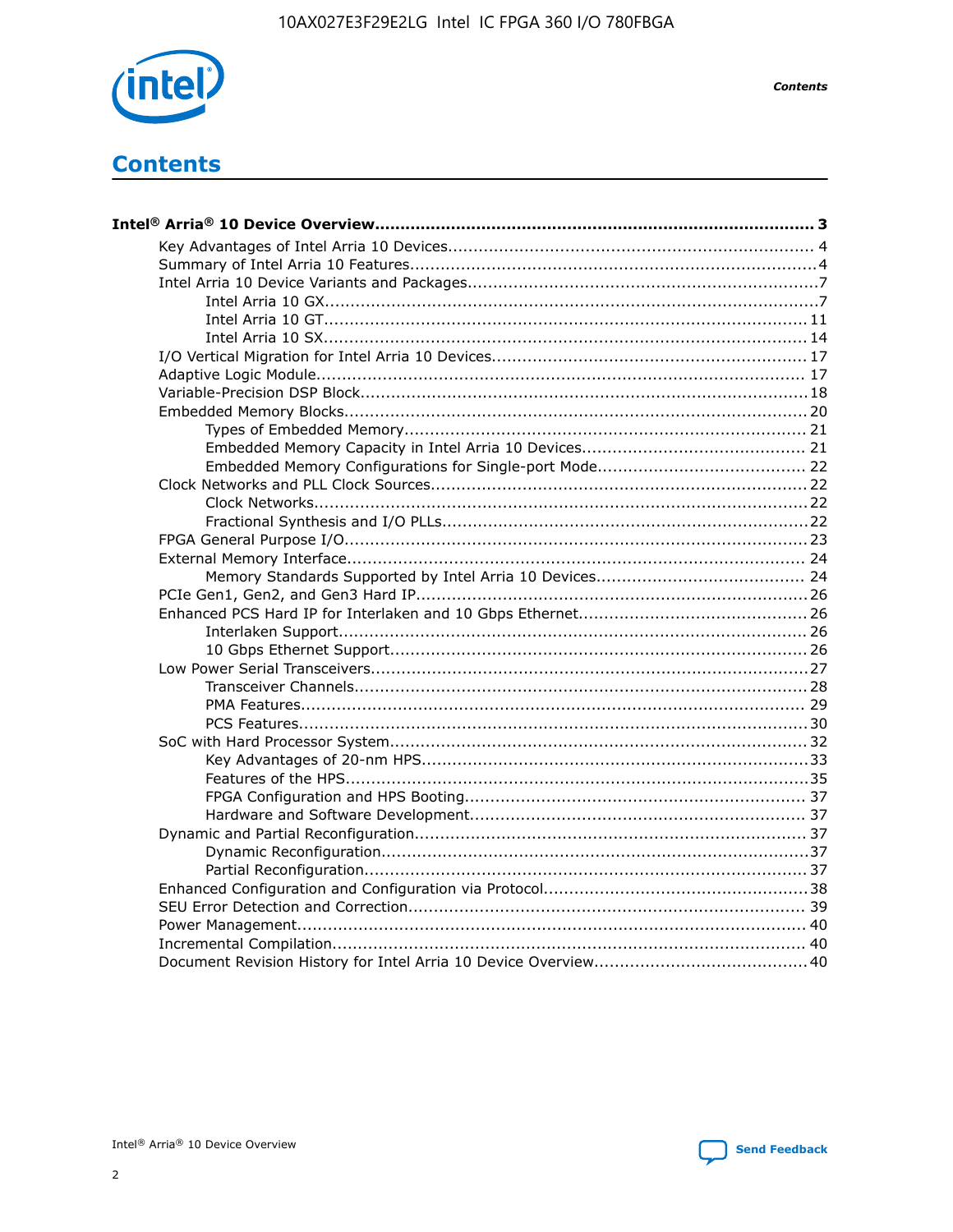**A10-OVERVIEW | 2018.12.06**

**[Send Feedback](mailto:FPGAtechdocfeedback@intel.com?subject=Feedback%20on%20Intel%20Arria%2010%20Device%20Overview%20(A10-OVERVIEW%202018.12.06)&body=We%20appreciate%20your%20feedback.%20In%20your%20comments,%20also%20specify%20the%20page%20number%20or%20paragraph.%20Thank%20you.)**



# **Intel® Arria® 10 Device Overview**

The Intel<sup>®</sup> Arria<sup>®</sup> 10 device family consists of high-performance and power-efficient 20 nm mid-range FPGAs and SoCs.

Intel Arria 10 device family delivers:

- Higher performance than the previous generation of mid-range and high-end FPGAs.
- Power efficiency attained through a comprehensive set of power-saving technologies.

The Intel Arria 10 devices are ideal for high performance, power-sensitive, midrange applications in diverse markets.

| <b>Market</b>         | <b>Applications</b>                                                                                               |
|-----------------------|-------------------------------------------------------------------------------------------------------------------|
| Wireless              | Channel and switch cards in remote radio heads<br>٠<br>Mobile backhaul<br>٠                                       |
| Wireline              | 40G/100G muxponders and transponders<br>٠<br>100G line cards<br>٠<br><b>Bridging</b><br>٠<br>Aggregation<br>٠     |
| <b>Broadcast</b>      | Studio switches<br>٠<br>Servers and transport<br>٠<br>Videoconferencing<br>٠<br>Professional audio and video<br>٠ |
| Computing and Storage | Flash cache<br>٠<br>Cloud computing servers<br>٠<br>Server acceleration<br>٠                                      |
| Medical               | Diagnostic scanners<br>٠<br>Diagnostic imaging<br>٠                                                               |
| Military              | Missile guidance and control<br>٠<br>Radar<br>٠<br>Electronic warfare<br>٠<br>Secure communications<br>٠          |

#### **Table 1. Sample Markets and Ideal Applications for Intel Arria 10 Devices**

#### **Related Information**

- [Intel Arria 10 Device Handbook: Known Issues](http://www.altera.com/support/kdb/solutions/rd07302013_646.html) Lists the planned updates to the *Intel Arria 10 Device Handbook* chapters.
- [Intel Arria 10 GX/GT Device Errata and Design Recommendations](https://www.intel.com/content/www/us/en/programmable/documentation/agz1493851706374.html#yqz1494433888646)
- [Intel Arria 10 SX Device Errata and Design Recommendations](https://www.intel.com/content/www/us/en/programmable/documentation/cru1462832385668.html#cru1462832558642)

Intel Corporation. All rights reserved. Intel, the Intel logo, Altera, Arria, Cyclone, Enpirion, MAX, Nios, Quartus and Stratix words and logos are trademarks of Intel Corporation or its subsidiaries in the U.S. and/or other countries. Intel warrants performance of its FPGA and semiconductor products to current specifications in accordance with Intel's standard warranty, but reserves the right to make changes to any products and services at any time without notice. Intel assumes no responsibility or liability arising out of the application or use of any information, product, or service described herein except as expressly agreed to in writing by Intel. Intel customers are advised to obtain the latest version of device specifications before relying on any published information and before placing orders for products or services. \*Other names and brands may be claimed as the property of others.

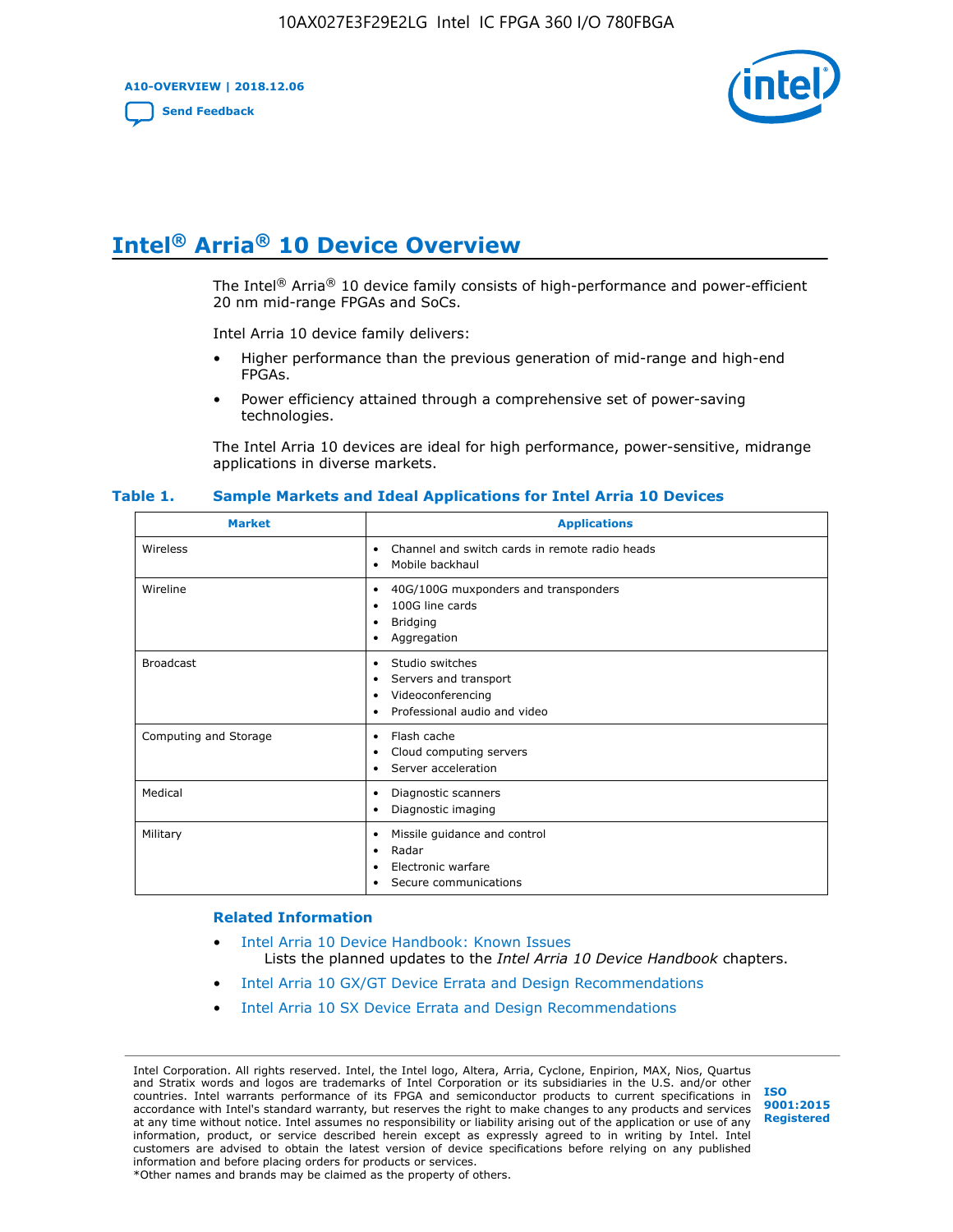

# **Key Advantages of Intel Arria 10 Devices**

# **Table 2. Key Advantages of the Intel Arria 10 Device Family**

| <b>Advantage</b>                                                                                          | <b>Supporting Feature</b>                                                                                                                                                                                                                                                                                                |  |  |  |  |  |
|-----------------------------------------------------------------------------------------------------------|--------------------------------------------------------------------------------------------------------------------------------------------------------------------------------------------------------------------------------------------------------------------------------------------------------------------------|--|--|--|--|--|
| Enhanced core architecture                                                                                | Built on TSMC's 20 nm process technology<br>٠<br>60% higher performance than the previous generation of mid-range FPGAs<br>٠<br>15% higher performance than the fastest previous-generation FPGA<br>٠                                                                                                                    |  |  |  |  |  |
| High-bandwidth integrated<br>transceivers                                                                 | Short-reach rates up to 25.8 Gigabits per second (Gbps)<br>٠<br>Backplane capability up to 12.5 Gbps<br>٠<br>Integrated 10GBASE-KR and 40GBASE-KR4 Forward Error Correction (FEC)<br>٠                                                                                                                                   |  |  |  |  |  |
| Improved logic integration and<br>hard IP blocks                                                          | 8-input adaptive logic module (ALM)<br>٠<br>Up to 65.6 megabits (Mb) of embedded memory<br>٠<br>Variable-precision digital signal processing (DSP) blocks<br>Fractional synthesis phase-locked loops (PLLs)<br>Hard PCI Express Gen3 IP blocks<br>Hard memory controllers and PHY up to 2,400 Megabits per second (Mbps) |  |  |  |  |  |
| Second generation hard<br>processor system (HPS) with<br>integrated ARM* Cortex*-A9*<br>MPCore* processor | Tight integration of a dual-core ARM Cortex-A9 MPCore processor, hard IP, and an<br>٠<br>FPGA in a single Intel Arria 10 system-on-a-chip (SoC)<br>Supports over 128 Gbps peak bandwidth with integrated data coherency between<br>$\bullet$<br>the processor and the FPGA fabric                                        |  |  |  |  |  |
| Advanced power savings                                                                                    | Comprehensive set of advanced power saving features<br>٠<br>Power-optimized MultiTrack routing and core architecture<br>٠<br>Up to 40% lower power compared to previous generation of mid-range FPGAs<br>Up to 60% lower power compared to previous generation of high-end FPGAs                                         |  |  |  |  |  |

# **Summary of Intel Arria 10 Features**

## **Table 3. Summary of Features for Intel Arria 10 Devices**

| <b>Feature</b>                  | <b>Description</b>                                                                                                                                                                                                                                                                                                                                                                                       |
|---------------------------------|----------------------------------------------------------------------------------------------------------------------------------------------------------------------------------------------------------------------------------------------------------------------------------------------------------------------------------------------------------------------------------------------------------|
| Technology                      | TSMC's 20-nm SoC process technology<br>٠<br>Allows operation at a lower $V_{\text{CC}}$ level of 0.82 V instead of the 0.9 V standard $V_{\text{CC}}$ core voltage                                                                                                                                                                                                                                       |
| Packaging                       | 1.0 mm ball-pitch Fineline BGA packaging<br>0.8 mm ball-pitch Ultra Fineline BGA packaging<br>Multiple devices with identical package footprints for seamless migration between different<br><b>FPGA</b> densities<br>Devices with compatible package footprints allow migration to next generation high-end<br>Stratix $\mathcal{R}$ 10 devices<br>RoHS, leaded $(1)$ , and lead-free (Pb-free) options |
| High-performance<br>FPGA fabric | Enhanced 8-input ALM with four registers<br>٠<br>Improved multi-track routing architecture to reduce congestion and improve compilation time<br>Hierarchical core clocking architecture<br>Fine-grained partial reconfiguration                                                                                                                                                                          |
| Internal memory<br>blocks       | M20K-20-Kb memory blocks with hard error correction code (ECC)<br>Memory logic array block (MLAB)-640-bit memory                                                                                                                                                                                                                                                                                         |
|                                 | continued                                                                                                                                                                                                                                                                                                                                                                                                |



<sup>(1)</sup> Contact Intel for availability.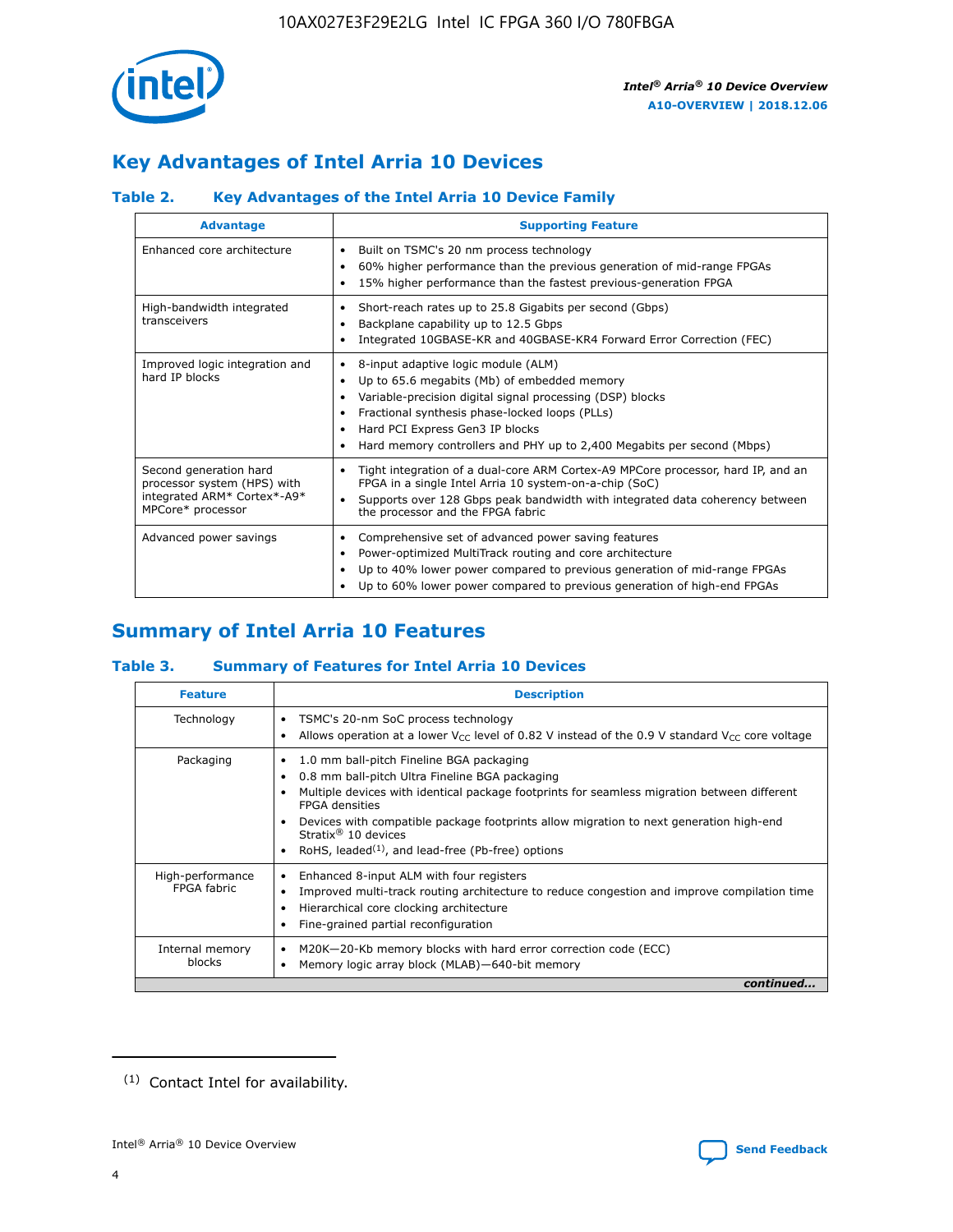$\mathsf{r}$ 



| <b>Feature</b>                         |                                                                                                                | <b>Description</b>                                                                                                                                                                                                                                                                                                                                                                                                                                                                                                                                                                                                                                                                                                                                                                                                                          |
|----------------------------------------|----------------------------------------------------------------------------------------------------------------|---------------------------------------------------------------------------------------------------------------------------------------------------------------------------------------------------------------------------------------------------------------------------------------------------------------------------------------------------------------------------------------------------------------------------------------------------------------------------------------------------------------------------------------------------------------------------------------------------------------------------------------------------------------------------------------------------------------------------------------------------------------------------------------------------------------------------------------------|
| Embedded Hard IP<br>blocks             | Variable-precision DSP                                                                                         | Native support for signal processing precision levels from $18 \times 19$ to<br>$\bullet$<br>54 x 54<br>Native support for 27 x 27 multiplier mode<br>64-bit accumulator and cascade for systolic finite impulse responses<br>(FIRS)<br>Internal coefficient memory banks<br>٠<br>Preadder/subtractor for improved efficiency<br>Additional pipeline register to increase performance and reduce<br>power<br>Supports floating point arithmetic:<br>- Perform multiplication, addition, subtraction, multiply-add,<br>multiply-subtract, and complex multiplication.<br>- Supports multiplication with accumulation capability, cascade<br>summation, and cascade subtraction capability.<br>- Dynamic accumulator reset control.<br>- Support direct vector dot and complex multiplication chaining<br>multiply floating point DSP blocks. |
|                                        | Memory controller                                                                                              | DDR4, DDR3, and DDR3L                                                                                                                                                                                                                                                                                                                                                                                                                                                                                                                                                                                                                                                                                                                                                                                                                       |
|                                        | PCI Express*                                                                                                   | PCI Express (PCIe*) Gen3 (x1, x2, x4, or x8), Gen2 (x1, x2, x4, or x8)<br>and Gen1 (x1, x2, x4, or x8) hard IP with complete protocol stack,<br>endpoint, and root port                                                                                                                                                                                                                                                                                                                                                                                                                                                                                                                                                                                                                                                                     |
|                                        | Transceiver I/O                                                                                                | 10GBASE-KR/40GBASE-KR4 Forward Error Correction (FEC)<br>PCS hard IPs that support:<br>- 10-Gbps Ethernet (10GbE)<br>- PCIe PIPE interface<br>- Interlaken<br>- Gbps Ethernet (GbE)<br>- Common Public Radio Interface (CPRI) with deterministic latency<br>support<br>- Gigabit-capable passive optical network (GPON) with fast lock-<br>time support<br>13.5G JESD204b<br>8B/10B, 64B/66B, 64B/67B encoders and decoders<br>Custom mode support for proprietary protocols                                                                                                                                                                                                                                                                                                                                                                |
| Core clock networks                    | $\bullet$                                                                                                      | Up to 800 MHz fabric clocking, depending on the application:<br>- 667 MHz external memory interface clocking with 2,400 Mbps DDR4 interface<br>- 800 MHz LVDS interface clocking with 1,600 Mbps LVDS interface<br>Global, regional, and peripheral clock networks<br>Clock networks that are not used can be gated to reduce dynamic power                                                                                                                                                                                                                                                                                                                                                                                                                                                                                                 |
| Phase-locked loops<br>(PLLs)           | High-resolution fractional synthesis PLLs:<br>$\bullet$<br>Integer PLLs:<br>- Adjacent to general purpose I/Os | - Precision clock synthesis, clock delay compensation, and zero delay buffering (ZDB)<br>- Support integer mode and fractional mode<br>- Fractional mode support with third-order delta-sigma modulation<br>- Support external memory and LVDS interfaces                                                                                                                                                                                                                                                                                                                                                                                                                                                                                                                                                                                   |
| FPGA General-purpose<br>$I/Os$ (GPIOs) | On-chip termination (OCT)<br>$\bullet$                                                                         | 1.6 Gbps LVDS-every pair can be configured as receiver or transmitter<br>1.2 V to 3.0 V single-ended LVTTL/LVCMOS interfacing                                                                                                                                                                                                                                                                                                                                                                                                                                                                                                                                                                                                                                                                                                               |
| <b>External Memory</b><br>Interface    |                                                                                                                | Hard memory controller- DDR4, DDR3, and DDR3L support<br>$-$ DDR4 $-$ speeds up to 1,200 MHz/2,400 Mbps<br>- DDR3-speeds up to 1,067 MHz/2,133 Mbps<br>Soft memory controller—provides support for RLDRAM $3^{(2)}$ , QDR IV $(2)$ , and QDR II+<br>continued                                                                                                                                                                                                                                                                                                                                                                                                                                                                                                                                                                               |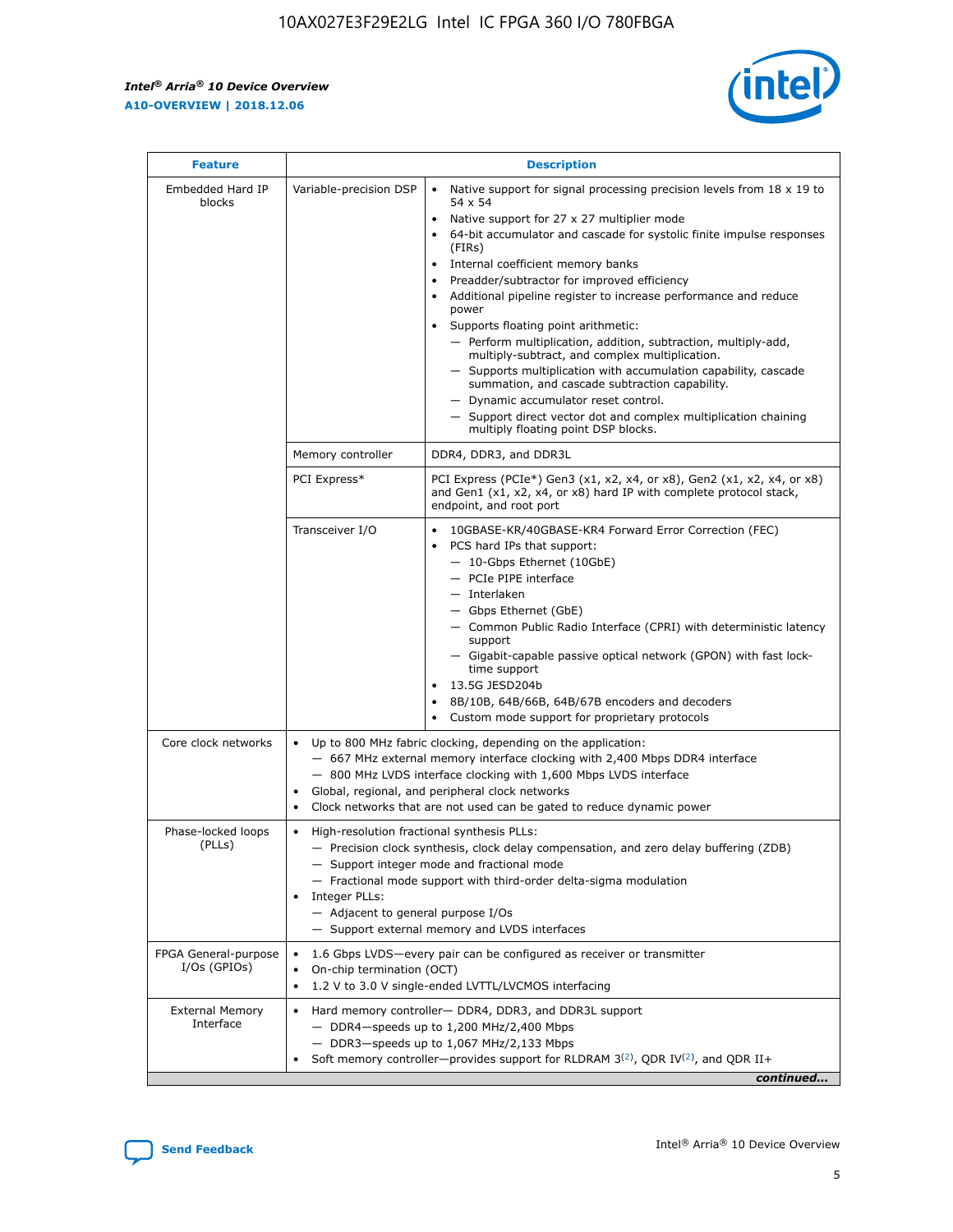

| <b>Feature</b>                                    | <b>Description</b>                                                                                                                                                                                                                                                                                                                                                                                                                                                                                                                                                                                                                                                        |
|---------------------------------------------------|---------------------------------------------------------------------------------------------------------------------------------------------------------------------------------------------------------------------------------------------------------------------------------------------------------------------------------------------------------------------------------------------------------------------------------------------------------------------------------------------------------------------------------------------------------------------------------------------------------------------------------------------------------------------------|
| Low-power serial<br>transceivers                  | • Continuous operating range:<br>- Intel Arria 10 GX-1 Gbps to 17.4 Gbps<br>$-$ Intel Arria 10 GT $-1$ Gbps to 25.8 Gbps<br>Backplane support:<br>$\bullet$<br>$-$ Intel Arria 10 GX-up to 12.5<br>$-$ Intel Arria 10 GT-up to 12.5<br>Extended range down to 125 Mbps with oversampling<br>ATX transmit PLLs with user-configurable fractional synthesis capability<br>Electronic Dispersion Compensation (EDC) support for XFP, SFP+, OSFP, and CFP optical<br>module<br>Adaptive linear and decision feedback equalization<br>$\bullet$<br>Transmitter pre-emphasis and de-emphasis<br>$\bullet$<br>Dynamic partial reconfiguration of individual transceiver channels |
| <b>HPS</b><br>(Intel Arria 10 SX<br>devices only) | Dual-core ARM Cortex-A9 MPCore processor-1.2 GHz CPU with<br>Processor and system<br>$\bullet$<br>1.5 GHz overdrive capability<br>256 KB on-chip RAM and 64 KB on-chip ROM<br>System peripherals-general-purpose timers, watchdog timers, direct<br>memory access (DMA) controller, FPGA configuration manager, and<br>clock and reset managers<br>• Security features—anti-tamper, secure boot, Advanced Encryption<br>Standard (AES) and authentication (SHA)<br>ARM CoreSight* JTAG debug access port, trace port, and on-chip<br>$\bullet$<br>trace storage                                                                                                           |
|                                                   | <b>External interfaces</b><br>Hard memory interface—Hard memory controller (2,400 Mbps DDR4,<br>and 2,133 Mbps DDR3), Quad serial peripheral interface (QSPI) flash<br>controller, NAND flash controller, direct memory access (DMA)<br>controller, Secure Digital/MultiMediaCard (SD/MMC) controller<br>Communication interface-10/100/1000 Ethernet media access<br>$\bullet$<br>control (MAC), USB On-The-GO (OTG) controllers, I <sup>2</sup> C controllers,<br>UART 16550, serial peripheral interface (SPI), and up to 62<br>HPS GPIO interfaces (48 direct-share I/Os)                                                                                             |
|                                                   | Interconnects to core<br>• High-performance ARM AMBA* AXI bus bridges that support<br>simultaneous read and write<br>HPS-FPGA bridges-include the FPGA-to-HPS, HPS-to-FPGA, and<br>$\bullet$<br>lightweight HPS-to-FPGA bridges that allow the FPGA fabric to issue<br>transactions to slaves in the HPS, and vice versa<br>Configuration bridge that allows HPS configuration manager to<br>configure the core logic via dedicated 32-bit configuration port<br>FPGA-to-HPS SDRAM controller bridge-provides configuration<br>interfaces for the multiport front end (MPFE) of the HPS SDRAM<br>controller                                                               |
| Configuration                                     | Tamper protection—comprehensive design protection to protect your valuable IP investments<br>Enhanced 256-bit advanced encryption standard (AES) design security with authentication<br>$\bullet$<br>Configuration via protocol (CvP) using PCIe Gen1, Gen2, or Gen3<br>continued                                                                                                                                                                                                                                                                                                                                                                                         |

<sup>(2)</sup> Intel Arria 10 devices support this external memory interface using hard PHY with soft memory controller.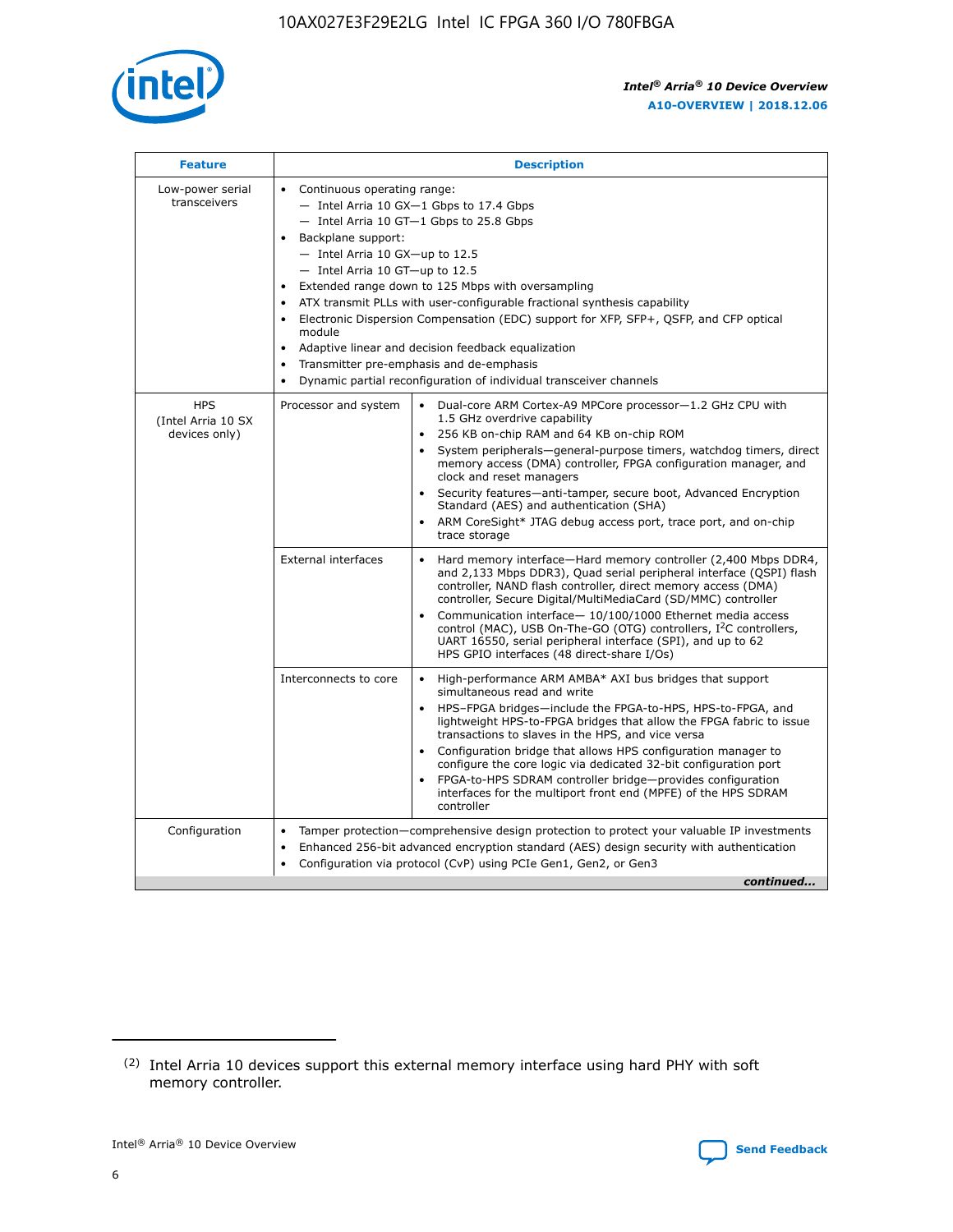

| <b>Feature</b>     | <b>Description</b>                                                                                                                                                                                               |
|--------------------|------------------------------------------------------------------------------------------------------------------------------------------------------------------------------------------------------------------|
|                    | Dynamic reconfiguration of the transceivers and PLLs<br>Fine-grained partial reconfiguration of the core fabric<br>Active Serial x4 Interface                                                                    |
| Power management   | SmartVID<br>Low static power device options<br>Programmable Power Technology<br>Intel Quartus <sup>®</sup> Prime integrated power analysis                                                                       |
| Software and tools | Intel Quartus Prime design suite<br>Transceiver toolkit<br>Platform Designer system integration tool<br>DSP Builder for Intel FPGAs<br>OpenCL <sup>™</sup> support<br>Intel SoC FPGA Embedded Design Suite (EDS) |

## **Related Information**

[Intel Arria 10 Transceiver PHY Overview](https://www.intel.com/content/www/us/en/programmable/documentation/nik1398707230472.html#nik1398706768037) Provides details on Intel Arria 10 transceivers.

# **Intel Arria 10 Device Variants and Packages**

#### **Table 4. Device Variants for the Intel Arria 10 Device Family**

| <b>Variant</b>    | <b>Description</b>                                                                                                                                                                                                     |
|-------------------|------------------------------------------------------------------------------------------------------------------------------------------------------------------------------------------------------------------------|
| Intel Arria 10 GX | FPGA featuring 17.4 Gbps transceivers for short reach applications with 12.5 backplane driving<br>capability.                                                                                                          |
| Intel Arria 10 GT | FPGA featuring:<br>17.4 Gbps transceivers for short reach applications with 12.5 backplane driving capability.<br>25.8 Gbps transceivers for supporting CAUI-4 and CEI-25G applications with CFP2 and CFP4<br>modules. |
| Intel Arria 10 SX | SoC integrating ARM-based HPS and FPGA featuring 17.4 Gbps transceivers for short reach<br>applications with 12.5 backplane driving capability.                                                                        |

# **Intel Arria 10 GX**

This section provides the available options, maximum resource counts, and package plan for the Intel Arria 10 GX devices.

The information in this section is correct at the time of publication. For the latest information and to get more details, refer to the Intel FPGA Product Selector.

#### **Related Information**

#### [Intel FPGA Product Selector](http://www.altera.com/products/selector/psg-selector.html) Provides the latest information on Intel products.

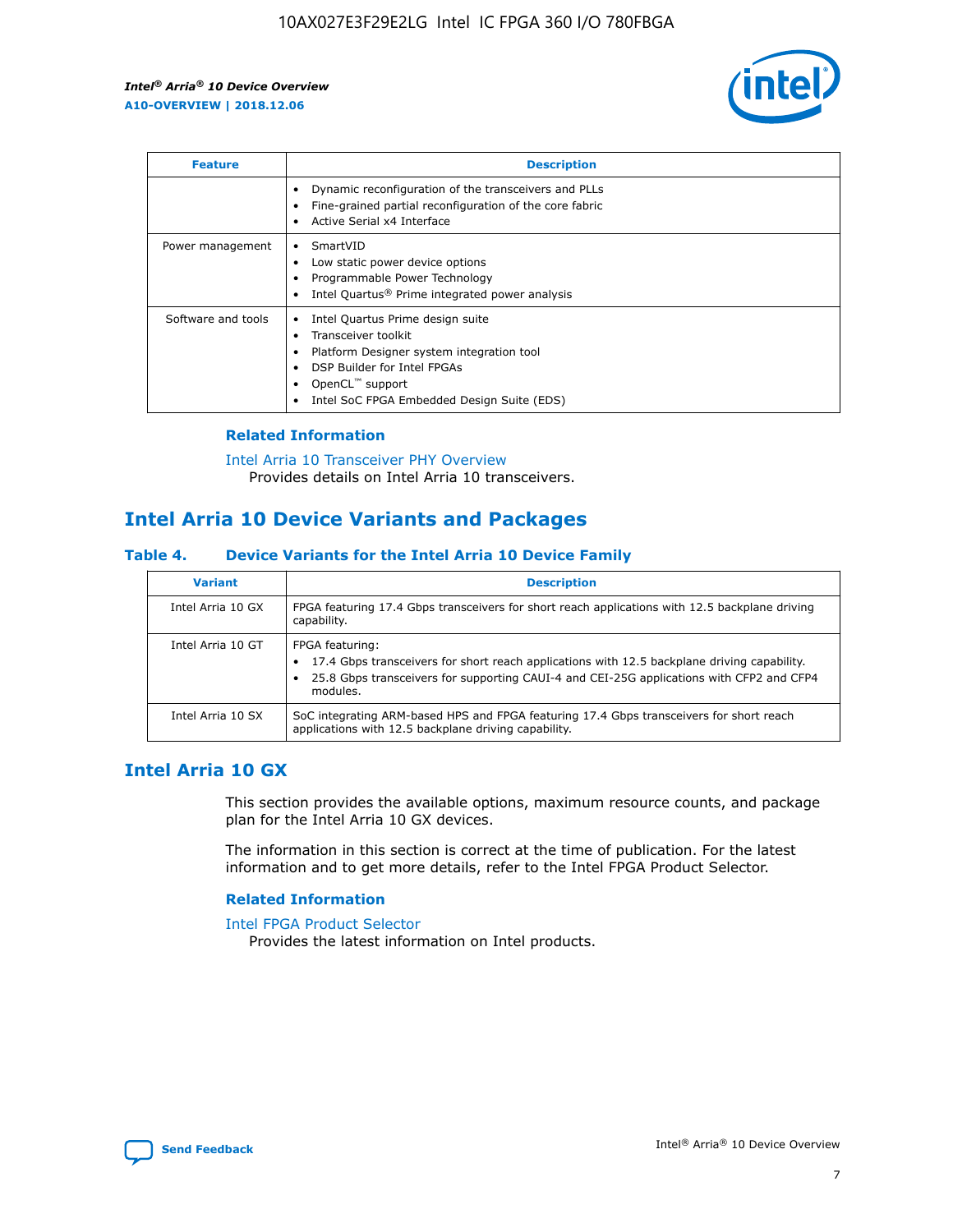

# **Available Options**





#### **Related Information**

[Transceiver Performance for Intel Arria 10 GX/SX Devices](https://www.intel.com/content/www/us/en/programmable/documentation/mcn1413182292568.html#mcn1413213965502) Provides more information about the transceiver speed grade.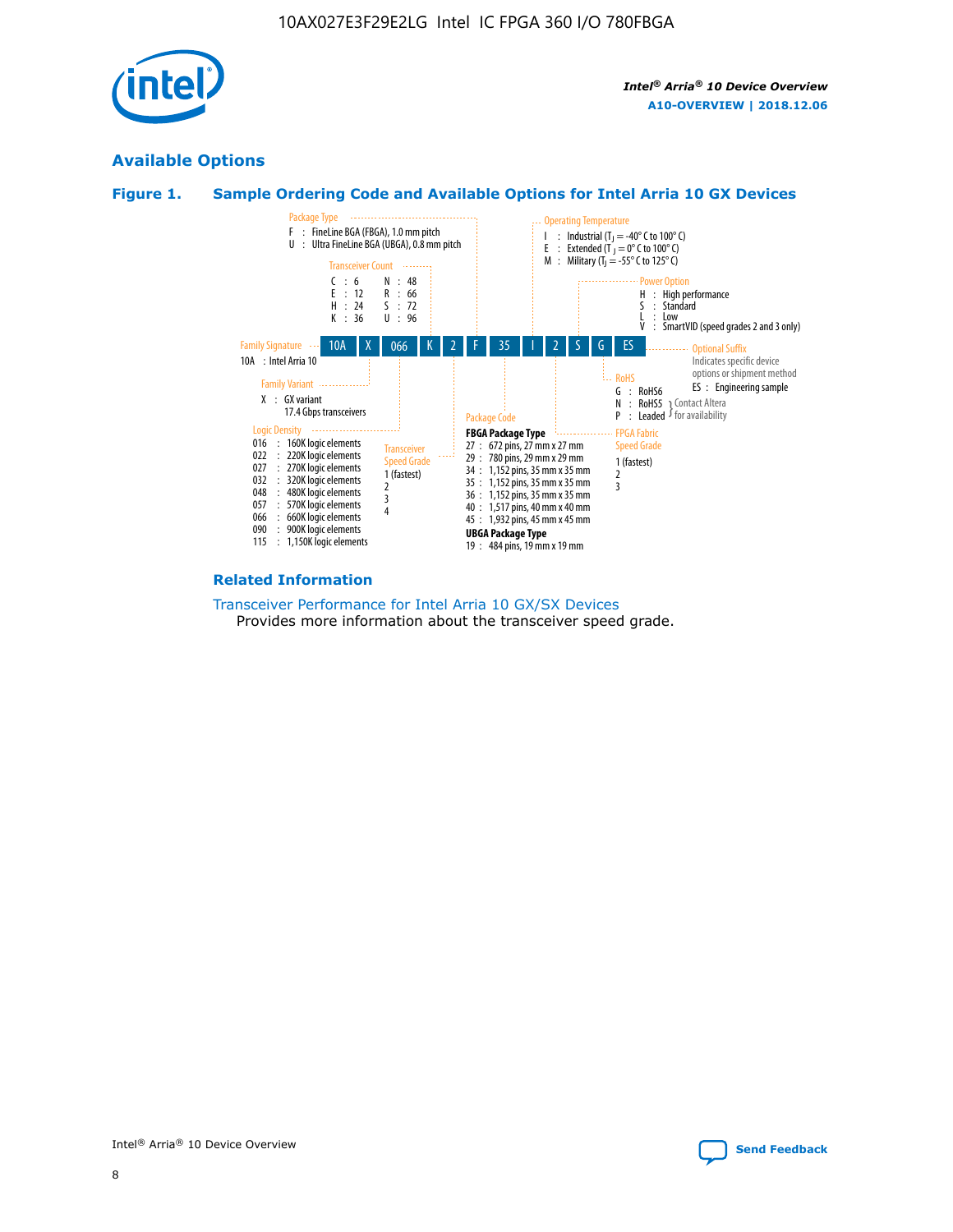

# **Maximum Resources**

#### **Table 5. Maximum Resource Counts for Intel Arria 10 GX Devices (GX 160, GX 220, GX 270, GX 320, and GX 480)**

| <b>Resource</b>              |                         | <b>Product Line</b> |                                |                |                |                |  |  |  |
|------------------------------|-------------------------|---------------------|--------------------------------|----------------|----------------|----------------|--|--|--|
|                              |                         | <b>GX 160</b>       | <b>GX 220</b><br><b>GX 270</b> |                | <b>GX 320</b>  | <b>GX 480</b>  |  |  |  |
| Logic Elements (LE) (K)      |                         | 160                 | 220                            | 270            | 320            | 480            |  |  |  |
| <b>ALM</b>                   |                         | 61,510              | 80,330                         | 101,620        | 119,900        | 183,590        |  |  |  |
| Register                     |                         | 246,040             | 321,320                        | 406,480        |                | 734,360        |  |  |  |
| Memory (Kb)                  | M <sub>20</sub> K       | 8,800               | 11,740                         | 15,000         |                | 28,620         |  |  |  |
| <b>MLAB</b>                  |                         | 1,050               | 1,690                          |                | 2,452<br>2,727 |                |  |  |  |
| Variable-precision DSP Block |                         | 156                 | 192<br>830<br>985              |                |                | 1,368          |  |  |  |
| 18 x 19 Multiplier           |                         | 312                 | 384                            | 1,970<br>1,660 |                | 2,736          |  |  |  |
| PLL                          | Fractional<br>Synthesis | 6                   | 6                              | 8              | 8              | 12             |  |  |  |
|                              | I/O                     | 6                   | 6                              | 8              | 8              | 12             |  |  |  |
| 17.4 Gbps Transceiver        |                         | 12                  | 12                             | 24             | 24             | 36             |  |  |  |
| GPIO <sup>(3)</sup>          |                         | 288                 | 288<br>384                     |                | 384            | 492            |  |  |  |
| LVDS Pair $(4)$              |                         | 120                 | 120                            | 168            | 168            | 222            |  |  |  |
| PCIe Hard IP Block           |                         | $\mathbf{1}$        | 1                              | $\overline{2}$ | $\overline{2}$ | $\overline{2}$ |  |  |  |
| Hard Memory Controller       |                         | 6                   | 6                              | 8              | 8              | 12             |  |  |  |

<sup>(4)</sup> Each LVDS I/O pair can be used as differential input or output.



<sup>(3)</sup> The number of GPIOs does not include transceiver I/Os. In the Intel Quartus Prime software, the number of user I/Os includes transceiver I/Os.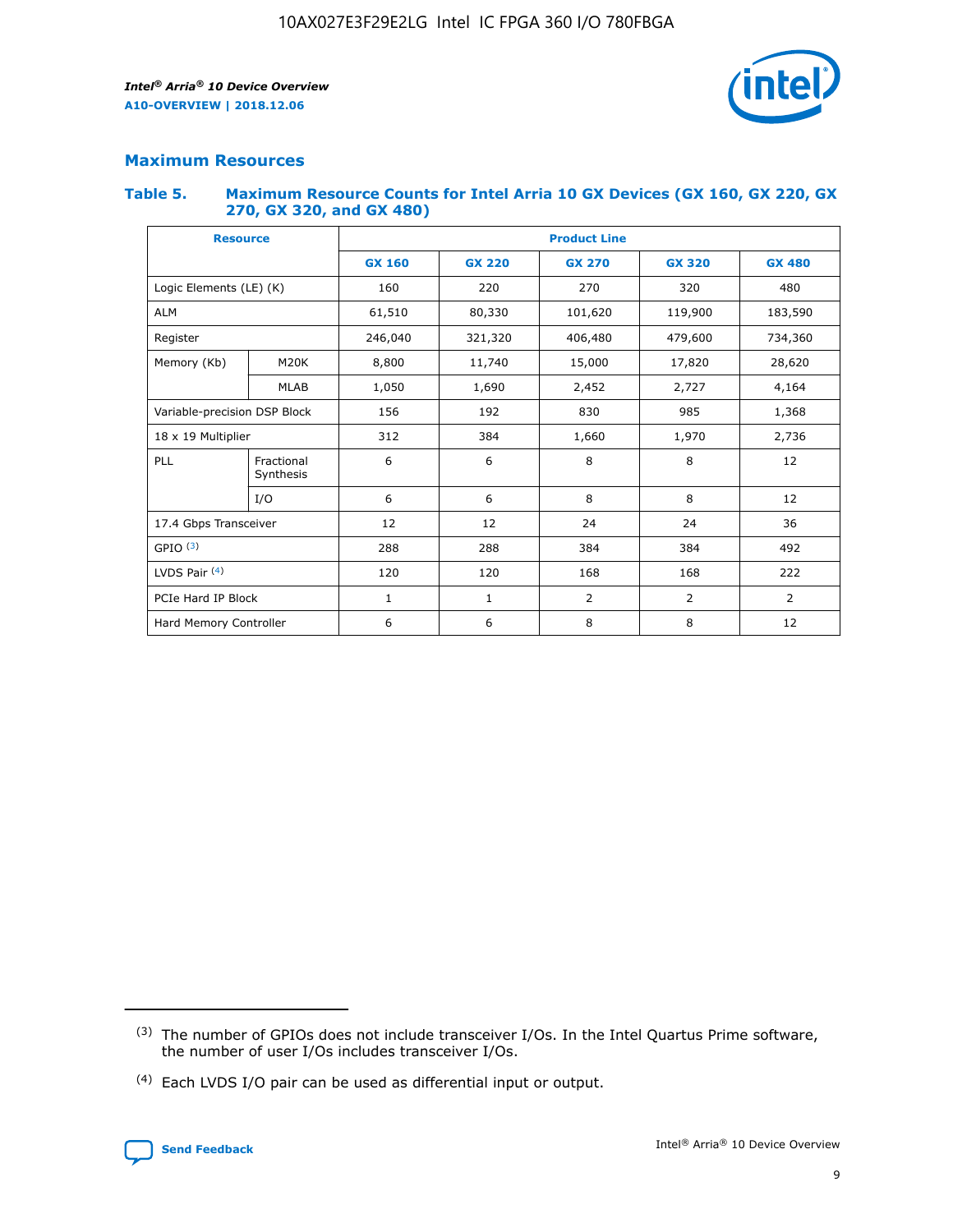

## **Table 6. Maximum Resource Counts for Intel Arria 10 GX Devices (GX 570, GX 660, GX 900, and GX 1150)**

|                              | <b>Resource</b>         | <b>Product Line</b> |                |                |                |  |  |  |
|------------------------------|-------------------------|---------------------|----------------|----------------|----------------|--|--|--|
|                              |                         | <b>GX 570</b>       | <b>GX 660</b>  | <b>GX 900</b>  | <b>GX 1150</b> |  |  |  |
| Logic Elements (LE) (K)      |                         | 570                 | 660            | 900            | 1,150          |  |  |  |
| <b>ALM</b>                   |                         | 217,080             | 251,680        | 339,620        | 427,200        |  |  |  |
| Register                     |                         | 868,320             | 1,006,720      | 1,358,480      | 1,708,800      |  |  |  |
| Memory (Kb)                  | <b>M20K</b>             | 36,000              | 42,620         | 48,460         | 54,260         |  |  |  |
|                              | <b>MLAB</b>             | 5,096               | 5,788          | 9,386          | 12,984         |  |  |  |
| Variable-precision DSP Block |                         | 1,523               | 1,687          | 1,518          | 1,518          |  |  |  |
| $18 \times 19$ Multiplier    |                         | 3,046               | 3,374          | 3,036          | 3,036          |  |  |  |
| PLL                          | Fractional<br>Synthesis | 16                  | 16             | 32             | 32             |  |  |  |
|                              | I/O                     | 16                  | 16             | 16             | 16             |  |  |  |
| 17.4 Gbps Transceiver        |                         | 48                  | 48             | 96             | 96             |  |  |  |
| GPIO <sup>(3)</sup>          |                         | 696                 | 696            | 768            | 768            |  |  |  |
| LVDS Pair $(4)$              |                         | 324                 | 324            | 384            | 384            |  |  |  |
| PCIe Hard IP Block           |                         | 2                   | $\overline{2}$ | $\overline{4}$ | 4              |  |  |  |
| Hard Memory Controller       |                         | 16                  | 16             | 16             | 16             |  |  |  |

# **Package Plan**

# **Table 7. Package Plan for Intel Arria 10 GX Devices (U19, F27, and F29)**

Refer to I/O and High Speed I/O in Intel Arria 10 Devices chapter for the number of 3 V I/O, LVDS I/O, and LVDS channels in each device package.

| <b>Product Line</b> | U <sub>19</sub><br>$(19 \text{ mm} \times 19 \text{ mm})$<br>484-pin UBGA) |          |             |         | <b>F27</b><br>(27 mm × 27 mm,<br>672-pin FBGA) |             | <b>F29</b><br>(29 mm × 29 mm,<br>780-pin FBGA) |          |             |  |
|---------------------|----------------------------------------------------------------------------|----------|-------------|---------|------------------------------------------------|-------------|------------------------------------------------|----------|-------------|--|
|                     | 3 V I/O                                                                    | LVDS I/O | <b>XCVR</b> | 3 V I/O | <b>LVDS I/O</b>                                | <b>XCVR</b> | 3 V I/O                                        | LVDS I/O | <b>XCVR</b> |  |
| GX 160              | 48                                                                         | 192      | 6           | 48      | 192                                            | 12          | 48                                             | 240      | 12          |  |
| GX 220              | 48                                                                         | 192      | 6           | 48      | 192                                            | 12          | 48                                             | 240      | 12          |  |
| GX 270              |                                                                            |          |             | 48      | 192                                            | 12          | 48                                             | 312      | 12          |  |
| GX 320              |                                                                            |          |             | 48      | 192                                            | 12          | 48                                             | 312      | 12          |  |
| GX 480              |                                                                            |          |             |         |                                                |             | 48                                             | 312      | 12          |  |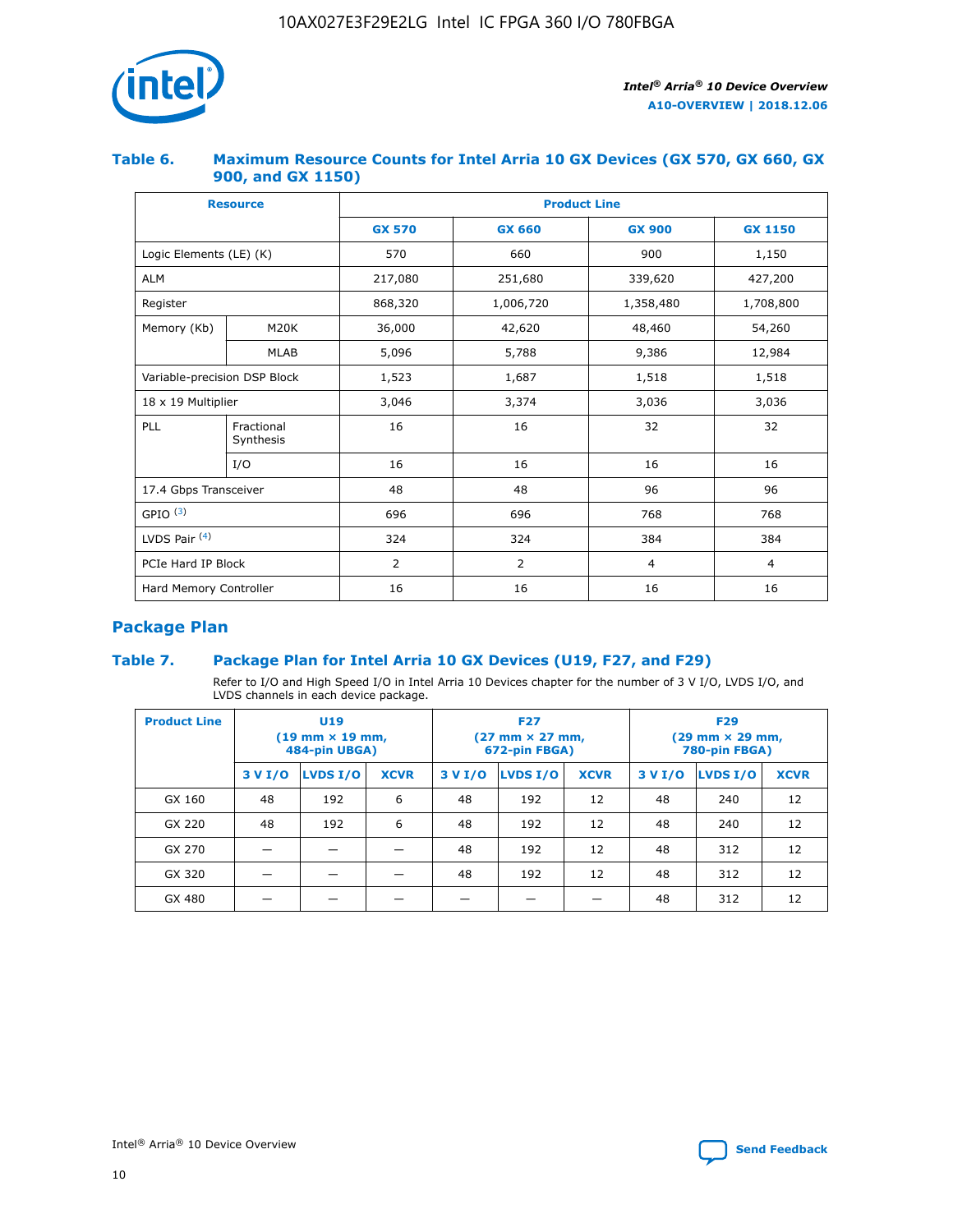

#### **Table 8. Package Plan for Intel Arria 10 GX Devices (F34, F35, NF40, and KF40)**

Refer to I/O and High Speed I/O in Intel Arria 10 Devices chapter for the number of 3 V I/O, LVDS I/O, and LVDS channels in each device package.

| <b>Product Line</b> |           | <b>F34</b><br>$(35 \text{ mm} \times 35 \text{ mm})$<br>1152-pin FBGA) |             | <b>F35</b><br>$(35 \text{ mm} \times 35 \text{ mm})$<br><b>1152-pin FBGA)</b> |                    | <b>KF40</b><br>$(40$ mm $\times$ 40 mm,<br>1517-pin FBGA) |           |                    | <b>NF40</b><br>$(40$ mm $\times$ 40 mm,<br><b>1517-pin FBGA)</b> |            |                    |             |
|---------------------|-----------|------------------------------------------------------------------------|-------------|-------------------------------------------------------------------------------|--------------------|-----------------------------------------------------------|-----------|--------------------|------------------------------------------------------------------|------------|--------------------|-------------|
|                     | 3V<br>I/O | <b>LVDS</b><br>I/O                                                     | <b>XCVR</b> | 3V<br>I/O                                                                     | <b>LVDS</b><br>I/O | <b>XCVR</b>                                               | 3V<br>I/O | <b>LVDS</b><br>I/O | <b>XCVR</b>                                                      | 3 V<br>I/O | <b>LVDS</b><br>I/O | <b>XCVR</b> |
| GX 270              | 48        | 336                                                                    | 24          | 48                                                                            | 336                | 24                                                        |           |                    |                                                                  |            |                    |             |
| GX 320              | 48        | 336                                                                    | 24          | 48                                                                            | 336                | 24                                                        |           |                    |                                                                  |            |                    |             |
| GX 480              | 48        | 444                                                                    | 24          | 48                                                                            | 348                | 36                                                        |           |                    |                                                                  |            |                    |             |
| GX 570              | 48        | 444                                                                    | 24          | 48                                                                            | 348                | 36                                                        | 96        | 600                | 36                                                               | 48         | 540                | 48          |
| GX 660              | 48        | 444                                                                    | 24          | 48                                                                            | 348                | 36                                                        | 96        | 600                | 36                                                               | 48         | 540                | 48          |
| GX 900              |           | 504                                                                    | 24          | -                                                                             |                    |                                                           |           |                    |                                                                  |            | 600                | 48          |
| GX 1150             |           | 504                                                                    | 24          |                                                                               |                    |                                                           |           |                    |                                                                  |            | 600                | 48          |

### **Table 9. Package Plan for Intel Arria 10 GX Devices (RF40, NF45, SF45, and UF45)**

Refer to I/O and High Speed I/O in Intel Arria 10 Devices chapter for the number of 3 V I/O, LVDS I/O, and LVDS channels in each device package.

| <b>Product Line</b> | <b>RF40</b><br>$(40$ mm $\times$ 40 mm,<br>1517-pin FBGA) |                    |             | <b>NF45</b><br>$(45 \text{ mm} \times 45 \text{ mm})$<br><b>1932-pin FBGA)</b> |                    |             | <b>SF45</b><br>$(45 \text{ mm} \times 45 \text{ mm})$<br><b>1932-pin FBGA)</b> |                    |             | <b>UF45</b><br>$(45 \text{ mm} \times 45 \text{ mm})$<br><b>1932-pin FBGA)</b> |                    |             |
|---------------------|-----------------------------------------------------------|--------------------|-------------|--------------------------------------------------------------------------------|--------------------|-------------|--------------------------------------------------------------------------------|--------------------|-------------|--------------------------------------------------------------------------------|--------------------|-------------|
|                     | 3V<br>I/O                                                 | <b>LVDS</b><br>I/O | <b>XCVR</b> | 3 V<br>I/O                                                                     | <b>LVDS</b><br>I/O | <b>XCVR</b> | 3 V<br>I/O                                                                     | <b>LVDS</b><br>I/O | <b>XCVR</b> | 3V<br>I/O                                                                      | <b>LVDS</b><br>I/O | <b>XCVR</b> |
| GX 900              |                                                           | 342                | 66          | _                                                                              | 768                | 48          |                                                                                | 624                | 72          |                                                                                | 480                | 96          |
| GX 1150             |                                                           | 342                | 66          | _                                                                              | 768                | 48          |                                                                                | 624                | 72          |                                                                                | 480                | 96          |

## **Related Information**

[I/O and High-Speed Differential I/O Interfaces in Intel Arria 10 Devices chapter, Intel](https://www.intel.com/content/www/us/en/programmable/documentation/sam1403482614086.html#sam1403482030321) [Arria 10 Device Handbook](https://www.intel.com/content/www/us/en/programmable/documentation/sam1403482614086.html#sam1403482030321)

Provides the number of 3 V and LVDS I/Os, and LVDS channels for each Intel Arria 10 device package.

# **Intel Arria 10 GT**

This section provides the available options, maximum resource counts, and package plan for the Intel Arria 10 GT devices.

The information in this section is correct at the time of publication. For the latest information and to get more details, refer to the Intel FPGA Product Selector.

#### **Related Information**

#### [Intel FPGA Product Selector](http://www.altera.com/products/selector/psg-selector.html)

Provides the latest information on Intel products.

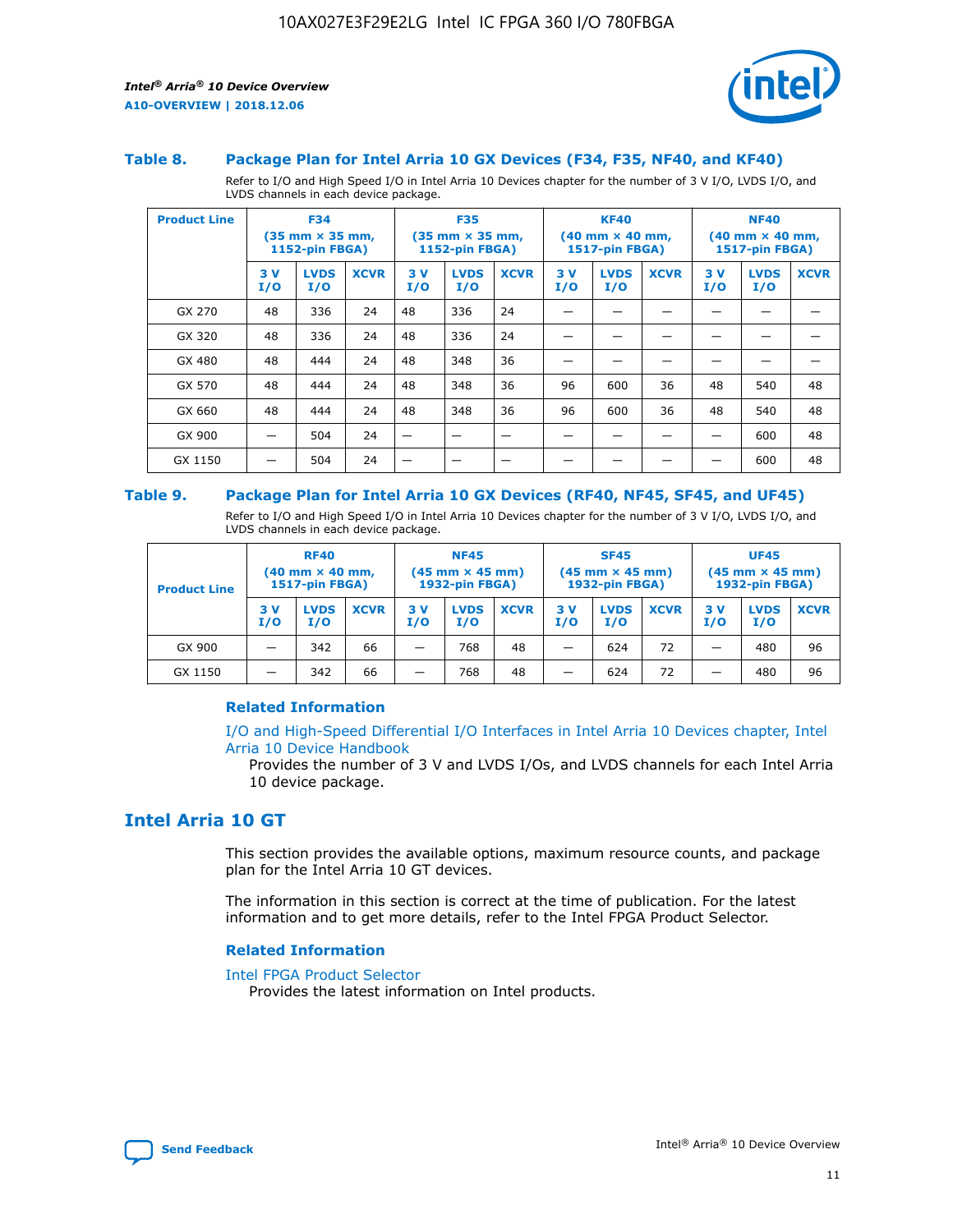

# **Available Options**

# **Figure 2. Sample Ordering Code and Available Options for Intel Arria 10 GT Devices**

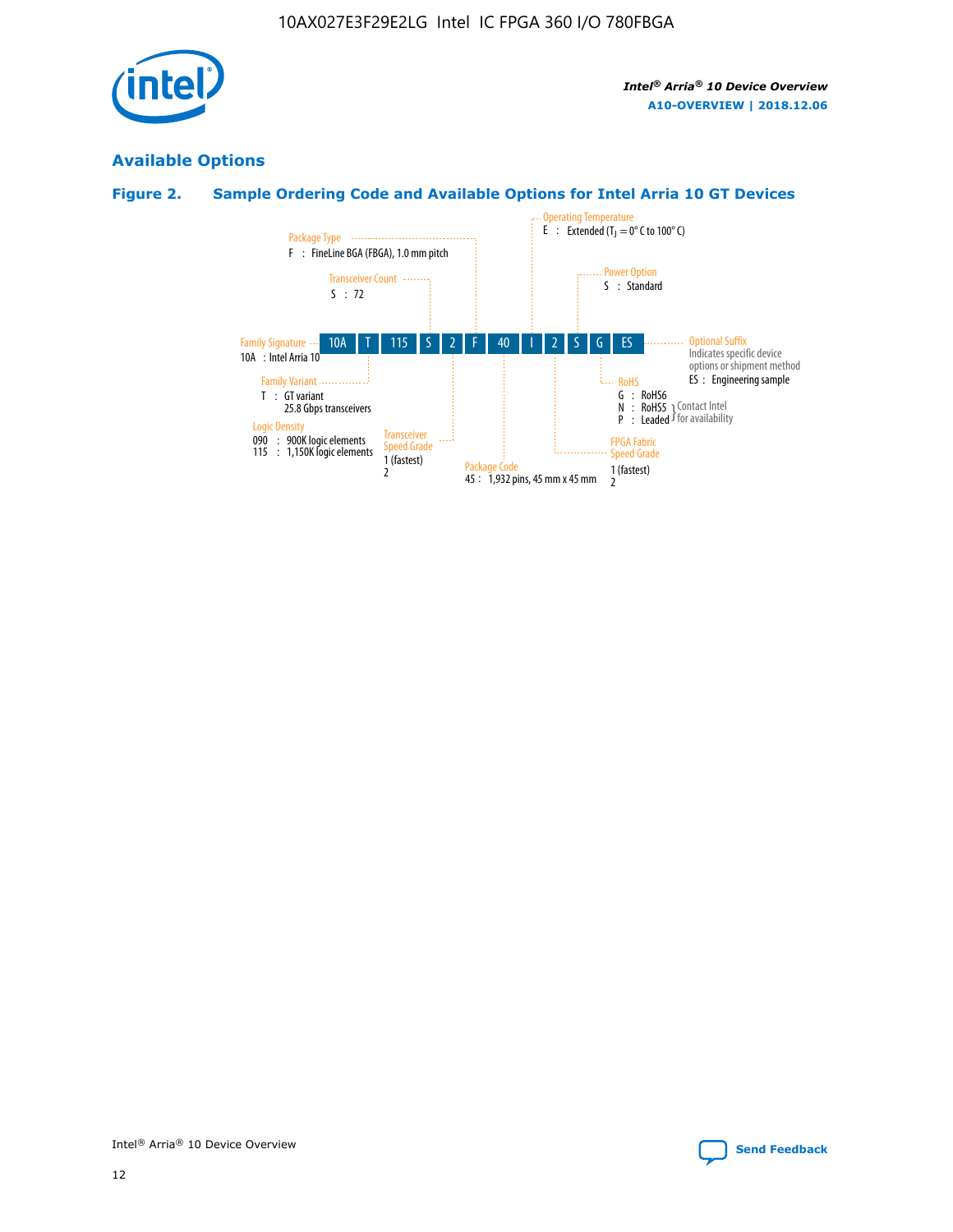

## **Maximum Resources**

#### **Table 10. Maximum Resource Counts for Intel Arria 10 GT Devices**

| <b>Resource</b>              |                      | <b>Product Line</b> |                |  |
|------------------------------|----------------------|---------------------|----------------|--|
|                              |                      | <b>GT 900</b>       | <b>GT 1150</b> |  |
| Logic Elements (LE) (K)      |                      | 900                 | 1,150          |  |
| <b>ALM</b>                   |                      | 339,620             | 427,200        |  |
| Register                     |                      | 1,358,480           | 1,708,800      |  |
| Memory (Kb)                  | M20K                 | 48,460              | 54,260         |  |
|                              | <b>MLAB</b>          | 9,386               | 12,984         |  |
| Variable-precision DSP Block |                      | 1,518               | 1,518          |  |
| 18 x 19 Multiplier           |                      | 3,036               | 3,036          |  |
| PLL                          | Fractional Synthesis | 32                  | 32             |  |
|                              | I/O                  | 16                  | 16             |  |
| Transceiver                  | 17.4 Gbps            | 72(5)               | 72(5)          |  |
|                              | 25.8 Gbps            | 6                   | 6              |  |
| GPIO <sup>(6)</sup>          |                      | 624                 | 624            |  |
| LVDS Pair $(7)$              |                      | 312                 | 312            |  |
| PCIe Hard IP Block           |                      | $\overline{4}$      | $\overline{4}$ |  |
| Hard Memory Controller       |                      | 16                  | 16             |  |

#### **Related Information**

#### [Intel Arria 10 GT Channel Usage](https://www.intel.com/content/www/us/en/programmable/documentation/nik1398707230472.html#nik1398707008178)

Configuring GT/GX channels in Intel Arria 10 GT devices.

## **Package Plan**

## **Table 11. Package Plan for Intel Arria 10 GT Devices**

Refer to I/O and High Speed I/O in Intel Arria 10 Devices chapter for the number of 3 V I/O, LVDS I/O, and LVDS channels in each device package.

| <b>Product Line</b> | <b>SF45</b><br>(45 mm × 45 mm, 1932-pin FBGA) |                 |             |  |  |  |
|---------------------|-----------------------------------------------|-----------------|-------------|--|--|--|
|                     | 3 V I/O                                       | <b>LVDS I/O</b> | <b>XCVR</b> |  |  |  |
| GT 900              |                                               | 624             | 72          |  |  |  |
| GT 1150             |                                               | 624             | 72          |  |  |  |

<sup>(7)</sup> Each LVDS I/O pair can be used as differential input or output.



 $(5)$  If all 6 GT channels are in use, 12 of the GX channels are not usable.

<sup>(6)</sup> The number of GPIOs does not include transceiver I/Os. In the Intel Quartus Prime software, the number of user I/Os includes transceiver I/Os.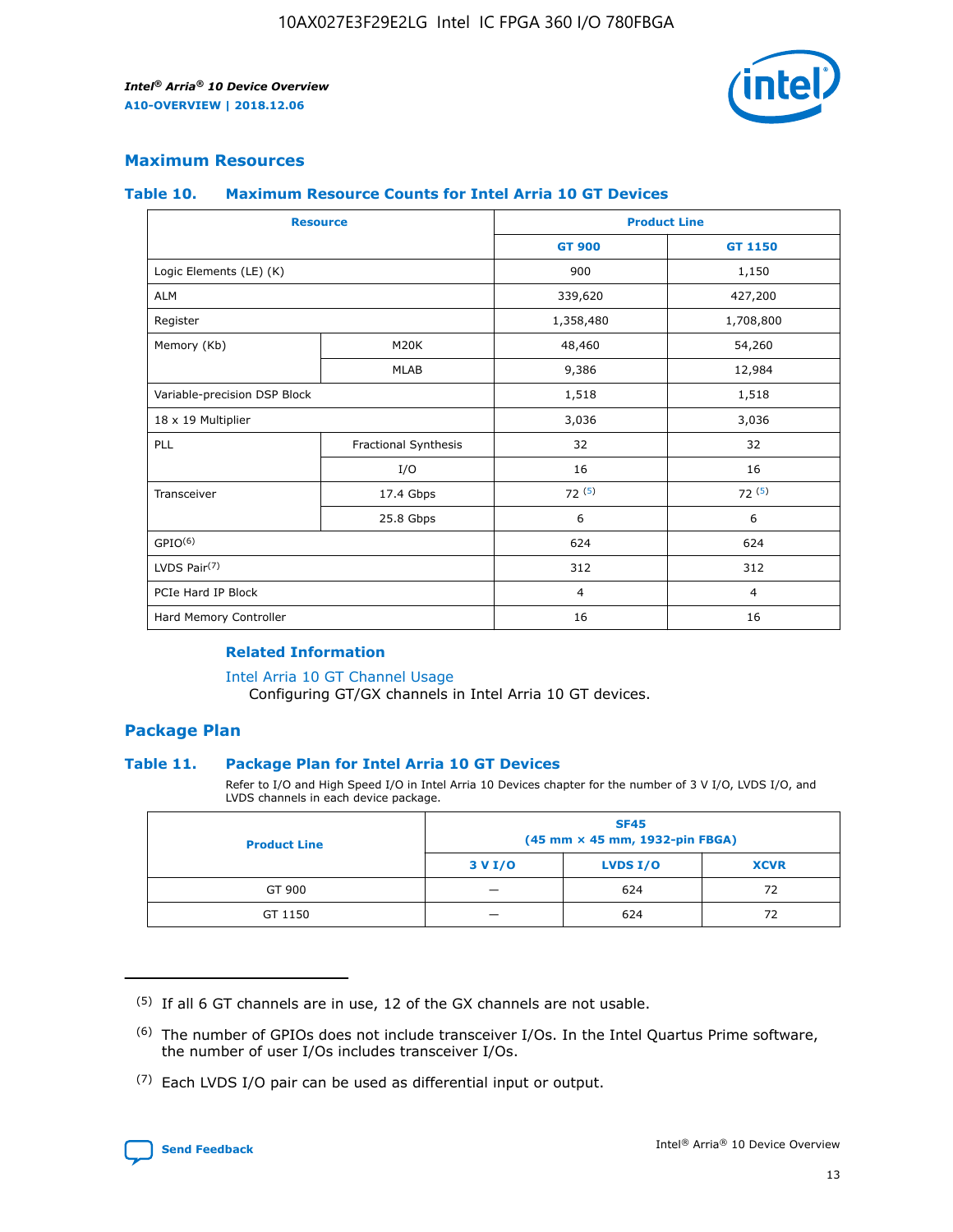

#### **Related Information**

[I/O and High-Speed Differential I/O Interfaces in Intel Arria 10 Devices chapter, Intel](https://www.intel.com/content/www/us/en/programmable/documentation/sam1403482614086.html#sam1403482030321) [Arria 10 Device Handbook](https://www.intel.com/content/www/us/en/programmable/documentation/sam1403482614086.html#sam1403482030321)

Provides the number of 3 V and LVDS I/Os, and LVDS channels for each Intel Arria 10 device package.

# **Intel Arria 10 SX**

This section provides the available options, maximum resource counts, and package plan for the Intel Arria 10 SX devices.

The information in this section is correct at the time of publication. For the latest information and to get more details, refer to the Intel FPGA Product Selector.

#### **Related Information**

[Intel FPGA Product Selector](http://www.altera.com/products/selector/psg-selector.html) Provides the latest information on Intel products.

## **Available Options**

#### **Figure 3. Sample Ordering Code and Available Options for Intel Arria 10 SX Devices**



#### **Related Information**

[Transceiver Performance for Intel Arria 10 GX/SX Devices](https://www.intel.com/content/www/us/en/programmable/documentation/mcn1413182292568.html#mcn1413213965502) Provides more information about the transceiver speed grade.

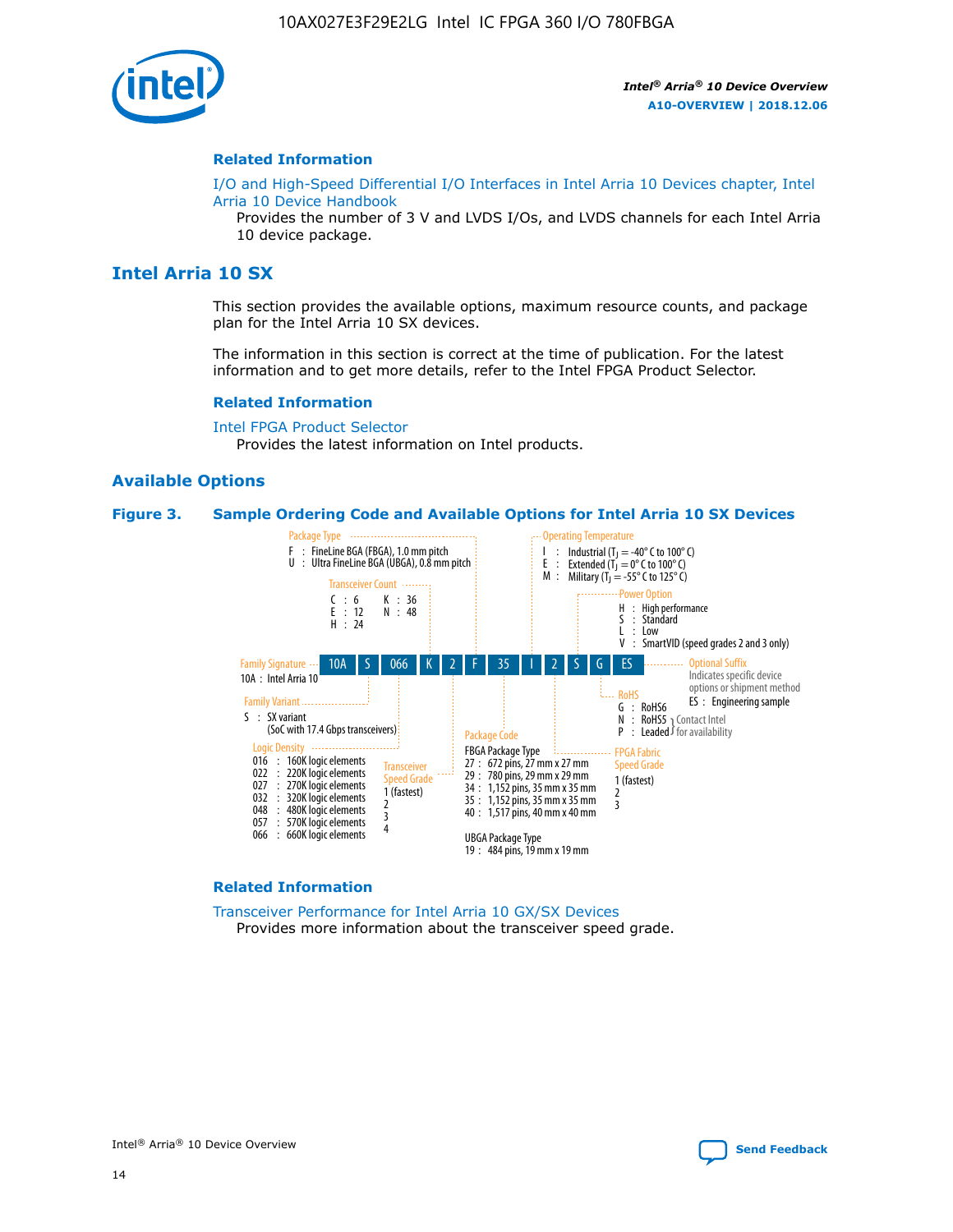

# **Maximum Resources**

## **Table 12. Maximum Resource Counts for Intel Arria 10 SX Devices**

| <b>Resource</b>                   |                         | <b>Product Line</b> |               |                |                |                |                |                |  |  |  |
|-----------------------------------|-------------------------|---------------------|---------------|----------------|----------------|----------------|----------------|----------------|--|--|--|
|                                   |                         | <b>SX 160</b>       | <b>SX 220</b> | <b>SX 270</b>  | <b>SX 320</b>  | <b>SX 480</b>  | <b>SX 570</b>  | <b>SX 660</b>  |  |  |  |
| Logic Elements (LE) (K)           |                         | 160                 | 220           | 270            | 320            | 480            | 570            | 660            |  |  |  |
| <b>ALM</b>                        |                         | 61,510              | 80,330        | 101,620        | 119,900        | 183,590        | 217,080        | 251,680        |  |  |  |
| Register                          |                         | 246,040             | 321,320       | 406,480        | 479,600        | 734,360        | 868,320        | 1,006,720      |  |  |  |
| Memory (Kb)                       | <b>M20K</b>             | 8,800               | 11,740        | 15,000         | 17,820         | 28,620         | 36,000         | 42,620         |  |  |  |
|                                   | <b>MLAB</b>             | 1,050               | 1,690         | 2,452          | 2,727          | 4,164          | 5,096          | 5,788          |  |  |  |
| Variable-precision DSP Block      |                         | 156                 | 192           | 830            | 985            | 1,368          | 1,523          | 1,687          |  |  |  |
| 18 x 19 Multiplier                |                         | 312                 | 384           | 1,660          | 1,970          | 2,736          | 3,046          | 3,374          |  |  |  |
| PLL                               | Fractional<br>Synthesis | 6                   | 6             | 8              | 8              | 12             | 16             | 16             |  |  |  |
|                                   | I/O                     | 6                   | 6             | 8              | 8              | 12             | 16             | 16             |  |  |  |
| 17.4 Gbps Transceiver             |                         | 12                  | 12            | 24             | 24             | 36             | 48             | 48             |  |  |  |
| GPIO <sup>(8)</sup>               |                         | 288                 | 288           | 384            | 384            | 492            | 696            | 696            |  |  |  |
| LVDS Pair $(9)$                   |                         | 120                 | 120           | 168            | 168            | 174            | 324            | 324            |  |  |  |
| PCIe Hard IP Block                |                         | $\mathbf{1}$        | $\mathbf{1}$  | $\overline{2}$ | $\overline{2}$ | $\overline{2}$ | $\overline{2}$ | $\overline{2}$ |  |  |  |
| Hard Memory Controller            |                         | 6                   | 6             | 8              | 8              | 12             | 16             | 16             |  |  |  |
| ARM Cortex-A9 MPCore<br>Processor |                         | Yes                 | Yes           | Yes            | Yes            | Yes            | Yes            | <b>Yes</b>     |  |  |  |

# **Package Plan**

## **Table 13. Package Plan for Intel Arria 10 SX Devices (U19, F27, F29, and F34)**

Refer to I/O and High Speed I/O in Intel Arria 10 Devices chapter for the number of 3 V I/O, LVDS I/O, and LVDS channels in each device package.

| <b>Product Line</b> | <b>U19</b><br>$(19 \text{ mm} \times 19 \text{ mm})$<br>484-pin UBGA) |                    |             | <b>F27</b><br>$(27 \text{ mm} \times 27 \text{ mm})$<br>672-pin FBGA) |                    | <b>F29</b><br>$(29$ mm $\times$ 29 mm,<br>780-pin FBGA) |            |                    | <b>F34</b><br>$(35 \text{ mm} \times 35 \text{ mm})$<br>1152-pin FBGA) |           |                    |             |
|---------------------|-----------------------------------------------------------------------|--------------------|-------------|-----------------------------------------------------------------------|--------------------|---------------------------------------------------------|------------|--------------------|------------------------------------------------------------------------|-----------|--------------------|-------------|
|                     | 3V<br>I/O                                                             | <b>LVDS</b><br>I/O | <b>XCVR</b> | 3V<br>I/O                                                             | <b>LVDS</b><br>I/O | <b>XCVR</b>                                             | 3 V<br>I/O | <b>LVDS</b><br>I/O | <b>XCVR</b>                                                            | 3V<br>I/O | <b>LVDS</b><br>I/O | <b>XCVR</b> |
| SX 160              | 48                                                                    | 144                | 6           | 48                                                                    | 192                | 12                                                      | 48         | 240                | 12                                                                     | –         |                    |             |
| SX 220              | 48                                                                    | 144                | 6           | 48                                                                    | 192                | 12                                                      | 48         | 240                | 12                                                                     |           |                    |             |
| SX 270              |                                                                       |                    |             | 48                                                                    | 192                | 12                                                      | 48         | 312                | 12                                                                     | 48        | 336                | 24          |
| SX 320              |                                                                       |                    |             | 48                                                                    | 192                | 12                                                      | 48         | 312                | 12                                                                     | 48        | 336                | 24          |
|                     | continued                                                             |                    |             |                                                                       |                    |                                                         |            |                    |                                                                        |           |                    |             |

 $(8)$  The number of GPIOs does not include transceiver I/Os. In the Intel Quartus Prime software, the number of user I/Os includes transceiver I/Os.

 $(9)$  Each LVDS I/O pair can be used as differential input or output.

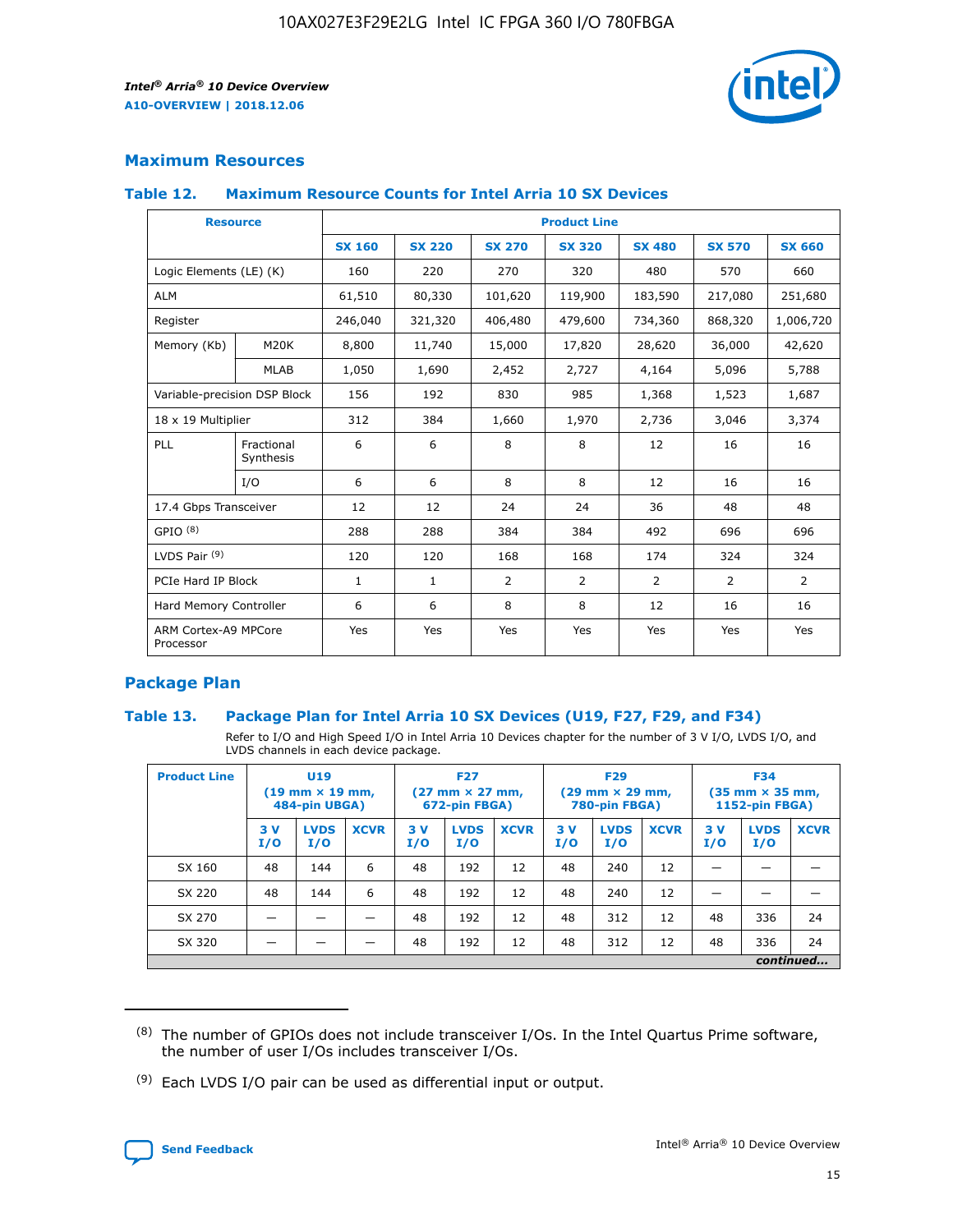

| <b>Product Line</b> | <b>U19</b><br>$(19 \text{ mm} \times 19 \text{ mm})$<br>484-pin UBGA) |                    | <b>F27</b><br>$(27 \text{ mm} \times 27 \text{ mm})$<br>672-pin FBGA) |           | <b>F29</b><br>$(29$ mm $\times$ 29 mm,<br>780-pin FBGA) |             |           | <b>F34</b><br>$(35$ mm $\times$ 35 mm,<br><b>1152-pin FBGA)</b> |             |           |                    |             |
|---------------------|-----------------------------------------------------------------------|--------------------|-----------------------------------------------------------------------|-----------|---------------------------------------------------------|-------------|-----------|-----------------------------------------------------------------|-------------|-----------|--------------------|-------------|
|                     | 3 V<br>I/O                                                            | <b>LVDS</b><br>I/O | <b>XCVR</b>                                                           | 3V<br>I/O | <b>LVDS</b><br>I/O                                      | <b>XCVR</b> | 3V<br>I/O | <b>LVDS</b><br>I/O                                              | <b>XCVR</b> | 3V<br>I/O | <b>LVDS</b><br>I/O | <b>XCVR</b> |
| SX 480              |                                                                       |                    |                                                                       |           |                                                         |             | 48        | 312                                                             | 12          | 48        | 444                | 24          |
| SX 570              |                                                                       |                    |                                                                       |           |                                                         |             |           |                                                                 |             | 48        | 444                | 24          |
| SX 660              |                                                                       |                    |                                                                       |           |                                                         |             |           |                                                                 |             | 48        | 444                | 24          |

## **Table 14. Package Plan for Intel Arria 10 SX Devices (F35, KF40, and NF40)**

Refer to I/O and High Speed I/O in Intel Arria 10 Devices chapter for the number of 3 V I/O, LVDS I/O, and LVDS channels in each device package.

| <b>Product Line</b> | <b>F35</b><br>(35 mm × 35 mm,<br><b>1152-pin FBGA)</b> |          |             |                                           | <b>KF40</b><br>(40 mm × 40 mm,<br>1517-pin FBGA) |    | <b>NF40</b><br>$(40 \text{ mm} \times 40 \text{ mm})$<br>1517-pin FBGA) |          |             |  |
|---------------------|--------------------------------------------------------|----------|-------------|-------------------------------------------|--------------------------------------------------|----|-------------------------------------------------------------------------|----------|-------------|--|
|                     | 3 V I/O                                                | LVDS I/O | <b>XCVR</b> | <b>LVDS I/O</b><br>3 V I/O<br><b>XCVR</b> |                                                  |    | 3 V I/O                                                                 | LVDS I/O | <b>XCVR</b> |  |
| SX 270              | 48                                                     | 336      | 24          |                                           |                                                  |    |                                                                         |          |             |  |
| SX 320              | 48                                                     | 336      | 24          |                                           |                                                  |    |                                                                         |          |             |  |
| SX 480              | 48                                                     | 348      | 36          |                                           |                                                  |    |                                                                         |          |             |  |
| SX 570              | 48                                                     | 348      | 36          | 96                                        | 600                                              | 36 | 48                                                                      | 540      | 48          |  |
| SX 660              | 48                                                     | 348      | 36          | 96                                        | 600                                              | 36 | 48                                                                      | 540      | 48          |  |

# **Related Information**

[I/O and High-Speed Differential I/O Interfaces in Intel Arria 10 Devices chapter, Intel](https://www.intel.com/content/www/us/en/programmable/documentation/sam1403482614086.html#sam1403482030321) [Arria 10 Device Handbook](https://www.intel.com/content/www/us/en/programmable/documentation/sam1403482614086.html#sam1403482030321)

Provides the number of 3 V and LVDS I/Os, and LVDS channels for each Intel Arria 10 device package.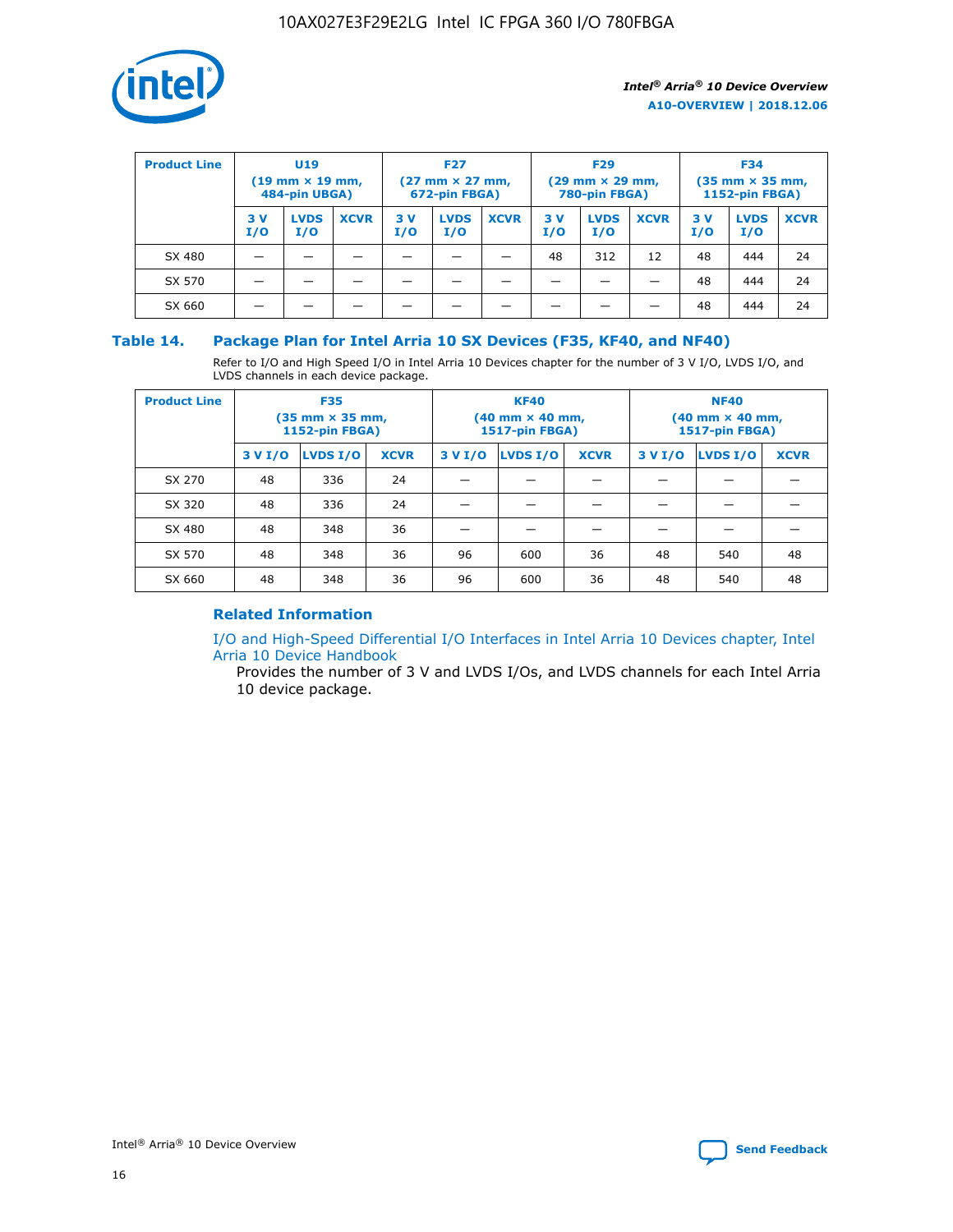

# **I/O Vertical Migration for Intel Arria 10 Devices**

#### **Figure 4. Migration Capability Across Intel Arria 10 Product Lines**

- The arrows indicate the migration paths. The devices included in each vertical migration path are shaded. Devices with fewer resources in the same path have lighter shades.
- To achieve the full I/O migration across product lines in the same migration path, restrict I/Os and transceivers usage to match the product line with the lowest I/O and transceiver counts.
- An LVDS I/O bank in the source device may be mapped to a 3 V I/O bank in the target device. To use memory interface clock frequency higher than 533 MHz, assign external memory interface pins only to banks that are LVDS I/O in both devices.
- There may be nominal 0.15 mm package height difference between some product lines in the same package type.
	- **Variant Product Line Package U19 F27 F29 F34 F35 KF40 NF40 RF40 NF45 SF45 UF45** Intel® Arria® 10 GX GX 160 GX 220 GX 270 GX 320 GX 480 GX 570 GX 660 GX 900 GX 1150 Intel Arria 10 GT GT 900 GT 1150 Intel Arria 10 SX SX 160 SX 220 SX 270 SX 320 SX 480 SX 570 SX 660
- Some migration paths are not shown in the Intel Quartus Prime software **Pin Migration View**.

*Note:* To verify the pin migration compatibility, use the **Pin Migration View** window in the Intel Quartus Prime software Pin Planner.

# **Adaptive Logic Module**

Intel Arria 10 devices use a 20 nm ALM as the basic building block of the logic fabric.

The ALM architecture is the same as the previous generation FPGAs, allowing for efficient implementation of logic functions and easy conversion of IP between the device generations.

The ALM, as shown in following figure, uses an 8-input fracturable look-up table (LUT) with four dedicated registers to help improve timing closure in register-rich designs and achieve an even higher design packing capability than the traditional two-register per LUT architecture.

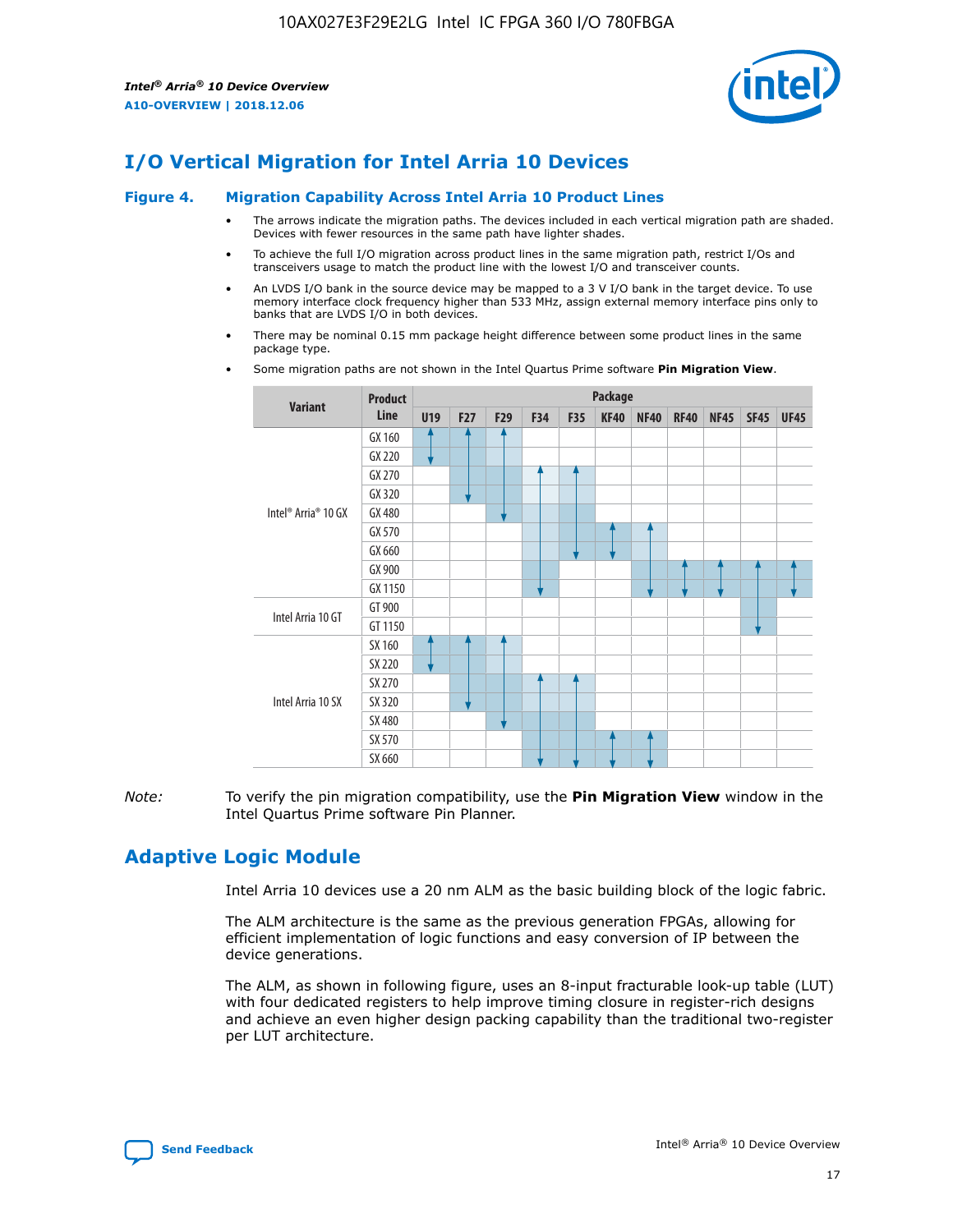

**Figure 5. ALM for Intel Arria 10 Devices**



The Intel Quartus Prime software optimizes your design according to the ALM logic structure and automatically maps legacy designs into the Intel Arria 10 ALM architecture.

# **Variable-Precision DSP Block**

The Intel Arria 10 variable precision DSP blocks support fixed-point arithmetic and floating-point arithmetic.

Features for fixed-point arithmetic:

- High-performance, power-optimized, and fully registered multiplication operations
- 18-bit and 27-bit word lengths
- Two 18 x 19 multipliers or one 27 x 27 multiplier per DSP block
- Built-in addition, subtraction, and 64-bit double accumulation register to combine multiplication results
- Cascading 19-bit or 27-bit when pre-adder is disabled and cascading 18-bit when pre-adder is used to form the tap-delay line for filtering applications
- Cascading 64-bit output bus to propagate output results from one block to the next block without external logic support
- Hard pre-adder supported in 19-bit and 27-bit modes for symmetric filters
- Internal coefficient register bank in both 18-bit and 27-bit modes for filter implementation
- 18-bit and 27-bit systolic finite impulse response (FIR) filters with distributed output adder
- Biased rounding support

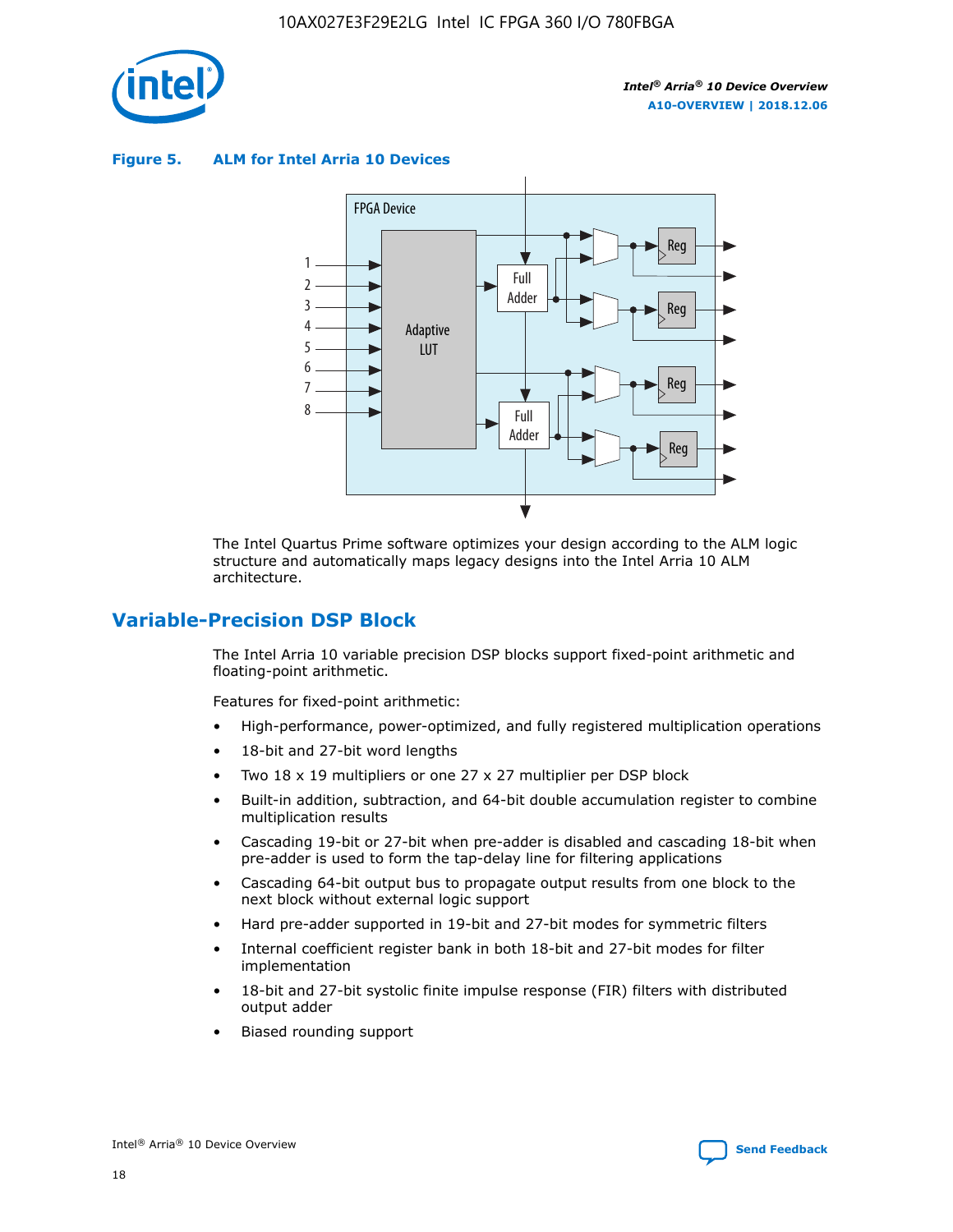

Features for floating-point arithmetic:

- A completely hardened architecture that supports multiplication, addition, subtraction, multiply-add, and multiply-subtract
- Multiplication with accumulation capability and a dynamic accumulator reset control
- Multiplication with cascade summation capability
- Multiplication with cascade subtraction capability
- Complex multiplication
- Direct vector dot product
- Systolic FIR filter

## **Table 15. Variable-Precision DSP Block Configurations for Intel Arria 10 Devices**

| <b>Usage Example</b>                                       | <b>Multiplier Size (Bit)</b>    | <b>DSP Block Resources</b> |
|------------------------------------------------------------|---------------------------------|----------------------------|
| Medium precision fixed point                               | Two 18 x 19                     |                            |
| High precision fixed or Single precision<br>floating point | One 27 x 27                     |                            |
| Fixed point FFTs                                           | One 19 x 36 with external adder |                            |
| Very high precision fixed point                            | One 36 x 36 with external adder |                            |
| Double precision floating point                            | One 54 x 54 with external adder | 4                          |

#### **Table 16. Resources for Fixed-Point Arithmetic in Intel Arria 10 Devices**

The table lists the variable-precision DSP resources by bit precision for each Intel Arria 10 device.

| <b>Variant</b>        | <b>Product Line</b> | <b>Variable-</b><br>precision<br><b>DSP Block</b> | <b>Independent Input and Output</b><br><b>Multiplications Operator</b> |                                     | 18 x 19<br><b>Multiplier</b><br><b>Adder Sum</b> | $18 \times 18$<br><b>Multiplier</b><br><b>Adder</b> |
|-----------------------|---------------------|---------------------------------------------------|------------------------------------------------------------------------|-------------------------------------|--------------------------------------------------|-----------------------------------------------------|
|                       |                     |                                                   | 18 x 19<br><b>Multiplier</b>                                           | $27 \times 27$<br><b>Multiplier</b> | <b>Mode</b>                                      | <b>Summed with</b><br>36 bit Input                  |
| AIntel Arria 10<br>GX | GX 160              | 156                                               | 312                                                                    | 156                                 | 156                                              | 156                                                 |
|                       | GX 220              | 192                                               | 384                                                                    | 192                                 | 192                                              | 192                                                 |
|                       | GX 270              | 830                                               | 1,660                                                                  | 830                                 | 830                                              | 830                                                 |
|                       | GX 320              | 984                                               | 1,968                                                                  | 984                                 | 984                                              | 984                                                 |
|                       | GX 480              | 1,368                                             | 2,736                                                                  | 1,368                               | 1,368                                            | 1,368                                               |
|                       | GX 570              | 1,523                                             | 3,046                                                                  | 1,523                               | 1,523                                            | 1,523                                               |
|                       | GX 660              | 1,687                                             | 3,374                                                                  | 1,687                               | 1,687                                            | 1,687                                               |
|                       | GX 900              | 1,518                                             | 3,036                                                                  | 1,518                               | 1,518                                            | 1,518                                               |
|                       | GX 1150             | 1,518                                             | 3,036                                                                  | 1,518                               | 1,518                                            | 1,518                                               |
| Intel Arria 10        | GT 900              | 1,518                                             | 3,036                                                                  | 1,518                               | 1,518                                            | 1,518                                               |
| GT                    | GT 1150             | 1,518                                             | 3,036                                                                  | 1,518                               | 1,518                                            | 1,518                                               |
| Intel Arria 10        | SX 160              | 156                                               | 312                                                                    | 156                                 | 156                                              | 156                                                 |
| <b>SX</b>             | SX 220              | 192                                               | 384                                                                    | 192                                 | 192                                              | 192                                                 |
|                       | SX 270              | 830                                               | 1,660                                                                  | 830                                 | 830                                              | 830                                                 |
|                       |                     |                                                   |                                                                        |                                     |                                                  | continued                                           |

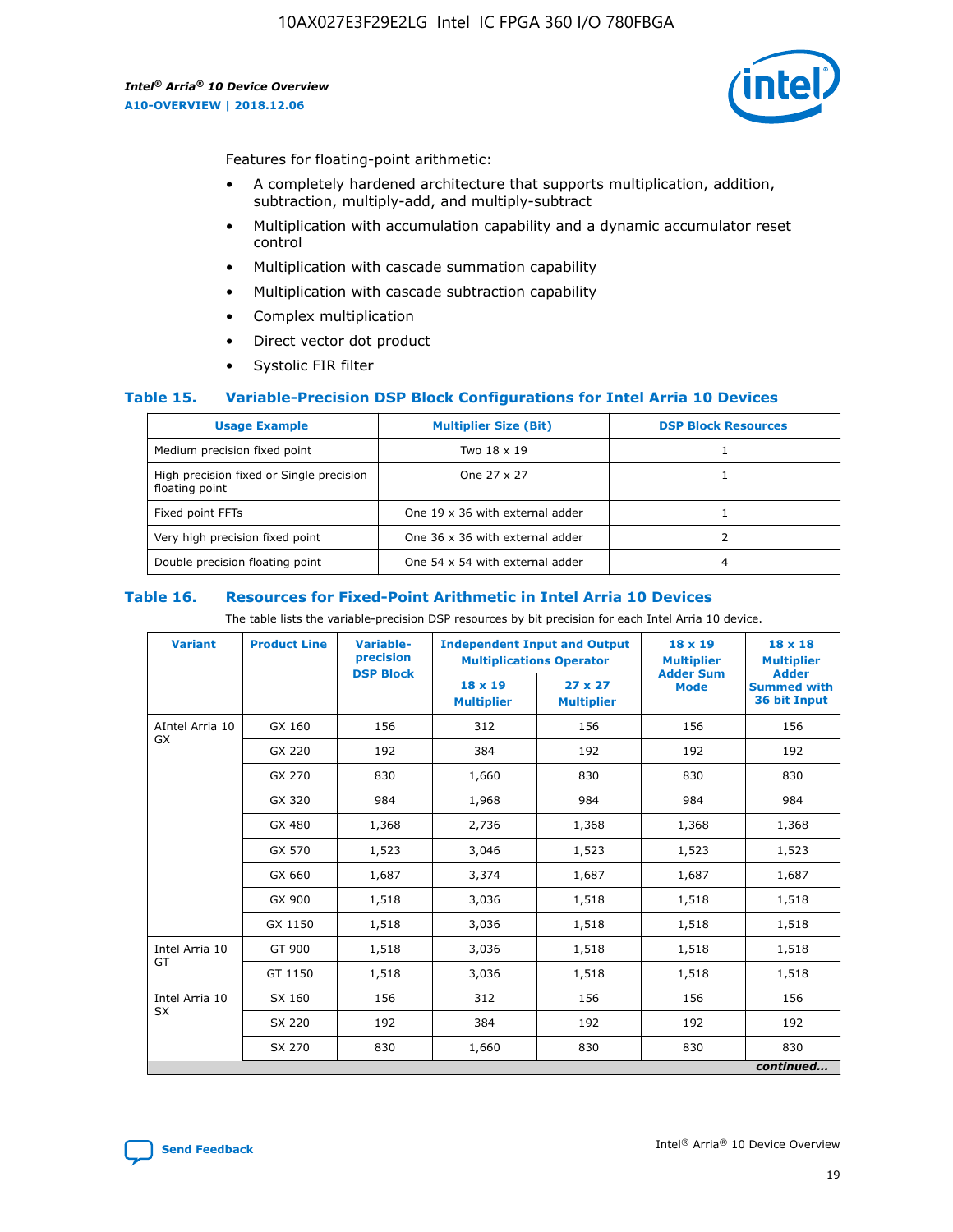

| <b>Variant</b> | <b>Product Line</b> | Variable-<br>precision | <b>Independent Input and Output</b><br><b>Multiplications Operator</b> |                                     | $18 \times 19$<br><b>Multiplier</b> | $18 \times 18$<br><b>Multiplier</b><br><b>Adder</b> |  |
|----------------|---------------------|------------------------|------------------------------------------------------------------------|-------------------------------------|-------------------------------------|-----------------------------------------------------|--|
|                |                     | <b>DSP Block</b>       | $18 \times 19$<br><b>Multiplier</b>                                    | $27 \times 27$<br><b>Multiplier</b> | <b>Adder Sum</b><br><b>Mode</b>     | <b>Summed with</b><br>36 bit Input                  |  |
|                | SX 320              | 984                    | 1,968                                                                  | 984                                 | 984                                 | 984                                                 |  |
|                | SX 480              | 1,368                  | 2,736                                                                  | 1,368                               | 1,368                               | 1,368                                               |  |
|                | SX 570              | 1,523                  | 3,046                                                                  | 1,523                               | 1,523                               | 1,523                                               |  |
|                | SX 660              | 1,687                  | 3,374                                                                  | 1,687                               | 1,687                               | 1,687                                               |  |

# **Table 17. Resources for Floating-Point Arithmetic in Intel Arria 10 Devices**

The table lists the variable-precision DSP resources by bit precision for each Intel Arria 10 device.

| <b>Variant</b> | <b>Product Line</b> | <b>Variable-</b><br>precision<br><b>DSP Block</b> | <b>Single</b><br><b>Precision</b><br><b>Floating-Point</b><br><b>Multiplication</b><br><b>Mode</b> | <b>Single-Precision</b><br><b>Floating-Point</b><br><b>Adder Mode</b> | Single-<br><b>Precision</b><br><b>Floating-Point</b><br><b>Multiply</b><br><b>Accumulate</b><br><b>Mode</b> | <b>Peak</b><br><b>Giga Floating-</b><br><b>Point</b><br><b>Operations</b><br>per Second<br>(GFLOPs) |
|----------------|---------------------|---------------------------------------------------|----------------------------------------------------------------------------------------------------|-----------------------------------------------------------------------|-------------------------------------------------------------------------------------------------------------|-----------------------------------------------------------------------------------------------------|
| Intel Arria 10 | GX 160              | 156                                               | 156                                                                                                | 156                                                                   | 156                                                                                                         | 140                                                                                                 |
| GX             | GX 220              | 192                                               | 192                                                                                                | 192                                                                   | 192                                                                                                         | 173                                                                                                 |
|                | GX 270              | 830                                               | 830                                                                                                | 830                                                                   | 830                                                                                                         | 747                                                                                                 |
|                | GX 320              | 984                                               | 984                                                                                                | 984                                                                   | 984                                                                                                         | 886                                                                                                 |
|                | GX 480              | 1,369                                             | 1,368                                                                                              | 1,368                                                                 | 1,368                                                                                                       | 1,231                                                                                               |
|                | GX 570              | 1,523                                             | 1,523                                                                                              | 1,523                                                                 | 1,523                                                                                                       | 1,371                                                                                               |
|                | GX 660              | 1,687                                             | 1,687                                                                                              | 1,687                                                                 | 1,687                                                                                                       | 1,518                                                                                               |
|                | GX 900              | 1,518                                             | 1,518                                                                                              | 1,518                                                                 | 1,518                                                                                                       | 1,366                                                                                               |
|                | GX 1150             | 1,518                                             | 1,518                                                                                              | 1,518                                                                 | 1,518                                                                                                       | 1,366                                                                                               |
| Intel Arria 10 | GT 900              | 1,518                                             | 1,518                                                                                              | 1,518                                                                 | 1,518                                                                                                       | 1,366                                                                                               |
| GT             | GT 1150             | 1,518                                             | 1,518                                                                                              | 1,518                                                                 | 1,518                                                                                                       | 1,366                                                                                               |
| Intel Arria 10 | SX 160              | 156                                               | 156                                                                                                | 156                                                                   | 156                                                                                                         | 140                                                                                                 |
| <b>SX</b>      | SX 220              | 192                                               | 192                                                                                                | 192                                                                   | 192                                                                                                         | 173                                                                                                 |
|                | SX 270              | 830                                               | 830                                                                                                | 830                                                                   | 830                                                                                                         | 747                                                                                                 |
|                | SX 320              | 984                                               | 984                                                                                                | 984                                                                   | 984                                                                                                         | 886                                                                                                 |
|                | SX 480              | 1,369                                             | 1,368                                                                                              | 1,368                                                                 | 1,368                                                                                                       | 1,231                                                                                               |
|                | SX 570              | 1,523                                             | 1,523                                                                                              | 1,523                                                                 | 1,523                                                                                                       | 1,371                                                                                               |
|                | SX 660              | 1,687                                             | 1,687                                                                                              | 1,687                                                                 | 1,687                                                                                                       | 1,518                                                                                               |

# **Embedded Memory Blocks**

The embedded memory blocks in the devices are flexible and designed to provide an optimal amount of small- and large-sized memory arrays to fit your design requirements.

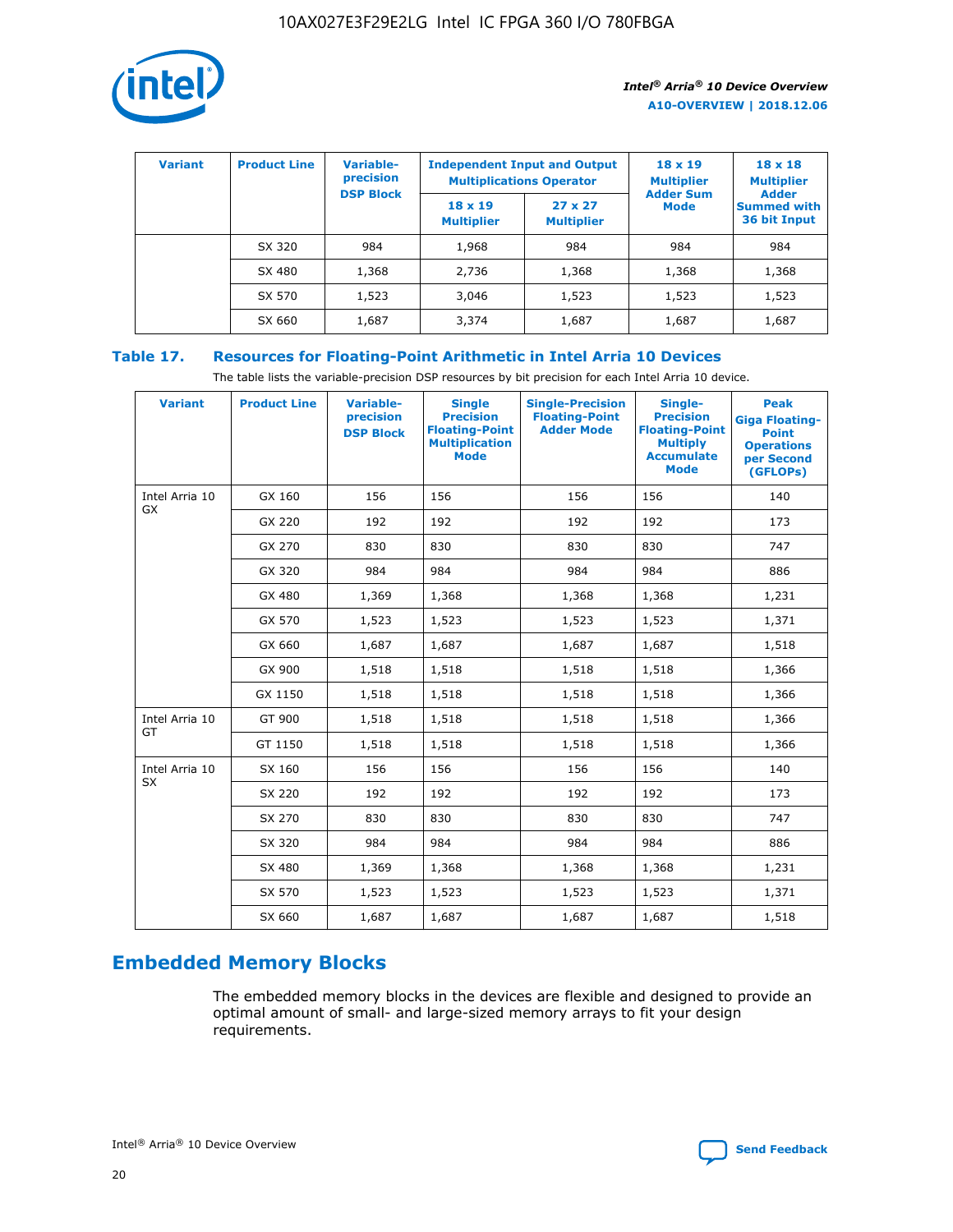

# **Types of Embedded Memory**

The Intel Arria 10 devices contain two types of memory blocks:

- 20 Kb M20K blocks—blocks of dedicated memory resources. The M20K blocks are ideal for larger memory arrays while still providing a large number of independent ports.
- 640 bit memory logic array blocks (MLABs)—enhanced memory blocks that are configured from dual-purpose logic array blocks (LABs). The MLABs are ideal for wide and shallow memory arrays. The MLABs are optimized for implementation of shift registers for digital signal processing (DSP) applications, wide and shallow FIFO buffers, and filter delay lines. Each MLAB is made up of ten adaptive logic modules (ALMs). In the Intel Arria 10 devices, you can configure these ALMs as ten 32 x 2 blocks, giving you one 32 x 20 simple dual-port SRAM block per MLAB.

# **Embedded Memory Capacity in Intel Arria 10 Devices**

|                   | <b>Product</b> |              | <b>M20K</b>         | <b>MLAB</b>  |                     | <b>Total RAM Bit</b> |
|-------------------|----------------|--------------|---------------------|--------------|---------------------|----------------------|
| <b>Variant</b>    | Line           | <b>Block</b> | <b>RAM Bit (Kb)</b> | <b>Block</b> | <b>RAM Bit (Kb)</b> | (Kb)                 |
| Intel Arria 10 GX | GX 160         | 440          | 8,800               | 1,680        | 1,050               | 9,850                |
|                   | GX 220         | 587          | 11,740              | 2,703        | 1,690               | 13,430               |
|                   | GX 270         | 750          | 15,000              | 3,922        | 2,452               | 17,452               |
|                   | GX 320         | 891          | 17,820              | 4,363        | 2,727               | 20,547               |
|                   | GX 480         | 1,431        | 28,620              | 6,662        | 4,164               | 32,784               |
|                   | GX 570         | 1,800        | 36,000              | 8,153        | 5,096               | 41,096               |
|                   | GX 660         | 2,131        | 42,620              | 9,260        | 5,788               | 48,408               |
|                   | GX 900         | 2,423        | 48,460              | 15,017       | 9,386               | 57,846               |
|                   | GX 1150        | 2,713        | 54,260              | 20,774       | 12,984              | 67,244               |
| Intel Arria 10 GT | GT 900         | 2,423        | 48,460              | 15,017       | 9,386               | 57,846               |
|                   | GT 1150        | 2,713        | 54,260              | 20,774       | 12,984              | 67,244               |
| Intel Arria 10 SX | SX 160         | 440          | 8,800               | 1,680        | 1,050               | 9,850                |
|                   | SX 220         | 587          | 11,740              | 2,703        | 1,690               | 13,430               |
|                   | SX 270         | 750          | 15,000              | 3,922        | 2,452               | 17,452               |
|                   | SX 320         | 891          | 17,820              | 4,363        | 2,727               | 20,547               |
|                   | SX 480         | 1,431        | 28,620              | 6,662        | 4,164               | 32,784               |
|                   | SX 570         | 1,800        | 36,000              | 8,153        | 5,096               | 41,096               |
|                   | SX 660         | 2,131        | 42,620              | 9,260        | 5,788               | 48,408               |

#### **Table 18. Embedded Memory Capacity and Distribution in Intel Arria 10 Devices**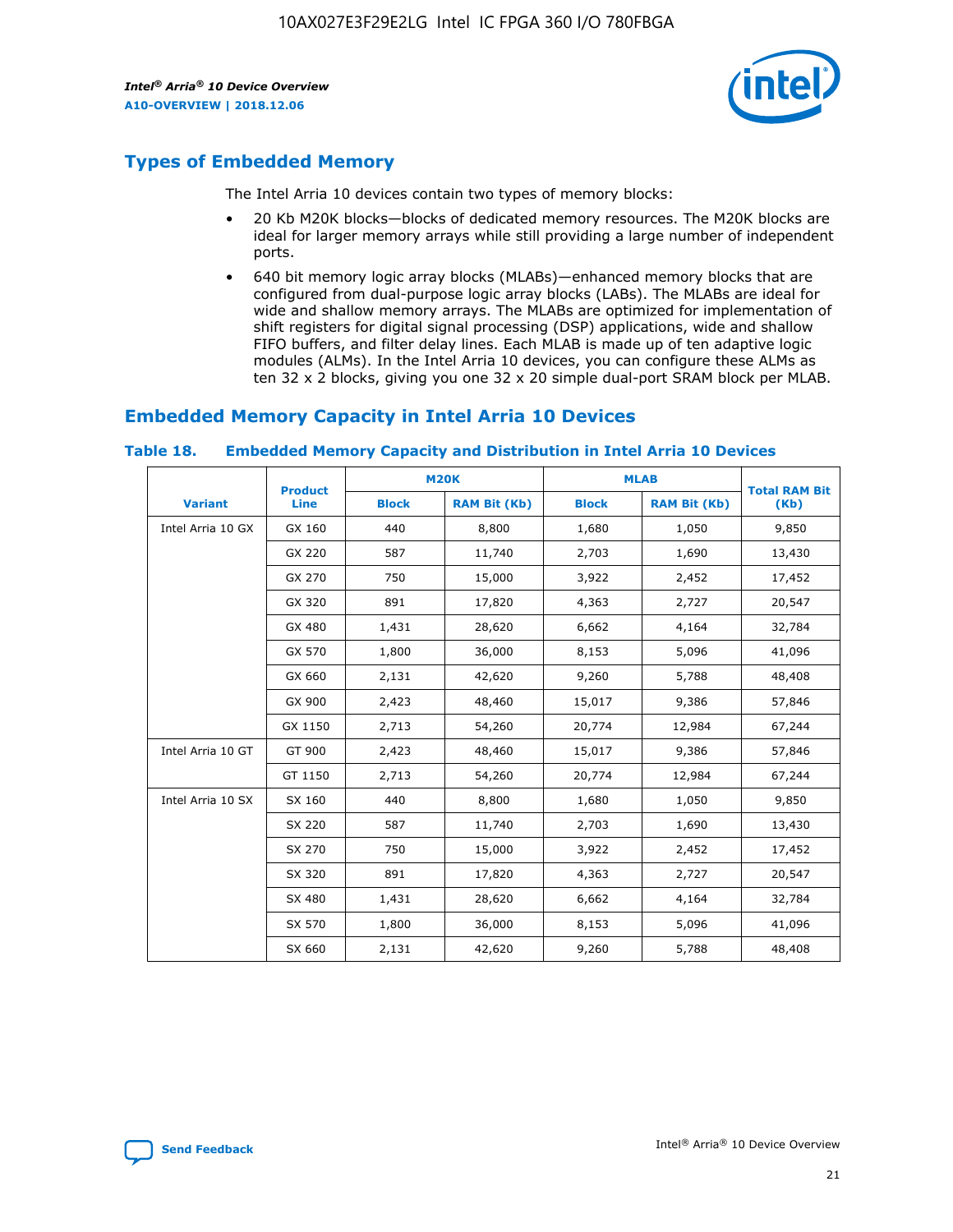

# **Embedded Memory Configurations for Single-port Mode**

#### **Table 19. Single-port Embedded Memory Configurations for Intel Arria 10 Devices**

This table lists the maximum configurations supported for single-port RAM and ROM modes.

| <b>Memory Block</b> | Depth (bits) | <b>Programmable Width</b> |
|---------------------|--------------|---------------------------|
| MLAB                | 32           | x16, x18, or x20          |
|                     | 64(10)       | x8, x9, x10               |
| M20K                | 512          | x40, x32                  |
|                     | 1K           | x20, x16                  |
|                     | 2K           | x10, x8                   |
|                     | 4K           | x5, x4                    |
|                     | 8K           | x2                        |
|                     | 16K          | x1                        |

# **Clock Networks and PLL Clock Sources**

The clock network architecture is based on Intel's global, regional, and peripheral clock structure. This clock structure is supported by dedicated clock input pins, fractional clock synthesis PLLs, and integer I/O PLLs.

# **Clock Networks**

The Intel Arria 10 core clock networks are capable of up to 800 MHz fabric operation across the full industrial temperature range. For the external memory interface, the clock network supports the hard memory controller with speeds up to 2,400 Mbps in a quarter-rate transfer.

To reduce power consumption, the Intel Quartus Prime software identifies all unused sections of the clock network and powers them down.

# **Fractional Synthesis and I/O PLLs**

Intel Arria 10 devices contain up to 32 fractional synthesis PLLs and up to 16 I/O PLLs that are available for both specific and general purpose uses in the core:

- Fractional synthesis PLLs—located in the column adjacent to the transceiver blocks
- I/O PLLs—located in each bank of the 48 I/Os

## **Fractional Synthesis PLLs**

You can use the fractional synthesis PLLs to:

- Reduce the number of oscillators that are required on your board
- Reduce the number of clock pins that are used in the device by synthesizing multiple clock frequencies from a single reference clock source

<sup>(10)</sup> Supported through software emulation and consumes additional MLAB blocks.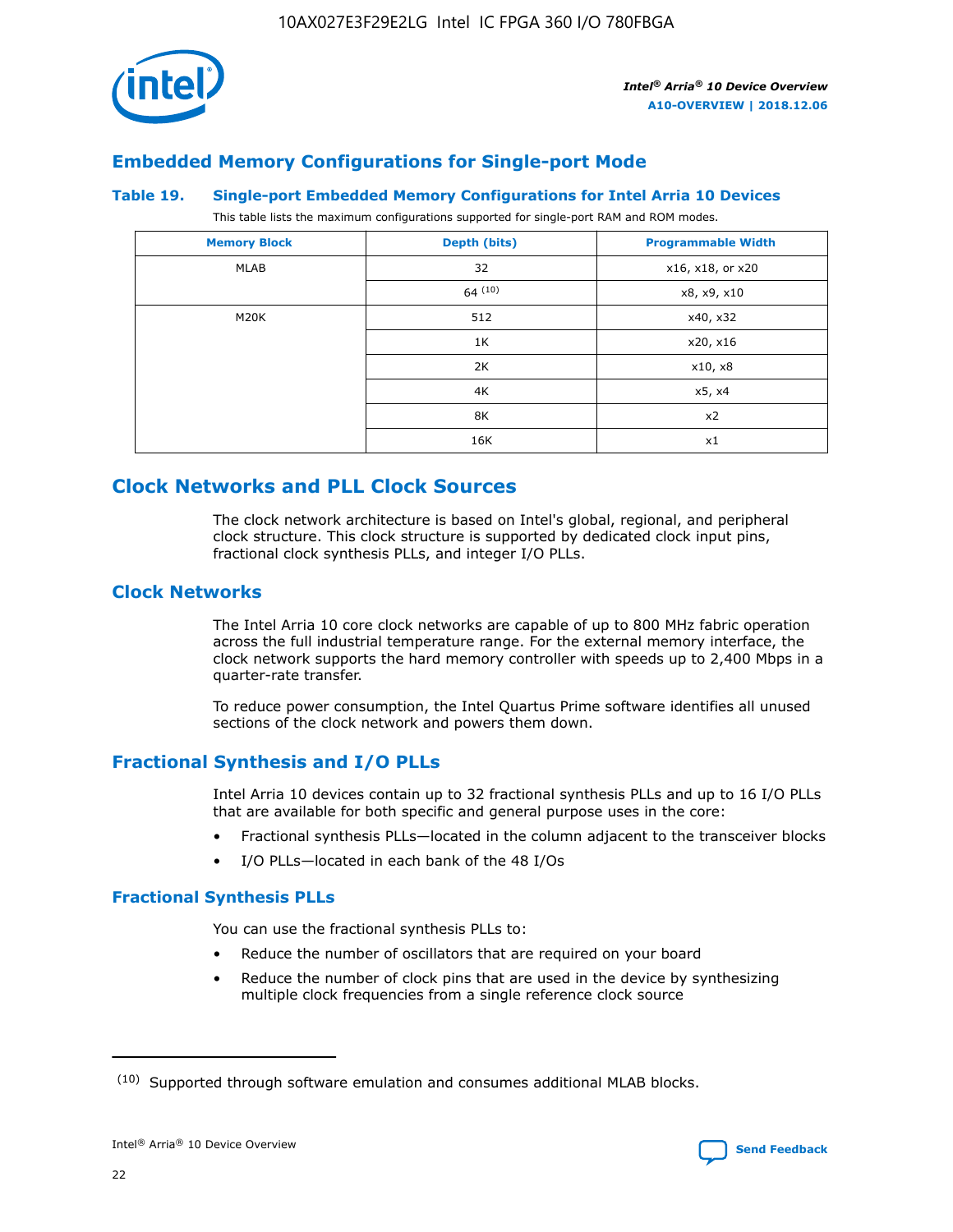

The fractional synthesis PLLs support the following features:

- Reference clock frequency synthesis for transceiver CMU and Advanced Transmit (ATX) PLLs
- Clock network delay compensation
- Zero-delay buffering
- Direct transmit clocking for transceivers
- Independently configurable into two modes:
	- Conventional integer mode equivalent to the general purpose PLL
	- Enhanced fractional mode with third order delta-sigma modulation
- PLL cascading

# **I/O PLLs**

The integer mode I/O PLLs are located in each bank of 48 I/Os. You can use the I/O PLLs to simplify the design of external memory and high-speed LVDS interfaces.

In each I/O bank, the I/O PLLs are adjacent to the hard memory controllers and LVDS SERDES. Because these PLLs are tightly coupled with the I/Os that need to use them, it makes it easier to close timing.

You can use the I/O PLLs for general purpose applications in the core such as clock network delay compensation and zero-delay buffering.

Intel Arria 10 devices support PLL-to-PLL cascading.

# **FPGA General Purpose I/O**

Intel Arria 10 devices offer highly configurable GPIOs. Each I/O bank contains 48 general purpose I/Os and a high-efficiency hard memory controller.

The following list describes the features of the GPIOs:

- Consist of 3 V I/Os for high-voltage application and LVDS I/Os for differential signaling
	- Up to two 3 V I/O banks, available in some devices, that support up to 3 V I/O standards
	- LVDS I/O banks that support up to 1.8 V I/O standards
- Support a wide range of single-ended and differential I/O interfaces
- LVDS speeds up to 1.6 Gbps
- Each LVDS pair of pins has differential input and output buffers, allowing you to configure the LVDS direction for each pair.
- Programmable bus hold and weak pull-up
- Programmable differential output voltage  $(V_{OD})$  and programmable pre-emphasis

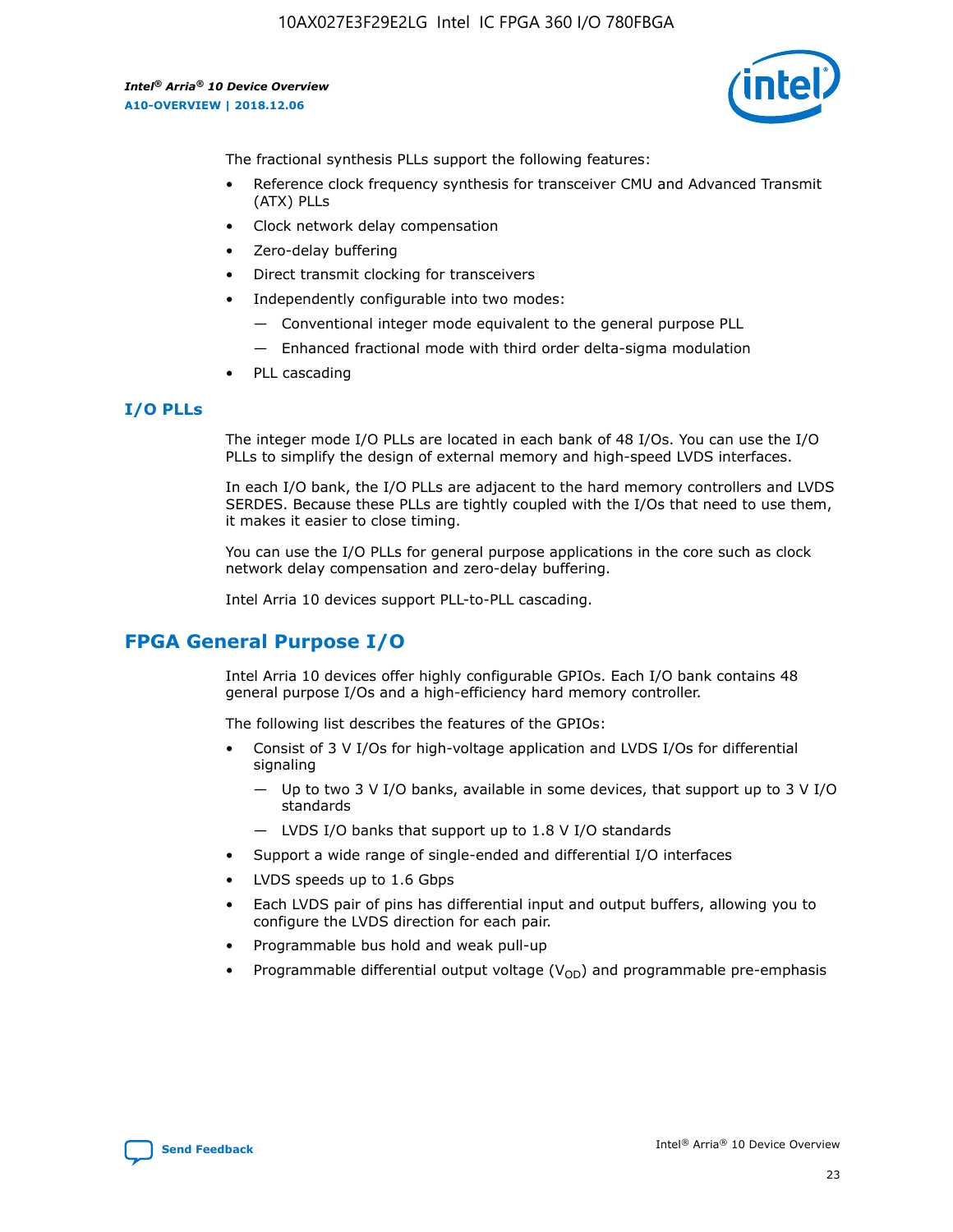

- Series (R<sub>S</sub>) and parallel (R<sub>T</sub>) on-chip termination (OCT) for all I/O banks with OCT calibration to limit the termination impedance variation
- On-chip dynamic termination that has the ability to swap between series and parallel termination, depending on whether there is read or write on a common bus for signal integrity
- Easy timing closure support using the hard read FIFO in the input register path, and delay-locked loop (DLL) delay chain with fine and coarse architecture

# **External Memory Interface**

Intel Arria 10 devices offer massive external memory bandwidth, with up to seven 32 bit DDR4 memory interfaces running at up to 2,400 Mbps. This bandwidth provides additional ease of design, lower power, and resource efficiencies of hardened highperformance memory controllers.

The memory interface within Intel Arria 10 FPGAs and SoCs delivers the highest performance and ease of use. You can configure up to a maximum width of 144 bits when using the hard or soft memory controllers. If required, you can bypass the hard memory controller and use a soft controller implemented in the user logic.

Each I/O contains a hardened DDR read/write path (PHY) capable of performing key memory interface functionality such as read/write leveling, FIFO buffering to lower latency and improve margin, timing calibration, and on-chip termination.

The timing calibration is aided by the inclusion of hard microcontrollers based on Intel's Nios® II technology, specifically tailored to control the calibration of multiple memory interfaces. This calibration allows the Intel Arria 10 device to compensate for any changes in process, voltage, or temperature either within the Intel Arria 10 device itself, or within the external memory device. The advanced calibration algorithms ensure maximum bandwidth and robust timing margin across all operating conditions.

In addition to parallel memory interfaces, Intel Arria 10 devices support serial memory technologies such as the Hybrid Memory Cube (HMC). The HMC is supported by the Intel Arria 10 high-speed serial transceivers which connect up to four HMC links, with each link running at data rates up to 15 Gbps.

## **Related Information**

#### [External Memory Interface Spec Estimator](http://www.altera.com/technology/memory/estimator/mem-emif-index.html)

Provides a parametric tool that allows you to find and compare the performance of the supported external memory interfaces in IntelFPGAs.

# **Memory Standards Supported by Intel Arria 10 Devices**

The I/Os are designed to provide high performance support for existing and emerging external memory standards.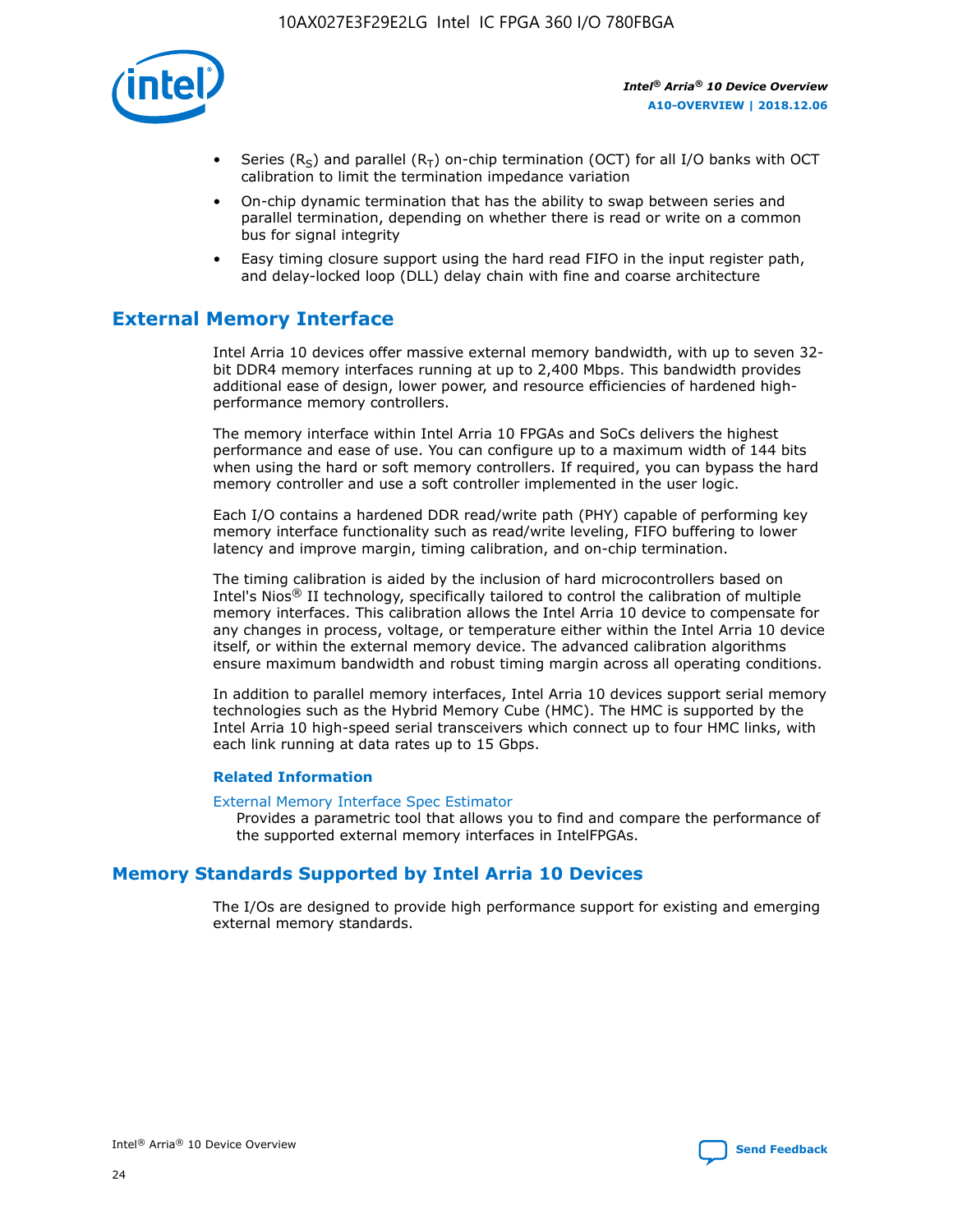

#### **Table 20. Memory Standards Supported by the Hard Memory Controller**

This table lists the overall capability of the hard memory controller. For specific details, refer to the External Memory Interface Spec Estimator and Intel Arria 10 Device Datasheet.

| <b>Memory Standard</b> | <b>Rate Support</b> | <b>Ping Pong PHY Support</b> | <b>Maximum Frequency</b><br>(MHz) |
|------------------------|---------------------|------------------------------|-----------------------------------|
| <b>DDR4 SDRAM</b>      | Quarter rate        | Yes                          | 1,067                             |
|                        |                     |                              | 1,200                             |
| DDR3 SDRAM             | Half rate           | Yes                          | 533                               |
|                        |                     |                              | 667                               |
|                        | Quarter rate        | Yes                          | 1,067                             |
|                        |                     |                              | 1,067                             |
| <b>DDR3L SDRAM</b>     | Half rate           | Yes                          | 533                               |
|                        |                     |                              | 667                               |
|                        | Quarter rate        | Yes                          | 933                               |
|                        |                     |                              | 933                               |
| LPDDR3 SDRAM           | Half rate           |                              | 533                               |
|                        | Quarter rate        |                              | 800                               |

#### **Table 21. Memory Standards Supported by the Soft Memory Controller**

| <b>Memory Standard</b>      | <b>Rate Support</b> | <b>Maximum Frequency</b><br>(MHz) |
|-----------------------------|---------------------|-----------------------------------|
| <b>RLDRAM 3 (11)</b>        | Quarter rate        | 1,200                             |
| ODR IV SRAM <sup>(11)</sup> | Quarter rate        | 1,067                             |
| <b>ODR II SRAM</b>          | Full rate           | 333                               |
|                             | Half rate           | 633                               |
| <b>ODR II+ SRAM</b>         | Full rate           | 333                               |
|                             | Half rate           | 633                               |
| <b>ODR II+ Xtreme SRAM</b>  | Full rate           | 333                               |
|                             | Half rate           | 633                               |

#### **Table 22. Memory Standards Supported by the HPS Hard Memory Controller**

The hard processor system (HPS) is available in Intel Arria 10 SoC devices only.

| <b>Memory Standard</b> | <b>Rate Support</b> | <b>Maximum Frequency</b><br>(MHz) |
|------------------------|---------------------|-----------------------------------|
| <b>DDR4 SDRAM</b>      | Half rate           | 1,200                             |
| <b>DDR3 SDRAM</b>      | Half rate           | 1,067                             |
| <b>DDR3L SDRAM</b>     | Half rate           | 933                               |

<sup>(11)</sup> Intel Arria 10 devices support this external memory interface using hard PHY with soft memory controller.

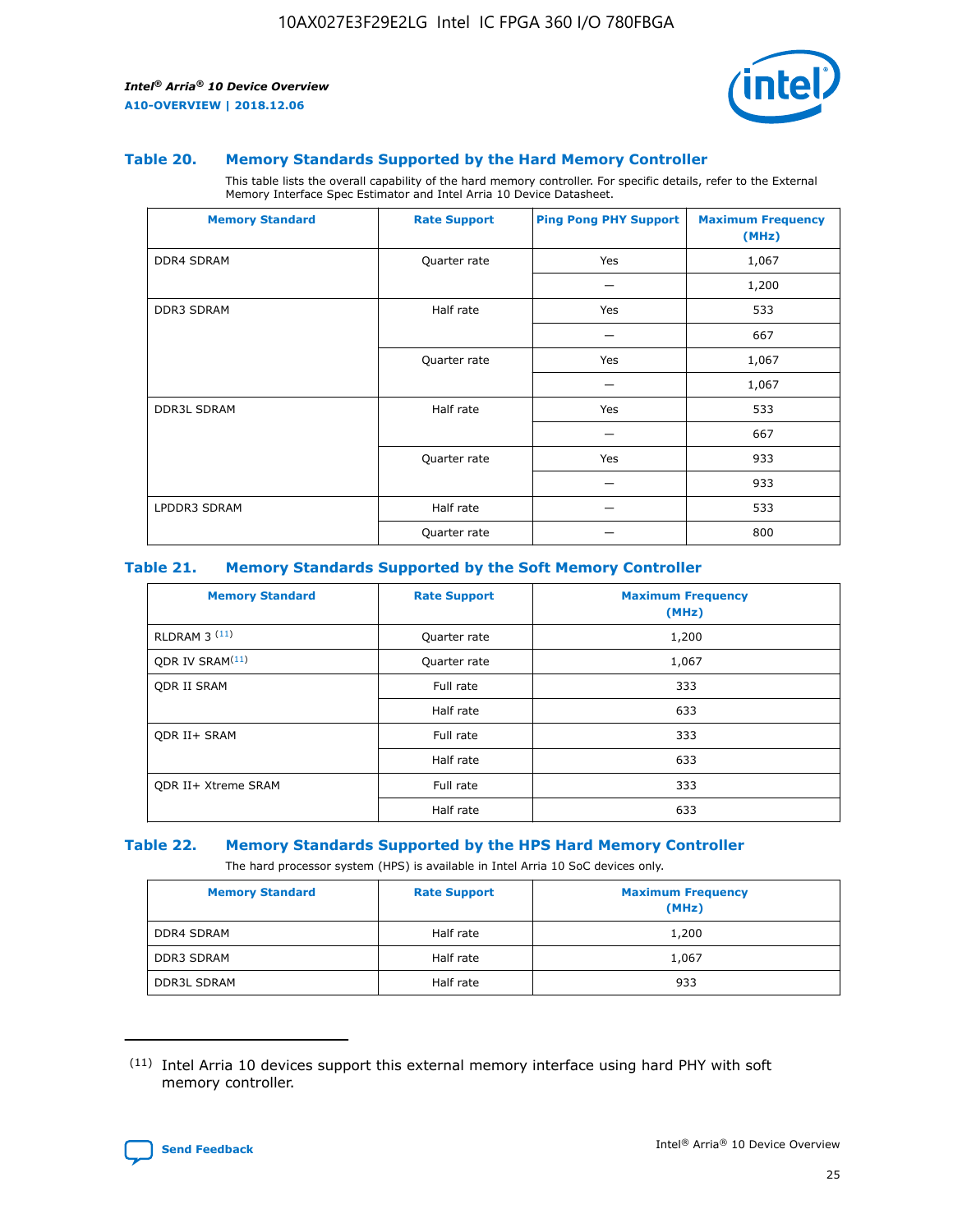

## **Related Information**

#### [Intel Arria 10 Device Datasheet](https://www.intel.com/content/www/us/en/programmable/documentation/mcn1413182292568.html#mcn1413182153340)

Lists the memory interface performance according to memory interface standards, rank or chip select configurations, and Intel Arria 10 device speed grades.

# **PCIe Gen1, Gen2, and Gen3 Hard IP**

Intel Arria 10 devices contain PCIe hard IP that is designed for performance and ease-of-use:

- Includes all layers of the PCIe stack—transaction, data link and physical layers.
- Supports PCIe Gen3, Gen2, and Gen1 Endpoint and Root Port in x1, x2, x4, or x8 lane configuration.
- Operates independently from the core logic—optional configuration via protocol (CvP) allows the PCIe link to power up and complete link training in less than 100 ms while the Intel Arria 10 device completes loading the programming file for the rest of the FPGA.
- Provides added functionality that makes it easier to support emerging features such as Single Root I/O Virtualization (SR-IOV) and optional protocol extensions.
- Provides improved end-to-end datapath protection using ECC.
- Supports FPGA configuration via protocol (CvP) using PCIe at Gen3, Gen2, or Gen1 speed.

#### **Related Information**

PCS Features on page 30

# **Enhanced PCS Hard IP for Interlaken and 10 Gbps Ethernet**

# **Interlaken Support**

The Intel Arria 10 enhanced PCS hard IP provides integrated Interlaken PCS supporting rates up to 25.8 Gbps per lane.

The Interlaken PCS is based on the proven functionality of the PCS developed for Intel's previous generation FPGAs, which demonstrated interoperability with Interlaken ASSP vendors and third-party IP suppliers. The Interlaken PCS is present in every transceiver channel in Intel Arria 10 devices.

## **Related Information**

PCS Features on page 30

# **10 Gbps Ethernet Support**

The Intel Arria 10 enhanced PCS hard IP supports 10GBASE-R PCS compliant with IEEE 802.3 10 Gbps Ethernet (10GbE). The integrated hard IP support for 10GbE and the 10 Gbps transceivers save external PHY cost, board space, and system power.

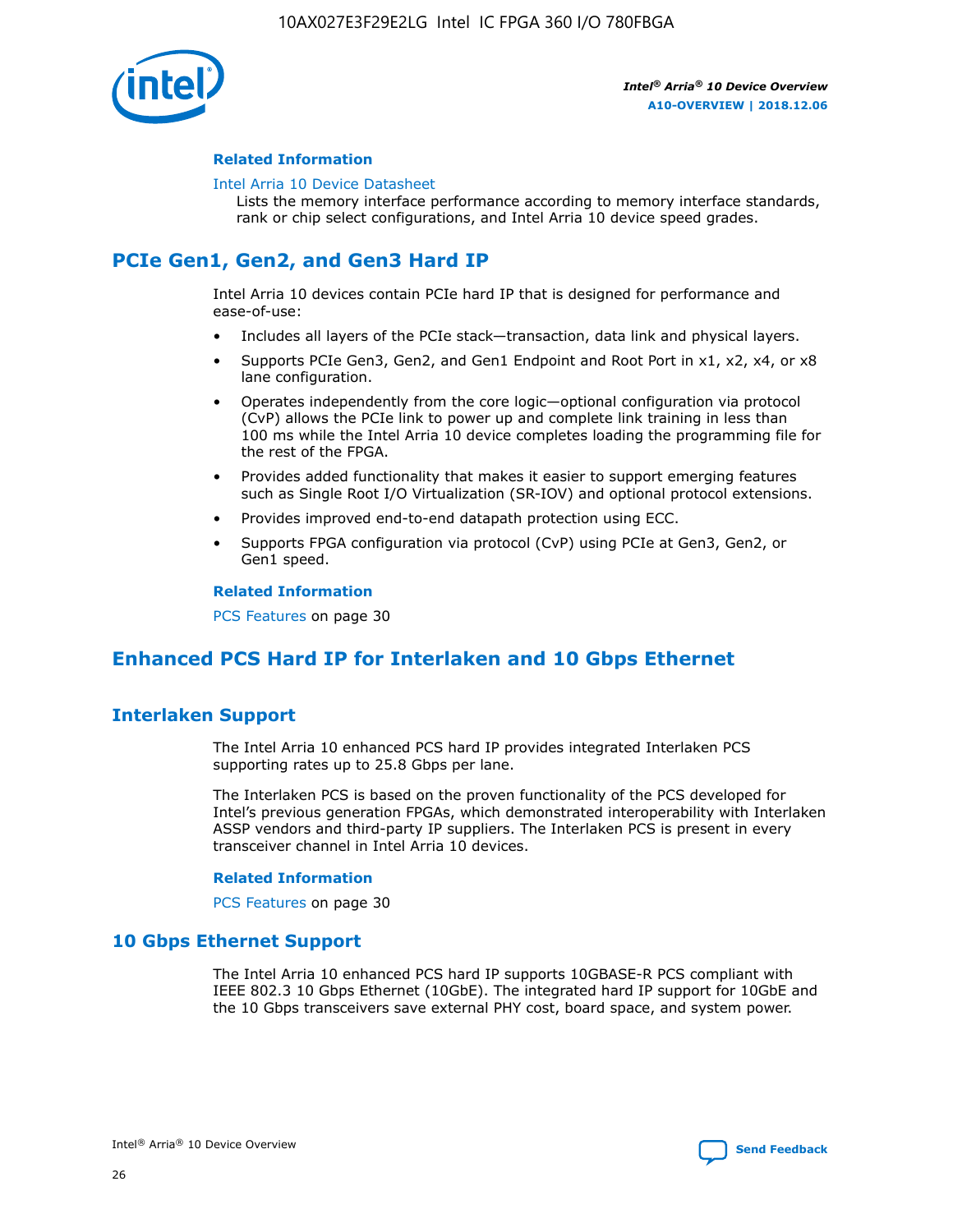

The scalable hard IP supports multiple independent 10GbE ports while using a single PLL for all the 10GBASE-R PCS instantiations, which saves on core logic resources and clock networks:

- Simplifies multiport 10GbE systems compared to XAUI interfaces that require an external XAUI-to-10G PHY.
- Incorporates Electronic Dispersion Compensation (EDC), which enables direct connection to standard 10 Gbps XFP and SFP+ pluggable optical modules.
- Supports backplane Ethernet applications and includes a hard 10GBASE-KR Forward Error Correction (FEC) circuit that you can use for 10 Gbps and 40 Gbps applications.

The 10 Gbps Ethernet PCS hard IP and 10GBASE-KR FEC are present in every transceiver channel.

#### **Related Information**

PCS Features on page 30

# **Low Power Serial Transceivers**

Intel Arria 10 FPGAs and SoCs include lowest power transceivers that deliver high bandwidth, throughput and low latency.

Intel Arria 10 devices deliver the industry's lowest power consumption per transceiver channel:

- 12.5 Gbps transceivers at as low as 242 mW
- 10 Gbps transceivers at as low as 168 mW
- 6 Gbps transceivers at as low as 117 mW

Intel Arria 10 transceivers support various data rates according to application:

- Chip-to-chip and chip-to-module applications—from 1 Gbps up to 25.8 Gbps
- Long reach and backplane applications—from 1 Gbps up to 12.5 with advanced adaptive equalization
- Critical power sensitive applications—from 1 Gbps up to 11.3 Gbps using lower power modes

The combination of 20 nm process technology and architectural advances provide the following benefits:

- Significant reduction in die area and power consumption
- Increase of up to two times in transceiver I/O density compared to previous generation devices while maintaining optimal signal integrity
- Up to 72 total transceiver channels—you can configure up to 6 of these channels to run as fast as 25.8 Gbps
- All channels feature continuous data rate support up to the maximum rated speed

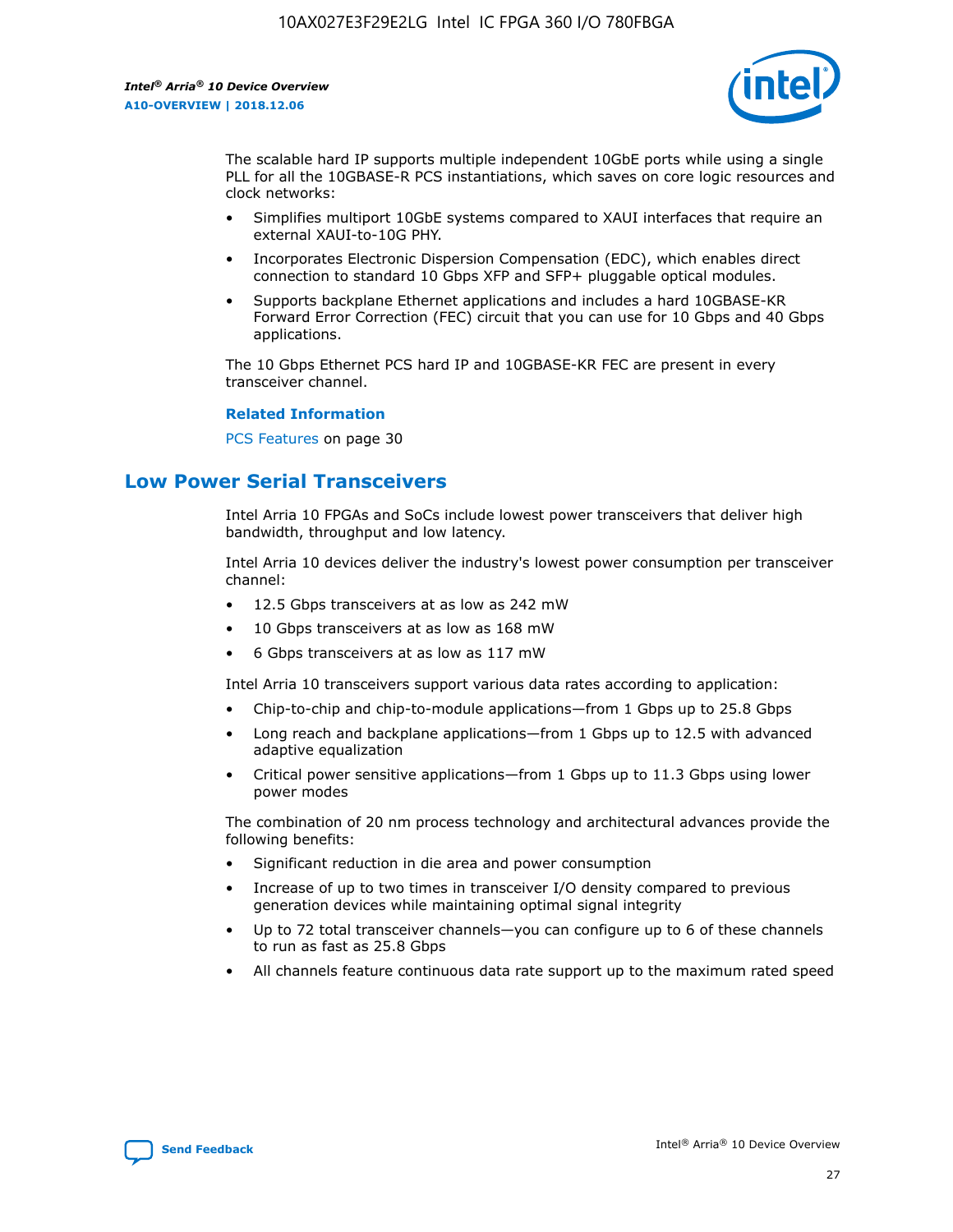



## **Figure 6. Intel Arria 10 Transceiver Block Architecture**

# **Transceiver Channels**

All transceiver channels feature a dedicated Physical Medium Attachment (PMA) and a hardened Physical Coding Sublayer (PCS).

- The PMA provides primary interfacing capabilities to physical channels.
- The PCS typically handles encoding/decoding, word alignment, and other preprocessing functions before transferring data to the FPGA core fabric.

A transceiver channel consists of a PMA and a PCS block. Most transceiver banks have 6 channels. There are some transceiver banks that contain only 3 channels.

A wide variety of bonded and non-bonded data rate configurations is possible using a highly configurable clock distribution network. Up to 80 independent transceiver data rates can be configured.

The following figures are graphical representations of top views of the silicon die, which correspond to reverse views for flip chip packages. Different Intel Arria 10 devices may have different floorplans than the ones shown in the figures.

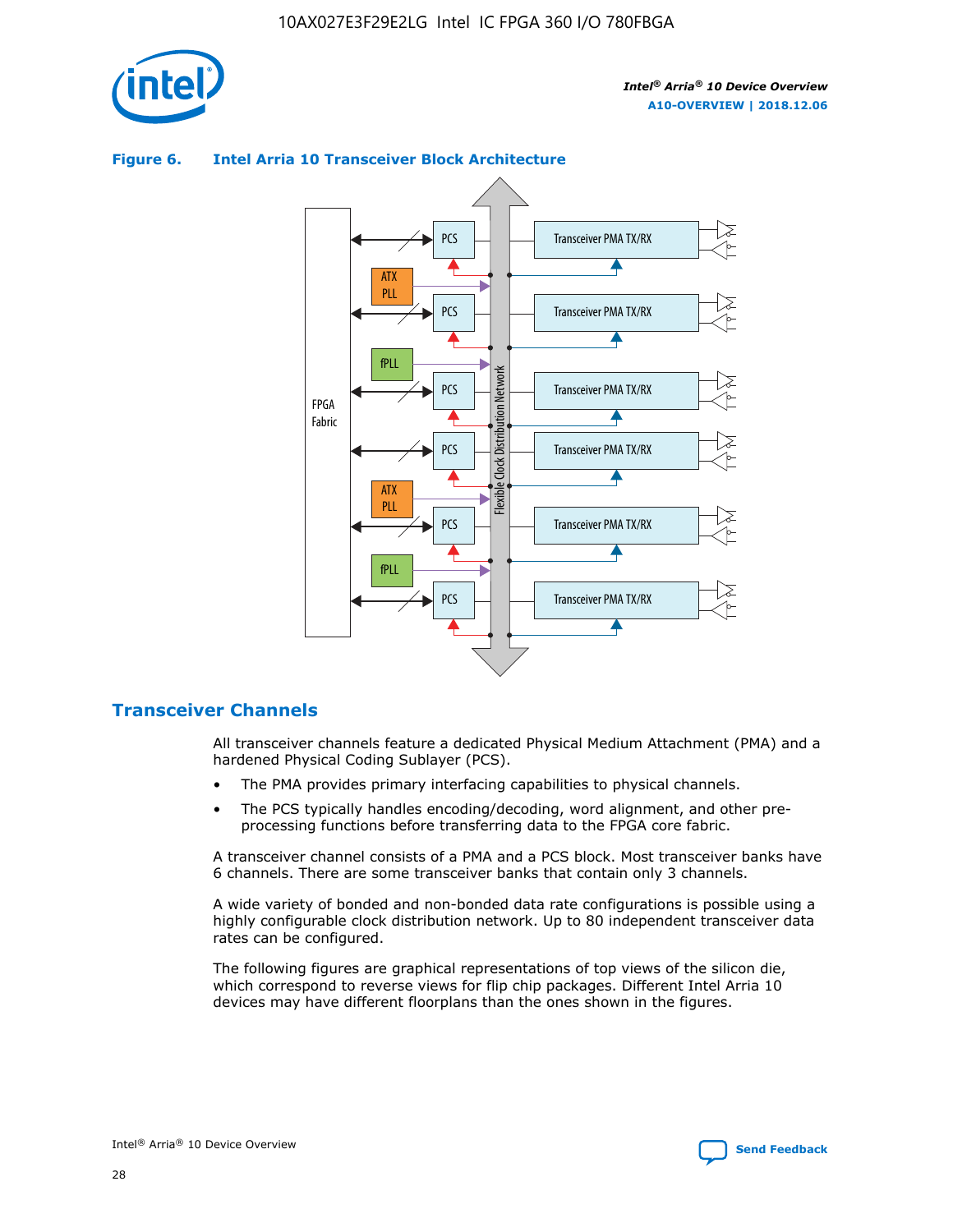

## **Figure 7. Device Chip Overview for Intel Arria 10 GX and GT Devices**



## **PMA Features**

Intel Arria 10 transceivers provide exceptional signal integrity at data rates up to 25.8 Gbps. Clocking options include ultra-low jitter ATX PLLs (LC tank based), clock multiplier unit (CMU) PLLs, and fractional PLLs.



Hard PCS Hard PCS Hard PCS Hard PCS Hard PCS

ATX (LC) Transmi PLL fPLL ATX (LC) **Transmit** PLL

Transceiver PMA Transceiver PMA Transceiver PMA

Transceiver PMA Transceiver PMA

Unused transceiver chann can be used as additional transceiver transmit PLLs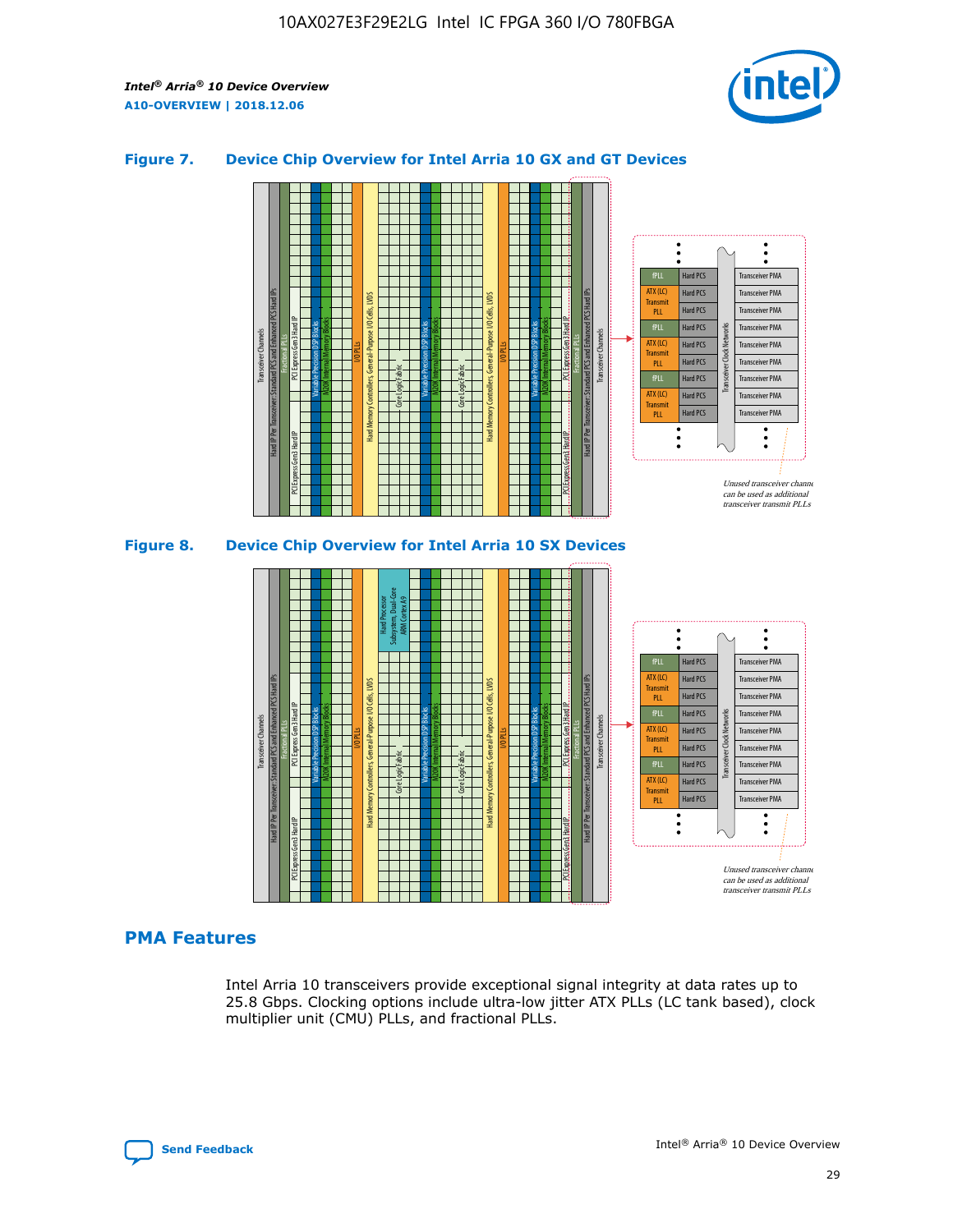

Each transceiver channel contains a channel PLL that can be used as the CMU PLL or clock data recovery (CDR) PLL. In CDR mode, the channel PLL recovers the receiver clock and data in the transceiver channel. Up to 80 independent data rates can be configured on a single Intel Arria 10 device.

## **Table 23. PMA Features of the Transceivers in Intel Arria 10 Devices**

| <b>Feature</b>                                             | <b>Capability</b>                                                                                                                                                                                                             |
|------------------------------------------------------------|-------------------------------------------------------------------------------------------------------------------------------------------------------------------------------------------------------------------------------|
| Chip-to-Chip Data Rates                                    | 1 Gbps to 17.4 Gbps (Intel Arria 10 GX devices)<br>1 Gbps to 25.8 Gbps (Intel Arria 10 GT devices)                                                                                                                            |
| Backplane Support                                          | Drive backplanes at data rates up to 12.5 Gbps                                                                                                                                                                                |
| <b>Optical Module Support</b>                              | SFP+/SFP, XFP, CXP, QSFP/QSFP28, CFP/CFP2/CFP4                                                                                                                                                                                |
| Cable Driving Support                                      | SFP+ Direct Attach, PCI Express over cable, eSATA                                                                                                                                                                             |
| Transmit Pre-Emphasis                                      | 4-tap transmit pre-emphasis and de-emphasis to compensate for system channel loss                                                                                                                                             |
| Continuous Time Linear<br>Equalizer (CTLE)                 | Dual mode, high-gain, and high-data rate, linear receive equalization to compensate for<br>system channel loss                                                                                                                |
| Decision Feedback Equalizer<br>(DFE)                       | 7-fixed and 4-floating tap DFE to equalize backplane channel loss in the presence of<br>crosstalk and noisy environments                                                                                                      |
| Variable Gain Amplifier                                    | Optimizes the signal amplitude prior to the CDR sampling and operates in fixed and<br>adaptive modes                                                                                                                          |
| Altera Digital Adaptive<br>Parametric Tuning (ADAPT)       | Fully digital adaptation engine to automatically adjust all link equalization parameters-<br>including CTLE, DFE, and variable gain amplifier blocks—that provide optimal link margin<br>without intervention from user logic |
| Precision Signal Integrity<br>Calibration Engine (PreSICE) | Hardened calibration controller to quickly calibrate all transceiver control parameters on<br>power-up, which provides the optimal signal integrity and jitter performance                                                    |
| Advanced Transmit (ATX)<br>PLL                             | Low jitter ATX (LC tank based) PLLs with continuous tuning range to cover a wide range of<br>standard and proprietary protocols                                                                                               |
| <b>Fractional PLLs</b>                                     | On-chip fractional frequency synthesizers to replace on-board crystal oscillators and reduce<br>system cost                                                                                                                   |
| Digitally Assisted Analog<br><b>CDR</b>                    | Superior jitter tolerance with fast lock time                                                                                                                                                                                 |
| Dynamic Partial<br>Reconfiguration                         | Allows independent control of the Avalon memory-mapped interface of each transceiver<br>channel for the highest transceiver flexibility                                                                                       |
| Multiple PCS-PMA and PCS-<br>PLD interface widths          | 8-, 10-, 16-, 20-, 32-, 40-, or 64-bit interface widths for flexibility of deserialization width,<br>encoding, and reduced latency                                                                                            |

# **PCS Features**

This table summarizes the Intel Arria 10 transceiver PCS features. You can use the transceiver PCS to support a wide range of protocols ranging from 1 Gbps to 25.8 Gbps.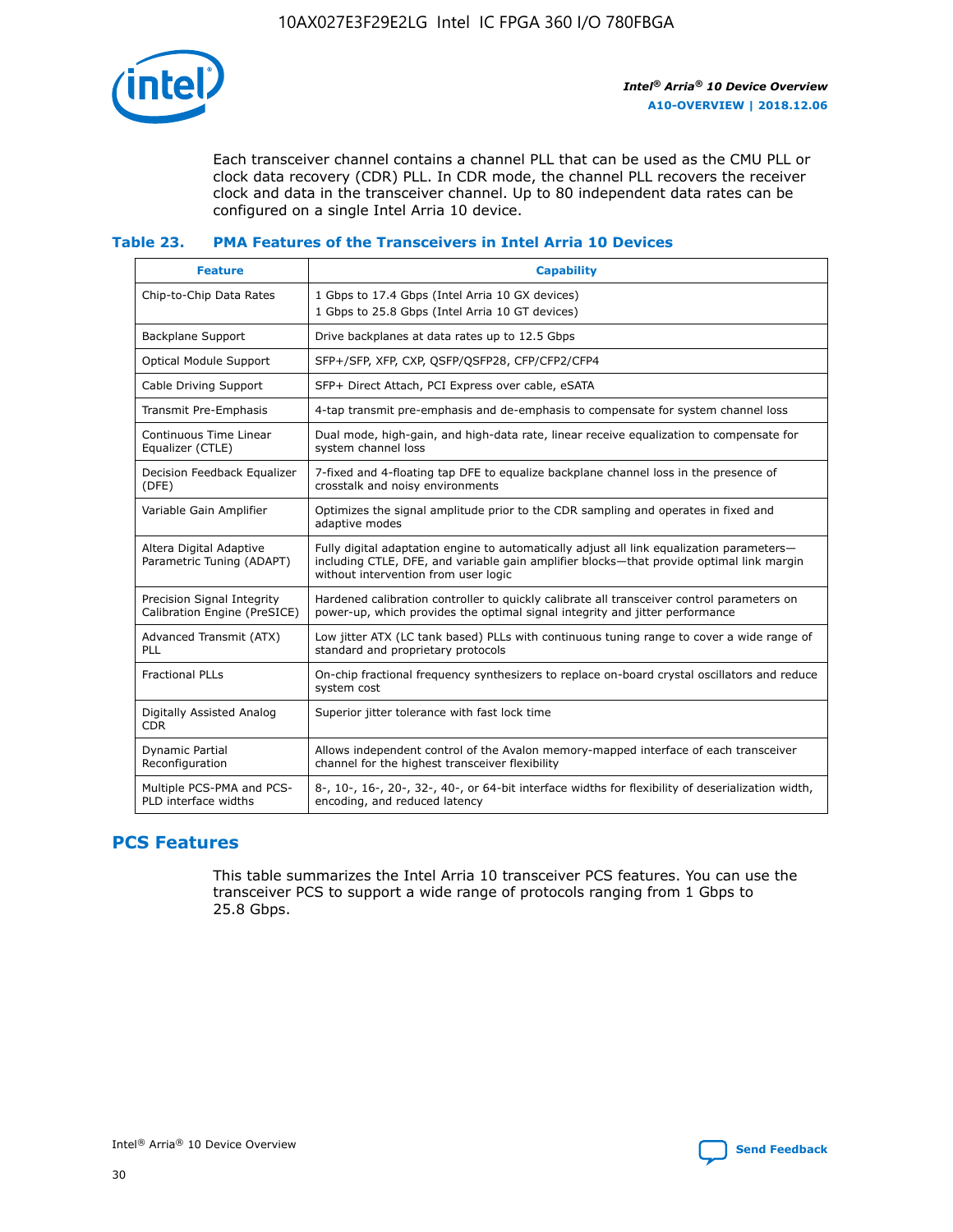

| <b>PCS</b>          | <b>Description</b>                                                                                                                                                                                                                                                                                                                                                                                             |
|---------------------|----------------------------------------------------------------------------------------------------------------------------------------------------------------------------------------------------------------------------------------------------------------------------------------------------------------------------------------------------------------------------------------------------------------|
| Standard PCS        | Operates at a data rate up to 12 Gbps<br>Supports protocols such as PCI-Express, CPRI 4.2+, GigE, IEEE 1588 in Hard PCS<br>Implements other protocols using Basic/Custom (Standard PCS) transceiver<br>configuration rules.                                                                                                                                                                                    |
| <b>Enhanced PCS</b> | Performs functions common to most serial data industry standards, such as word<br>alignment, encoding/decoding, and framing, before data is sent or received off-chip<br>through the PMA<br>• Handles data transfer to and from the FPGA fabric<br>Handles data transfer internally to and from the PMA<br>Provides frequency compensation<br>Performs channel bonding for multi-channel low skew applications |
| PCIe Gen3 PCS       | Supports the seamless switching of Data and Clock between the Gen1, Gen2, and Gen3<br>data rates<br>Provides support for PIPE 3.0 features<br>Supports the PIPE interface with the Hard IP enabled, as well as with the Hard IP<br>bypassed                                                                                                                                                                    |

#### **Related Information**

- PCIe Gen1, Gen2, and Gen3 Hard IP on page 26
- Interlaken Support on page 26
- 10 Gbps Ethernet Support on page 26

# **PCS Protocol Support**

This table lists some of the protocols supported by the Intel Arria 10 transceiver PCS. For more information about the blocks in the transmitter and receiver data paths, refer to the related information.

| <b>Protocol</b>                                 | <b>Data Rate</b><br>(Gbps) | <b>Transceiver IP</b>       | <b>PCS Support</b>                      |
|-------------------------------------------------|----------------------------|-----------------------------|-----------------------------------------|
| PCIe Gen3 x1, x2, x4, x8                        | 8.0                        | Native PHY (PIPE)           | Standard PCS and PCIe<br>Gen3 PCS       |
| PCIe Gen2 x1, x2, x4, x8                        | 5.0                        | Native PHY (PIPE)           | <b>Standard PCS</b>                     |
| PCIe Gen1 x1, x2, x4, x8                        | 2.5                        | Native PHY (PIPE)           | Standard PCS                            |
| 1000BASE-X Gigabit Ethernet                     | 1.25                       | Native PHY                  | <b>Standard PCS</b>                     |
| 1000BASE-X Gigabit Ethernet with<br>IEEE 1588v2 | 1.25                       | Native PHY                  | Standard PCS                            |
| 10GBASE-R                                       | 10.3125                    | Native PHY                  | <b>Enhanced PCS</b>                     |
| 10GBASE-R with IEEE 1588v2                      | 10.3125                    | Native PHY                  | <b>Enhanced PCS</b>                     |
| 10GBASE-R with KR FEC                           | 10.3125                    | Native PHY                  | <b>Enhanced PCS</b>                     |
| 10GBASE-KR and 1000BASE-X                       | 10.3125                    | 1G/10GbE and 10GBASE-KR PHY | Standard PCS and<br><b>Enhanced PCS</b> |
| Interlaken (CEI-6G/11G)                         | 3.125 to 17.4              | Native PHY                  | <b>Enhanced PCS</b>                     |
| SFI-S/SFI-5.2                                   | 11.2                       | Native PHY                  | <b>Enhanced PCS</b>                     |
| $10G$ SDI                                       | 10.692                     | Native PHY                  | <b>Enhanced PCS</b>                     |
|                                                 |                            |                             | continued                               |

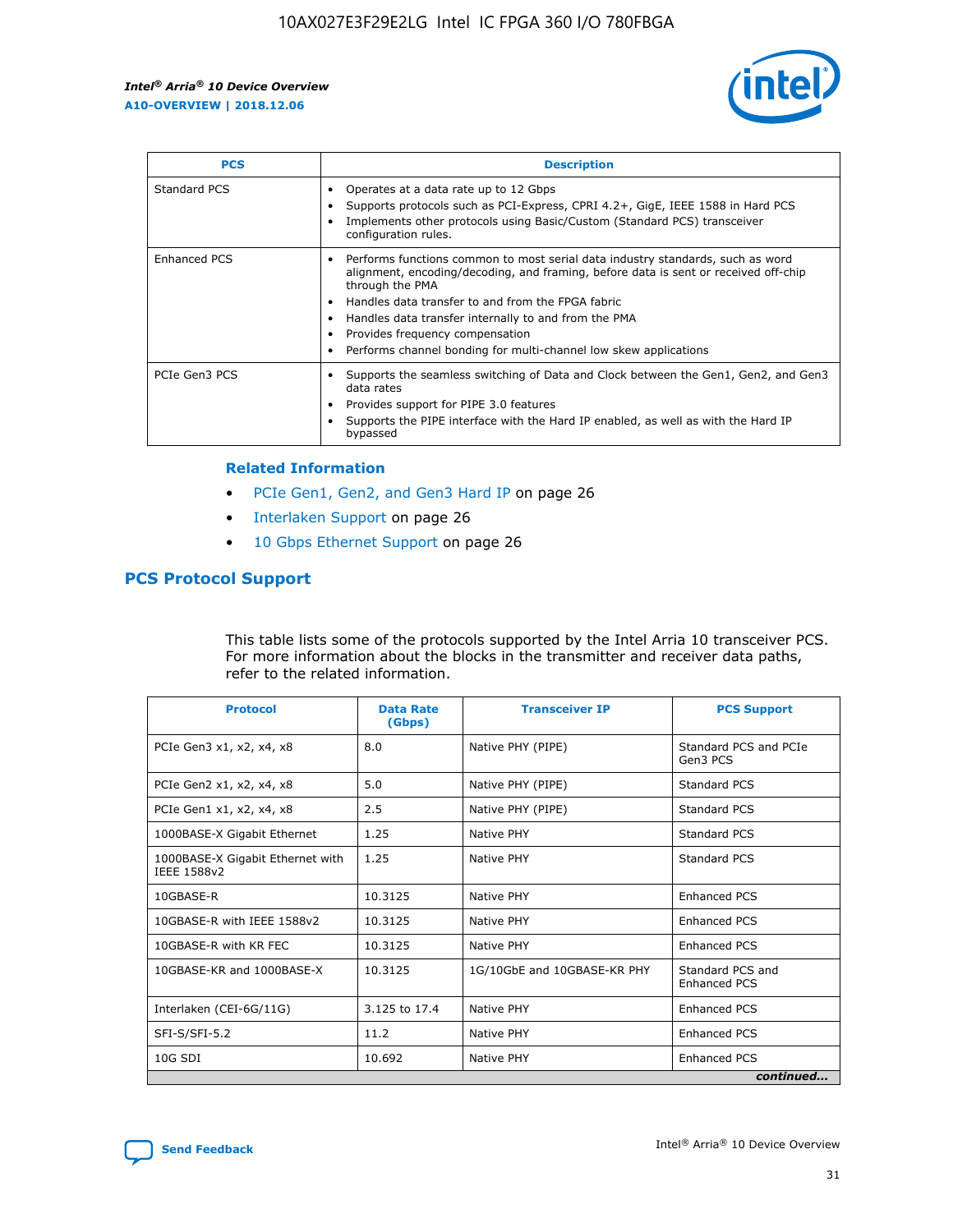

| <b>Protocol</b>      | <b>Data Rate</b><br>(Gbps) | <b>Transceiver IP</b> | <b>PCS Support</b> |
|----------------------|----------------------------|-----------------------|--------------------|
| CPRI 6.0 (64B/66B)   | 0.6144 to<br>10.1376       | Native PHY            | Enhanced PCS       |
| CPRI 4.2 (8B/10B)    | 0.6144 to<br>9.8304        | Native PHY            | Standard PCS       |
| OBSAI RP3 v4.2       | 0.6144 to 6.144            | Native PHY            | Standard PCS       |
| SD-SDI/HD-SDI/3G-SDI | $0.143(12)$ to<br>2.97     | Native PHY            | Standard PCS       |

# **Related Information**

#### [Intel Arria 10 Transceiver PHY User Guide](https://www.intel.com/content/www/us/en/programmable/documentation/nik1398707230472.html#nik1398707091164)

Provides more information about the supported transceiver protocols and PHY IP, the PMA architecture, and the standard, enhanced, and PCIe Gen3 PCS architecture.

# **SoC with Hard Processor System**

Each SoC device combines an FPGA fabric and a hard processor system (HPS) in a single device. This combination delivers the flexibility of programmable logic with the power and cost savings of hard IP in these ways:

- Reduces board space, system power, and bill of materials cost by eliminating a discrete embedded processor
- Allows you to differentiate the end product in both hardware and software, and to support virtually any interface standard
- Extends the product life and revenue through in-field hardware and software updates

 $(12)$  The 0.143 Gbps data rate is supported using oversampling of user logic that you must implement in the FPGA fabric.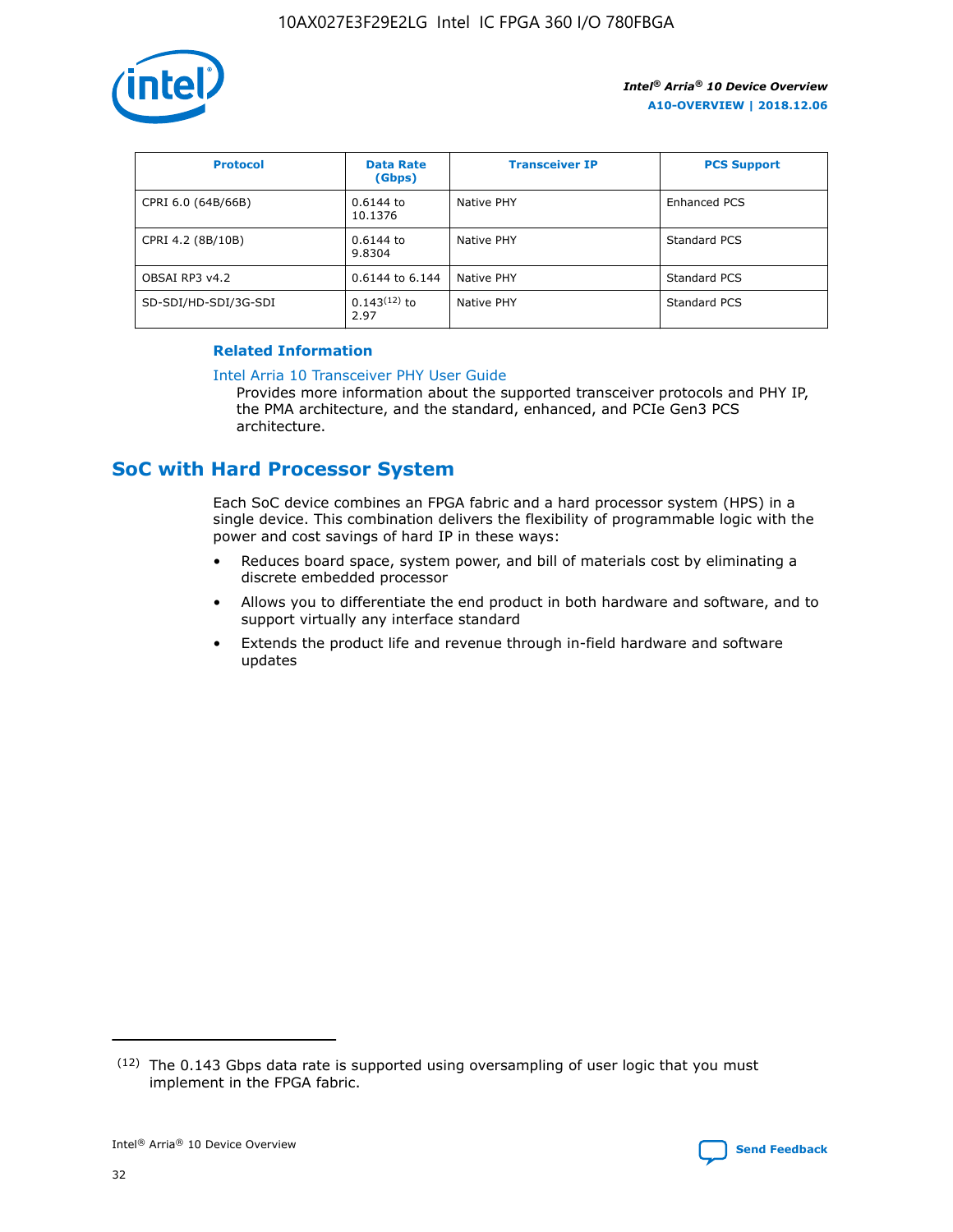

#### **Figure 9. HPS Block Diagram**

This figure shows a block diagram of the HPS with the dual ARM Cortex-A9 MPCore processor.



# **Key Advantages of 20-nm HPS**

The 20-nm HPS strikes a balance between enabling maximum software compatibility with 28-nm SoCs while still improving upon the 28-nm HPS architecture. These improvements address the requirements of the next generation target markets such as wireless and wireline communications, compute and storage equipment, broadcast and military in terms of performance, memory bandwidth, connectivity via backplane and security.

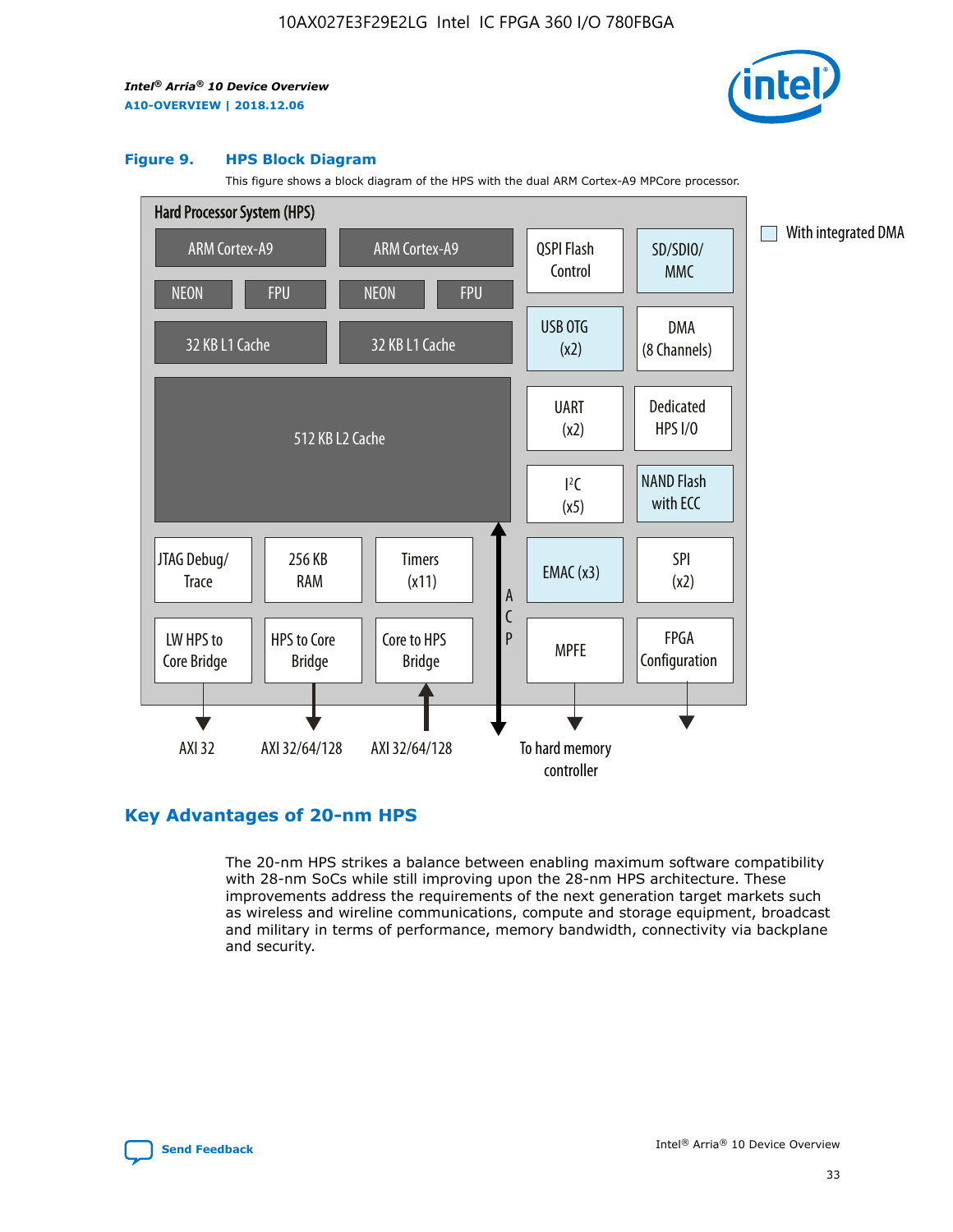

## **Table 24. Improvements in 20 nm HPS**

This table lists the key improvements of the 20 nm HPS compared to the 28 nm HPS.

| Advantages/<br><b>Improvements</b>                          | <b>Description</b>                                                                                                                                                                                                                                                                                                                                                                                                                                                                                                                                                                                                                                                                                                                                                                                                                                                                                                      |
|-------------------------------------------------------------|-------------------------------------------------------------------------------------------------------------------------------------------------------------------------------------------------------------------------------------------------------------------------------------------------------------------------------------------------------------------------------------------------------------------------------------------------------------------------------------------------------------------------------------------------------------------------------------------------------------------------------------------------------------------------------------------------------------------------------------------------------------------------------------------------------------------------------------------------------------------------------------------------------------------------|
| Increased performance and<br>overdrive capability           | While the nominal processor frequency is 1.2 GHz, the 20 nm HPS offers an "overdrive"<br>feature which enables a higher processor operating frequency. This requires a higher supply<br>voltage value that is unique to the HPS and may require a separate regulator.                                                                                                                                                                                                                                                                                                                                                                                                                                                                                                                                                                                                                                                   |
| Increased processor memory<br>bandwidth and DDR4<br>support | Up to 64-bit DDR4 memory at 2,400 Mbps support is available for the processor. The hard<br>memory controller for the HPS comprises a multi-port front end that manages connections<br>to a single port memory controller. The multi-port front end allows logic core and the HPS<br>to share ports and thereby the available bandwidth of the memory controller.                                                                                                                                                                                                                                                                                                                                                                                                                                                                                                                                                        |
| Flexible I/O sharing                                        | An advanced I/O pin muxing scheme allows improved sharing of I/O between the HPS and<br>the core logic. The following types of I/O are available for SoC:<br>17 dedicated I/Os-physically located inside the HPS block and are not accessible to<br>logic within the core. The 17 dedicated I/Os are used for HPS clock, resets, and<br>interfacing with boot devices, QSPI, and SD/MMC.<br>48 direct shared I/O-located closest to the HPS block and are ideal for high speed HPS<br>peripherals such as EMAC, USB, and others. There is one bank of 48 I/Os that supports<br>direct sharing where the 48 I/Os can be shared 12 I/Os at a time.<br>Standard (shared) I/O—all standard I/Os can be shared by the HPS peripherals and any<br>logic within the core. For designs where more than 48 I/Os are required to fully use all<br>the peripherals in the HPS, these I/Os can be connected through the core logic. |
| <b>EMAC</b> core                                            | Three EMAC cores are available in the HPS. The EMAC cores enable an application to<br>support two redundant Ethernet connections; for example, backplane, or two EMAC cores<br>for managing IEEE 1588 time stamp information while allowing a third EMAC core for debug<br>and configuration. All three EMACs can potentially share the same time stamps, simplifying<br>the 1588 time stamping implementation. A new serial time stamp interface allows core<br>logic to access and read the time stamp values. The integrated EMAC controllers can be<br>connected to external Ethernet PHY through the provided MDIO or I <sup>2</sup> C interface.                                                                                                                                                                                                                                                                  |
| On-chip memory                                              | The on-chip memory is updated to 256 KB support and can support larger data sets and<br>real time algorithms.                                                                                                                                                                                                                                                                                                                                                                                                                                                                                                                                                                                                                                                                                                                                                                                                           |
| <b>ECC</b> enhancements                                     | Improvements in L2 Cache ECC management allow identification of errors down to the<br>address level. ECC enhancements also enable improved error injection and status reporting<br>via the introduction of new memory mapped access to syndrome and data signals.                                                                                                                                                                                                                                                                                                                                                                                                                                                                                                                                                                                                                                                       |
| HPS to FPGA Interconnect<br><b>Backbone</b>                 | Although the HPS and the Logic Core can operate independently, they are tightly coupled<br>via a high-bandwidth system interconnect built from high-performance ARM AMBA AXI bus<br>bridges. IP bus masters in the FPGA fabric have access to HPS bus slaves via the FPGA-to-<br>HPS interconnect. Similarly, HPS bus masters have access to bus slaves in the core fabric<br>via the HPS-to-FPGA bridge. Both bridges are AMBA AXI-3 compliant and support<br>simultaneous read and write transactions. Up to three masters within the core fabric can<br>share the HPS SDRAM controller with the processor. Additionally, the processor can be used<br>to configure the core fabric under program control via a dedicated 32-bit configuration port.                                                                                                                                                                  |
| FPGA configuration and HPS<br>booting                       | The FPGA fabric and HPS in the SoCs are powered independently. You can reduce the clock<br>frequencies or gate the clocks to reduce dynamic power.<br>You can configure the FPGA fabric and boot the HPS independently, in any order, providing<br>you with more design flexibility.                                                                                                                                                                                                                                                                                                                                                                                                                                                                                                                                                                                                                                    |
| Security                                                    | New security features have been introduced for anti-tamper management, secure boot,<br>encryption (AES), and authentication (SHA).                                                                                                                                                                                                                                                                                                                                                                                                                                                                                                                                                                                                                                                                                                                                                                                      |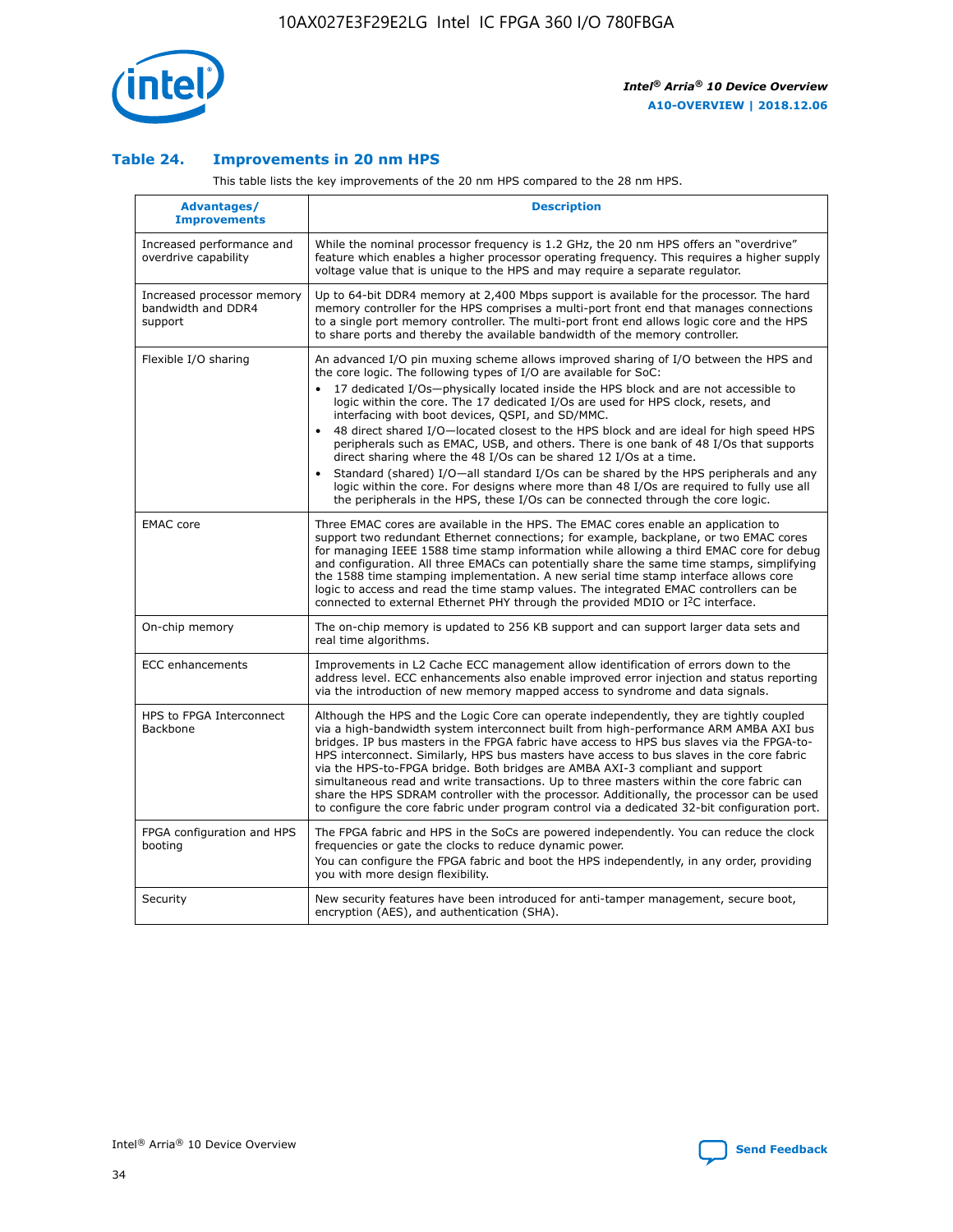

# **Features of the HPS**

The HPS has the following features:

- 1.2-GHz, dual-core ARM Cortex-A9 MPCore processor with up to 1.5-GHz via overdrive
	- ARMv7-A architecture that runs 32-bit ARM instructions, 16-bit and 32-bit Thumb instructions, and 8-bit Java byte codes in Jazelle style
	- Superscalar, variable length, out-of-order pipeline with dynamic branch prediction
	- Instruction Efficiency 2.5 MIPS/MHz, which provides total performance of 7500 MIPS at 1.5 GHz
- Each processor core includes:
	- 32 KB of L1 instruction cache, 32 KB of L1 data cache
	- Single- and double-precision floating-point unit and NEON media engine
	- CoreSight debug and trace technology
	- Snoop Control Unit (SCU) and Acceleration Coherency Port (ACP)
- 512 KB of shared L2 cache
- 256 KB of scratch RAM
- Hard memory controller with support for DDR3, DDR4 and optional error correction code (ECC) support
- Multiport Front End (MPFE) Scheduler interface to the hard memory controller
- 8-channel direct memory access (DMA) controller
- QSPI flash controller with SIO, DIO, QIO SPI Flash support
- NAND flash controller (ONFI 1.0 or later) with DMA and ECC support, updated to support 8 and 16-bit Flash devices and new command DMA to offload CPU for fast power down recovery
- Updated SD/SDIO/MMC controller to eMMC 4.5 with DMA with CE-ATA digital command support
- 3 10/100/1000 Ethernet media access control (MAC) with DMA
- 2 USB On-the-Go (OTG) controllers with DMA
- $\bullet$  5 I<sup>2</sup>C controllers (3 can be used by EMAC for MIO to external PHY)
- 2 UART 16550 Compatible controllers
- 4 serial peripheral interfaces (SPI) (2 Master, 2 Slaves)
- 62 programmable general-purpose I/Os, which includes 48 direct share I/Os that allows the HPS peripherals to connect directly to the FPGA I/Os
- 7 general-purpose timers
- 4 watchdog timers
- Anti-tamper, Secure Boot, Encryption (AES) and Authentication (SHA)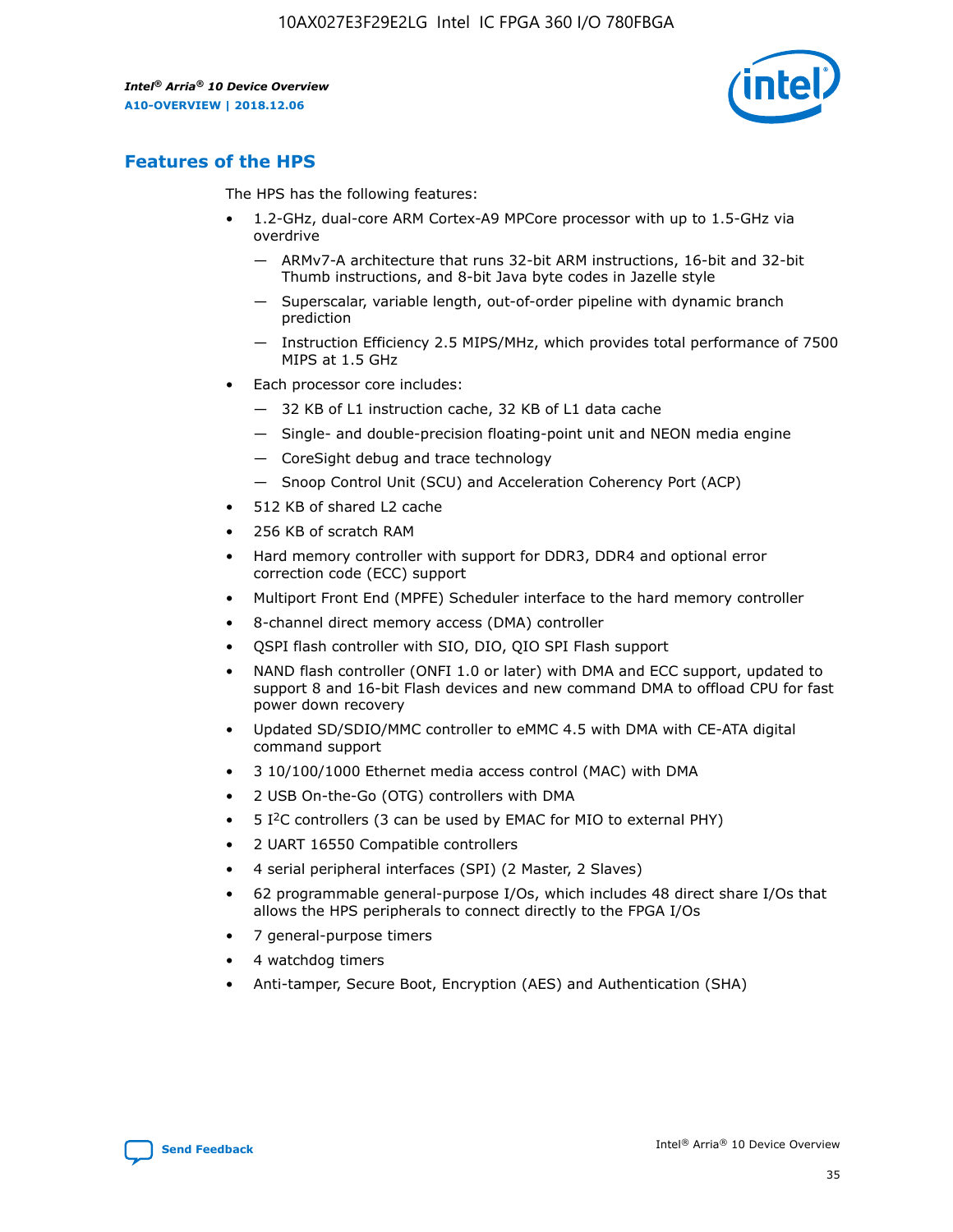

# **System Peripherals and Debug Access Port**

Each Ethernet MAC, USB OTG, NAND flash controller, and SD/MMC controller module has an integrated DMA controller. For modules without an integrated DMA controller, an additional DMA controller module provides up to eight channels of high-bandwidth data transfers. Peripherals that communicate off-chip are multiplexed with other peripherals at the HPS pin level. This allows you to choose which peripherals interface with other devices on your PCB.

The debug access port provides interfaces to industry standard JTAG debug probes and supports ARM CoreSight debug and core traces to facilitate software development.

## **HPS–FPGA AXI Bridges**

The HPS–FPGA bridges, which support the Advanced Microcontroller Bus Architecture (AMBA) Advanced eXtensible Interface (AXI™) specifications, consist of the following bridges:

- FPGA-to-HPS AMBA AXI bridge—a high-performance bus supporting 32, 64, and 128 bit data widths that allows the FPGA fabric to issue transactions to slaves in the HPS.
- HPS-to-FPGA Avalon/AMBA AXI bridge—a high-performance bus supporting 32, 64, and 128 bit data widths that allows the HPS to issue transactions to slaves in the FPGA fabric.
- Lightweight HPS-to-FPGA AXI bridge—a lower latency 32 bit width bus that allows the HPS to issue transactions to soft peripherals in the FPGA fabric. This bridge is primarily used for control and status register (CSR) accesses to peripherals in the FPGA fabric.

The HPS–FPGA AXI bridges allow masters in the FPGA fabric to communicate with slaves in the HPS logic, and vice versa. For example, the HPS-to-FPGA AXI bridge allows you to share memories instantiated in the FPGA fabric with one or both microprocessors in the HPS, while the FPGA-to-HPS AXI bridge allows logic in the FPGA fabric to access the memory and peripherals in the HPS.

Each HPS–FPGA bridge also provides asynchronous clock crossing for data transferred between the FPGA fabric and the HPS.

## **HPS SDRAM Controller Subsystem**

The HPS SDRAM controller subsystem contains a multiport SDRAM controller and DDR PHY that are shared between the FPGA fabric (through the FPGA-to-HPS SDRAM interface), the level 2 (L2) cache, and the level 3 (L3) system interconnect. The FPGA-to-HPS SDRAM interface supports AMBA AXI and Avalon® Memory-Mapped (Avalon-MM) interface standards, and provides up to six individual ports for access by masters implemented in the FPGA fabric.

The HPS SDRAM controller supports up to 3 masters (command ports), 3x 64-bit read data ports and 3x 64-bit write data ports.

To maximize memory performance, the SDRAM controller subsystem supports command and data reordering, deficit round-robin arbitration with aging, and high-priority bypass features.

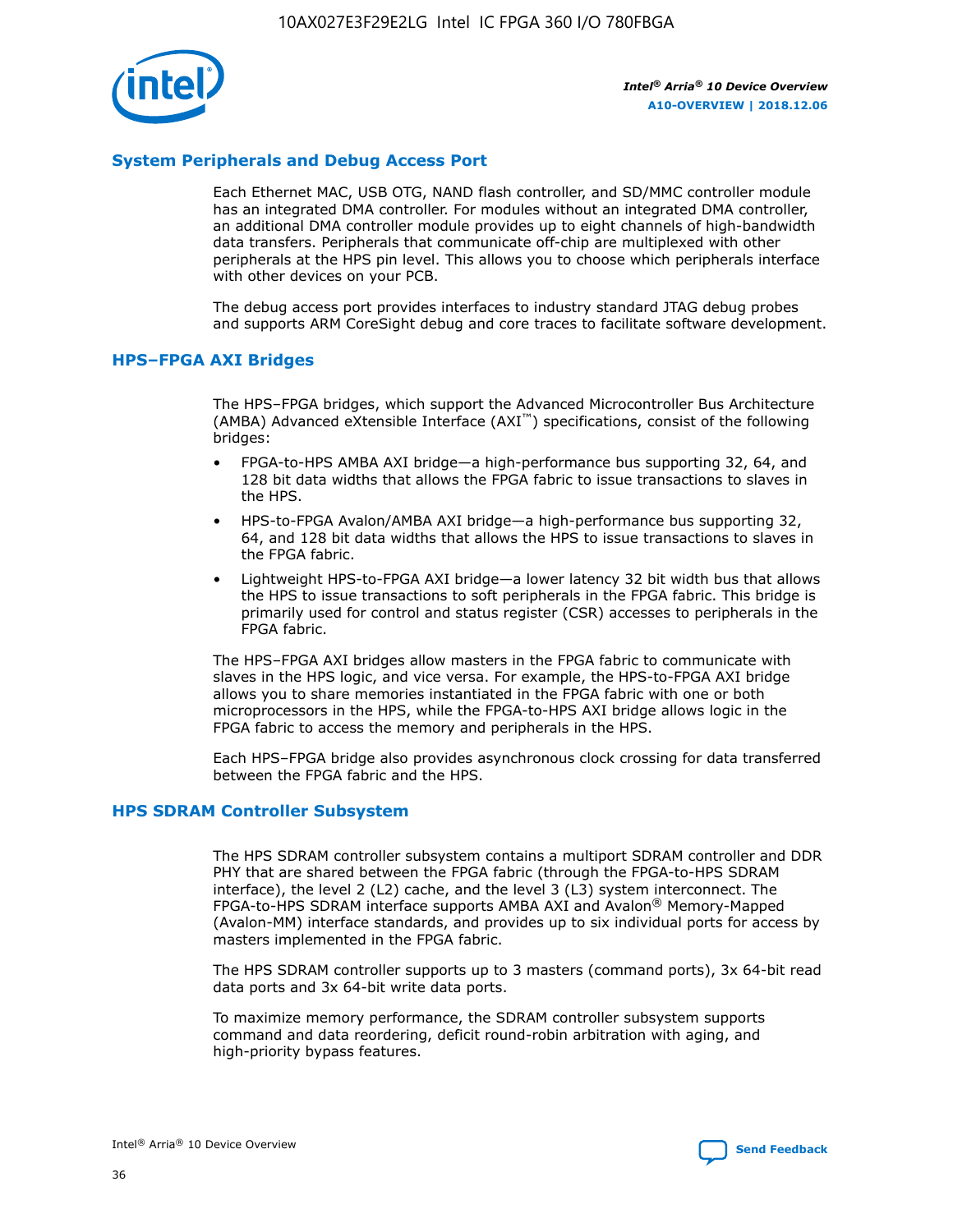

# **FPGA Configuration and HPS Booting**

The FPGA fabric and HPS in the SoC FPGA must be powered at the same time. You can reduce the clock frequencies or gate the clocks to reduce dynamic power.

Once powered, the FPGA fabric and HPS can be configured independently thus providing you with more design flexibility:

- You can boot the HPS independently. After the HPS is running, the HPS can fully or partially reconfigure the FPGA fabric at any time under software control. The HPS can also configure other FPGAs on the board through the FPGA configuration controller.
- Configure the FPGA fabric first, and then boot the HPS from memory accessible to the FPGA fabric.

## **Hardware and Software Development**

For hardware development, you can configure the HPS and connect your soft logic in the FPGA fabric to the HPS interfaces using the Platform Designer system integration tool in the Intel Quartus Prime software.

For software development, the ARM-based SoC FPGA devices inherit the rich software development ecosystem available for the ARM Cortex-A9 MPCore processor. The software development process for Intel SoC FPGAs follows the same steps as those for other SoC devices from other manufacturers. Support for Linux\*, VxWorks\*, and other operating systems are available for the SoC FPGAs. For more information on the operating systems support availability, contact the Intel FPGA sales team.

You can begin device-specific firmware and software development on the Intel SoC FPGA Virtual Target. The Virtual Target is a fast PC-based functional simulation of a target development system—a model of a complete development board. The Virtual Target enables the development of device-specific production software that can run unmodified on actual hardware.

# **Dynamic and Partial Reconfiguration**

The Intel Arria 10 devices support dynamic and partial reconfiguration. You can use dynamic and partial reconfiguration simultaneously to enable seamless reconfiguration of both the device core and transceivers.

# **Dynamic Reconfiguration**

You can reconfigure the PMA and PCS blocks while the device continues to operate. This feature allows you to change the data rates, protocol, and analog settings of a channel in a transceiver bank without affecting on-going data transfer in other transceiver banks. This feature is ideal for applications that require dynamic multiprotocol or multirate support.

# **Partial Reconfiguration**

Using partial reconfiguration, you can reconfigure some parts of the device while keeping the device in operation.

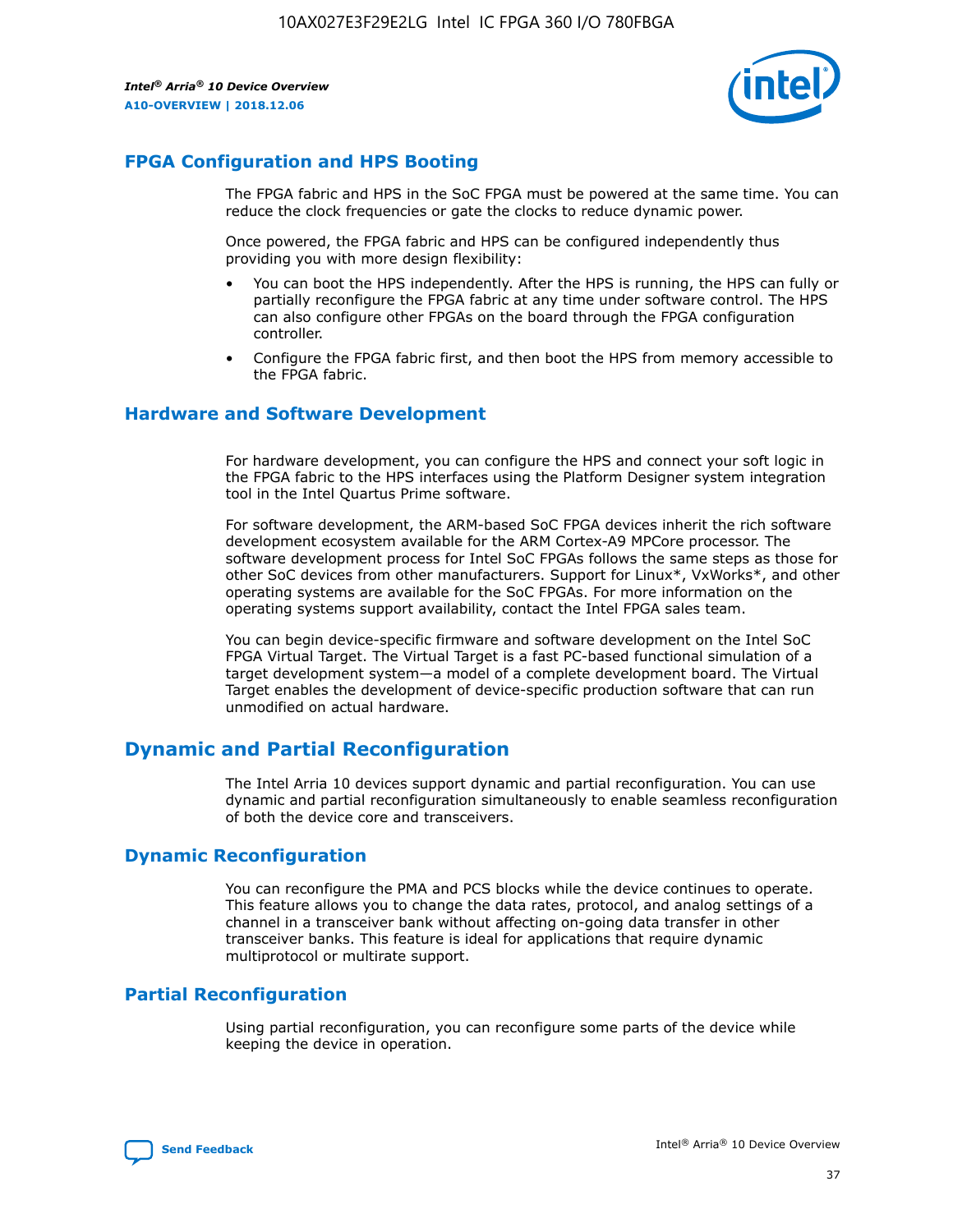

Instead of placing all device functions in the FPGA fabric, you can store some functions that do not run simultaneously in external memory and load them only when required. This capability increases the effective logic density of the device, and lowers cost and power consumption.

In the Intel solution, you do not have to worry about intricate device architecture to perform a partial reconfiguration. The partial reconfiguration capability is built into the Intel Quartus Prime design software, making such time-intensive task simple.

Intel Arria 10 devices support partial reconfiguration in the following configuration options:

- Using an internal host:
	- All supported configuration modes where the FPGA has access to external memory devices such as serial and parallel flash memory.
	- Configuration via Protocol [CvP (PCIe)]
- Using an external host—passive serial (PS), fast passive parallel (FPP) x8, FPP x16, and FPP x32 I/O interface.

# **Enhanced Configuration and Configuration via Protocol**

# **Table 25. Configuration Schemes and Features of Intel Arria 10 Devices**

Intel Arria 10 devices support 1.8 V programming voltage and several configuration schemes.

| <b>Scheme</b>                                                          | <b>Data</b><br><b>Width</b> | <b>Max Clock</b><br>Rate<br>(MHz) | <b>Max Data</b><br>Rate<br>(Mbps)<br>(13) | <b>Decompression</b> | <b>Design</b><br>Security <sup>(1</sup><br>4) | <b>Partial</b><br>Reconfiguration<br>(15) | <b>Remote</b><br><b>System</b><br><b>Update</b> |
|------------------------------------------------------------------------|-----------------------------|-----------------------------------|-------------------------------------------|----------------------|-----------------------------------------------|-------------------------------------------|-------------------------------------------------|
| <b>JTAG</b>                                                            | 1 bit                       | 33                                | 33                                        |                      |                                               | Yes(16)                                   |                                                 |
| Active Serial (AS)<br>through the<br>EPCO-L<br>configuration<br>device | 1 bit,<br>4 bits            | 100                               | 400                                       | Yes                  | Yes                                           | Yes(16)                                   | Yes                                             |
| Passive serial (PS)<br>through CPLD or<br>external<br>microcontroller  | 1 bit                       | 100                               | 100                                       | Yes                  | Yes                                           | Yes <sup>(16)</sup>                       | Parallel<br>Flash<br>Loader<br>(PFL) IP<br>core |
|                                                                        |                             |                                   |                                           |                      |                                               |                                           | continued                                       |

<sup>(13)</sup> Enabling either compression or design security features affects the maximum data rate. Refer to the Intel Arria 10 Device Datasheet for more information.

<sup>(14)</sup> Encryption and compression cannot be used simultaneously.

 $(15)$  Partial reconfiguration is an advanced feature of the device family. If you are interested in using partial reconfiguration, contact Intel for support.

 $(16)$  Partial configuration can be performed only when it is configured as internal host.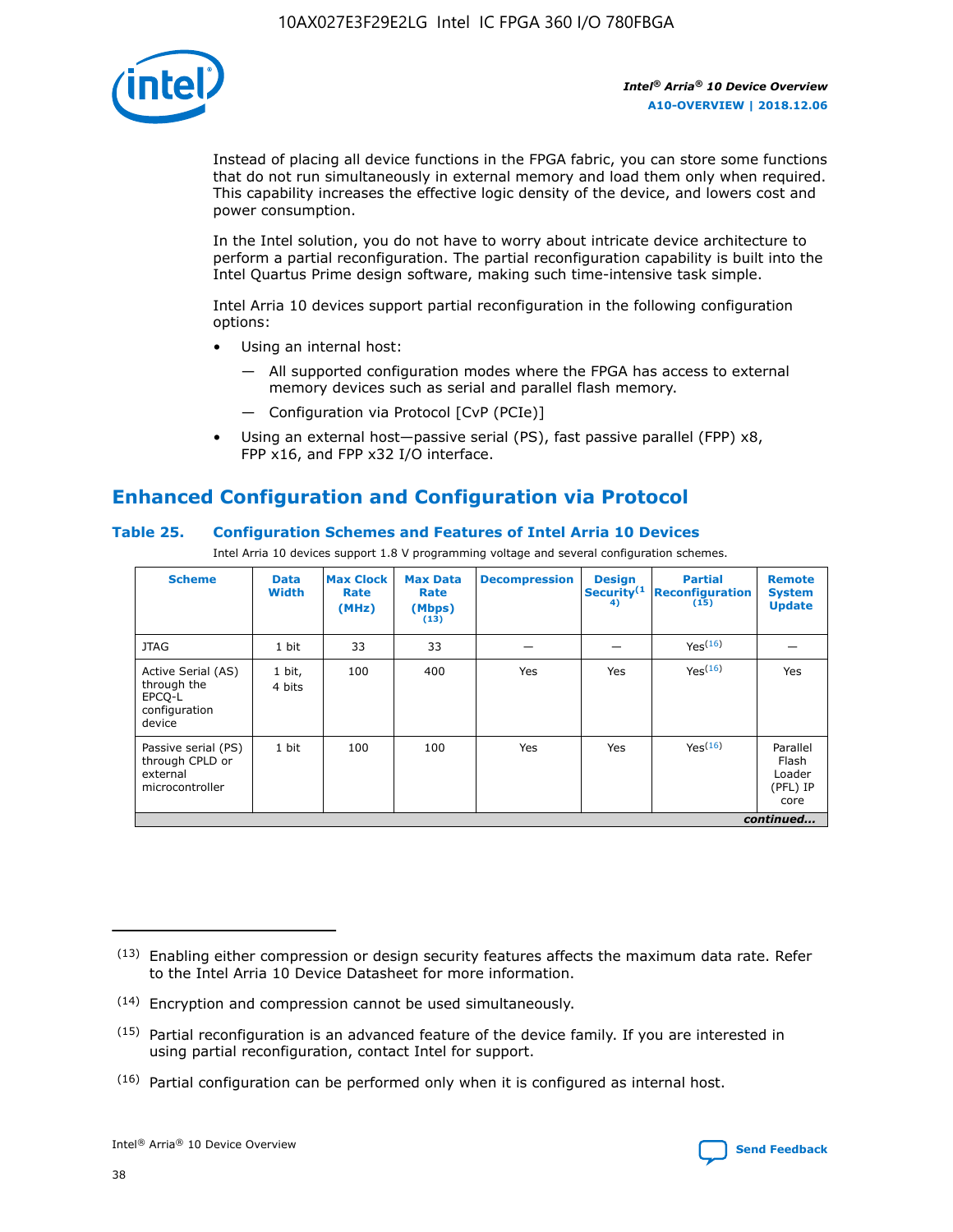

| <b>Scheme</b>                                    | <b>Data</b><br><b>Width</b> | <b>Max Clock</b><br>Rate<br>(MHz) | <b>Max Data</b><br>Rate<br>(Mbps)<br>(13) | <b>Decompression</b> | <b>Design</b><br>Security <sup>(1</sup><br>4) | <b>Partial</b><br><b>Reconfiguration</b><br>(15) | <b>Remote</b><br><b>System</b><br><b>Update</b> |
|--------------------------------------------------|-----------------------------|-----------------------------------|-------------------------------------------|----------------------|-----------------------------------------------|--------------------------------------------------|-------------------------------------------------|
| Fast passive                                     | 8 bits                      | 100                               | 3200                                      | Yes                  | Yes                                           | Yes(17)                                          | PFL IP                                          |
| parallel (FPP)<br>through CPLD or                | 16 bits                     |                                   |                                           | Yes                  | Yes                                           |                                                  | core                                            |
| external<br>microcontroller                      | 32 bits                     |                                   |                                           | Yes                  | Yes                                           |                                                  |                                                 |
| Configuration via                                | 16 bits                     | 100                               | 3200                                      | Yes                  | Yes                                           | Yes <sup>(17)</sup>                              |                                                 |
| <b>HPS</b>                                       | 32 bits                     |                                   |                                           | Yes                  | Yes                                           |                                                  |                                                 |
| Configuration via<br>Protocol [CvP<br>$(PCIe^*)$ | x1, x2,<br>x4, x8<br>lanes  |                                   | 8000                                      | Yes                  | Yes                                           | Yes <sup>(16)</sup>                              |                                                 |

You can configure Intel Arria 10 devices through PCIe using Configuration via Protocol (CvP). The Intel Arria 10 CvP implementation conforms to the PCIe 100 ms power-up-to-active time requirement.

## **Related Information**

[Configuration via Protocol \(CvP\) Implementation in Intel FPGAs User Guide](https://www.intel.com/content/www/us/en/programmable/documentation/dsu1441819344145.html#dsu1442269728522) Provides more information about the CvP configuration scheme.

# **SEU Error Detection and Correction**

Intel Arria 10 devices offer robust and easy-to-use single-event upset (SEU) error detection and correction circuitry.

The detection and correction circuitry includes protection for Configuration RAM (CRAM) programming bits and user memories. The CRAM is protected by a continuously running CRC error detection circuit with integrated ECC that automatically corrects one or two errors and detects higher order multi-bit errors. When more than two errors occur, correction is available through reloading of the core programming file, providing a complete design refresh while the FPGA continues to operate.

The physical layout of the Intel Arria 10 CRAM array is optimized to make the majority of multi-bit upsets appear as independent single-bit or double-bit errors which are automatically corrected by the integrated CRAM ECC circuitry. In addition to the CRAM protection, the M20K memory blocks also include integrated ECC circuitry and are layout-optimized for error detection and correction. The MLAB does not have ECC.

(14) Encryption and compression cannot be used simultaneously.

<sup>(17)</sup> Supported at a maximum clock rate of 100 MHz.



 $(13)$  Enabling either compression or design security features affects the maximum data rate. Refer to the Intel Arria 10 Device Datasheet for more information.

 $(15)$  Partial reconfiguration is an advanced feature of the device family. If you are interested in using partial reconfiguration, contact Intel for support.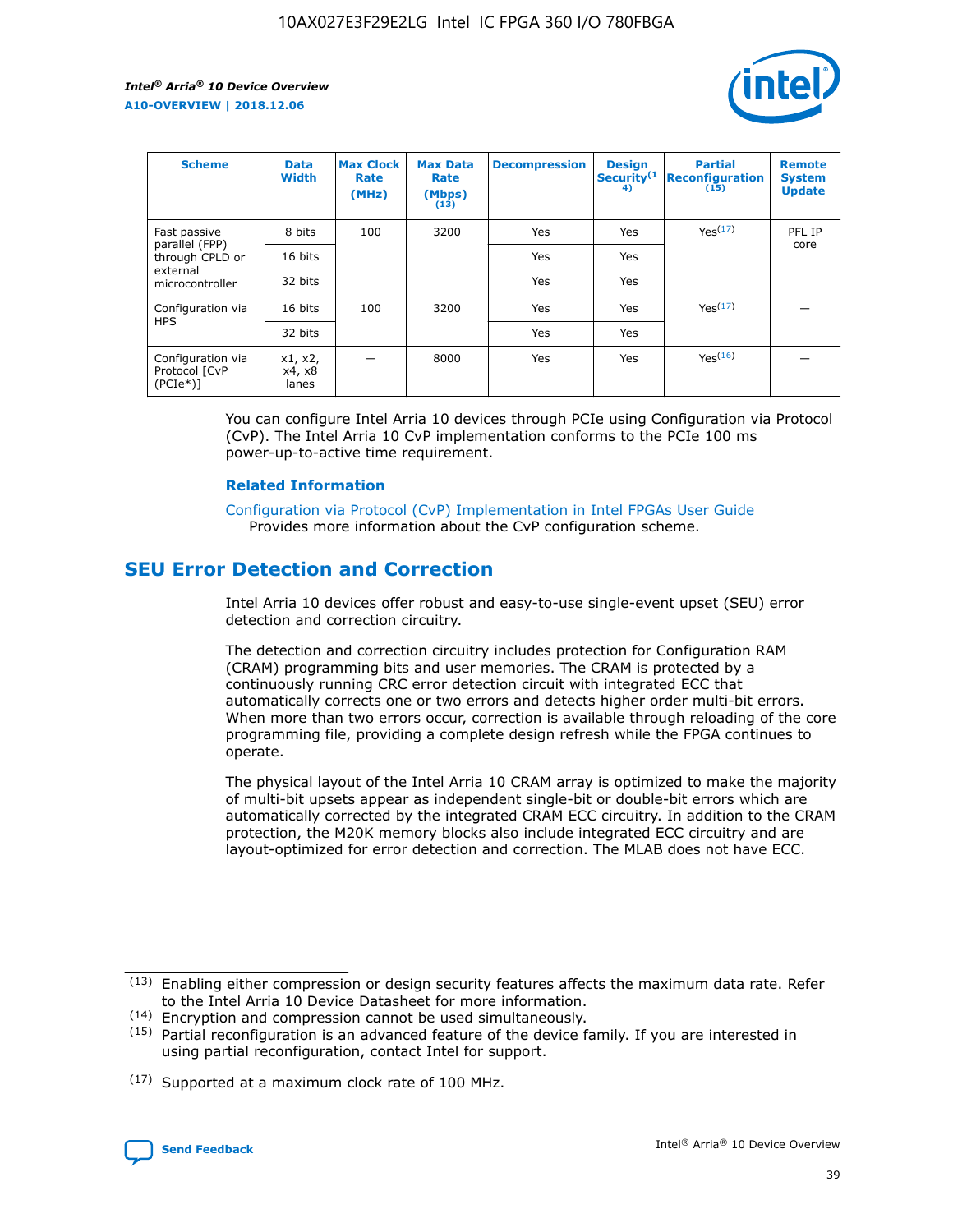

# **Power Management**

Intel Arria 10 devices leverage the advanced 20 nm process technology, a low 0.9 V core power supply, an enhanced core architecture, and several optional power reduction techniques to reduce total power consumption by as much as 40% compared to Arria V devices and as much as 60% compared to Stratix V devices.

The optional power reduction techniques in Intel Arria 10 devices include:

- **SmartVID**—a code is programmed into each device during manufacturing that allows a smart regulator to operate the device at lower core  $V_{CC}$  while maintaining performance
- **Programmable Power Technology**—non-critical timing paths are identified by the Intel Quartus Prime software and the logic in these paths is biased for low power instead of high performance
- **Low Static Power Options**—devices are available with either standard static power or low static power while maintaining performance

Furthermore, Intel Arria 10 devices feature Intel's industry-leading low power transceivers and include a number of hard IP blocks that not only reduce logic resources but also deliver substantial power savings compared to soft implementations. In general, hard IP blocks consume up to 90% less power than the equivalent soft logic implementations.

# **Incremental Compilation**

The Intel Quartus Prime software incremental compilation feature reduces compilation time and helps preserve performance to ease timing closure. The incremental compilation feature enables the partial reconfiguration flow for Intel Arria 10 devices.

Incremental compilation supports top-down, bottom-up, and team-based design flows. This feature facilitates modular, hierarchical, and team-based design flows where different designers compile their respective design sections in parallel. Furthermore, different designers or IP providers can develop and optimize different blocks of the design independently. These blocks can then be imported into the top level project.

# **Document Revision History for Intel Arria 10 Device Overview**

| <b>Document</b><br><b>Version</b> | <b>Changes</b>                                                                                                                                                                                                                                                              |
|-----------------------------------|-----------------------------------------------------------------------------------------------------------------------------------------------------------------------------------------------------------------------------------------------------------------------------|
| 2018.12.06                        | Added links to Intel Arria 10 device errata documents.<br>Removed automotive temperature option from the Intel Arria 10 GX devices.<br>Removed -3 fabric speed grade from the Intel Arria 10 GT devices.<br>Updated power options for the Intel Arria 10 GX and GT devices. |
| 2018.04.09                        | Updated the lowest $V_{CC}$ from 0.83 V to 0.82 V in the topic listing a summary of the device features.                                                                                                                                                                    |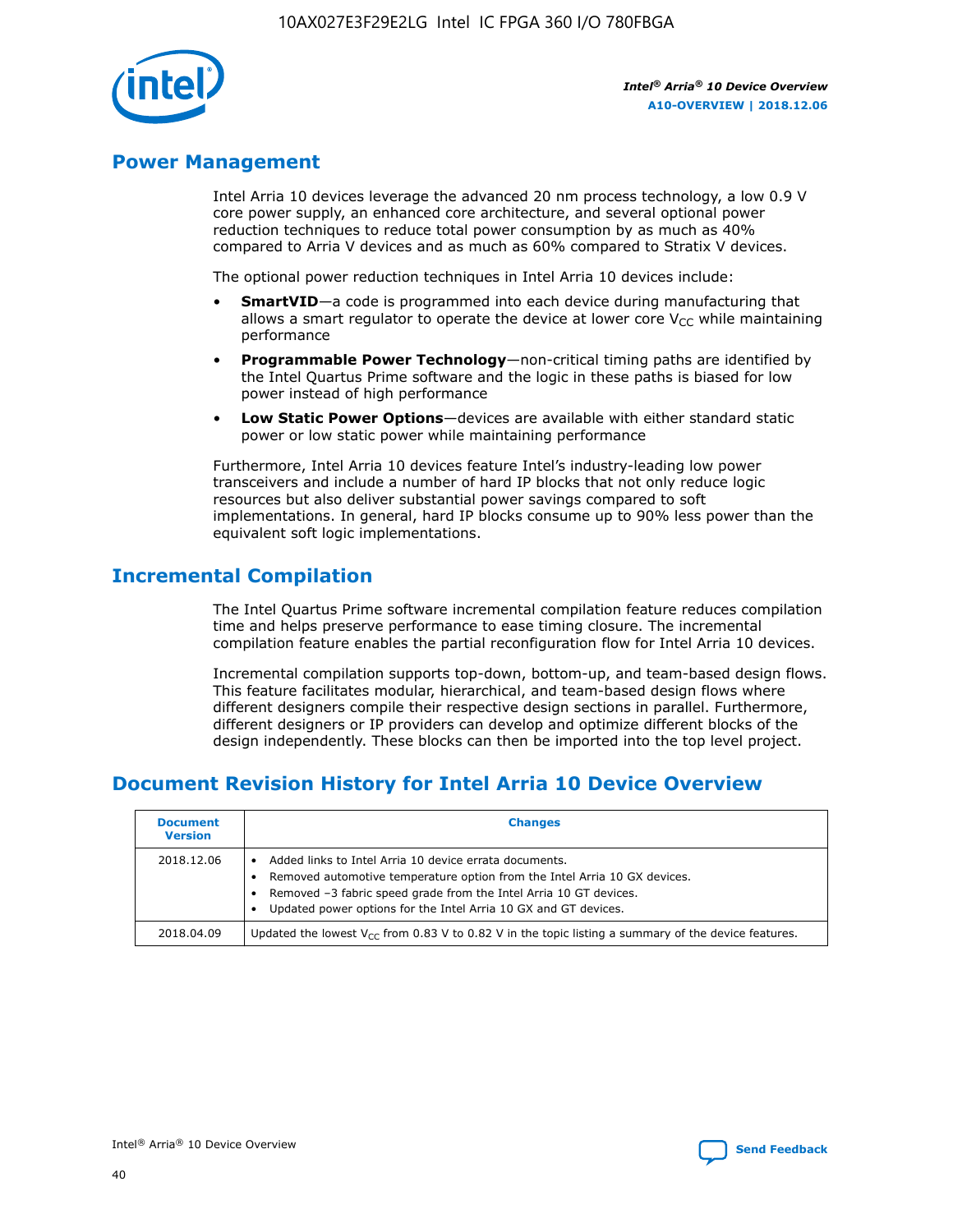F

 $\mathsf{r}$ 



| January 2018<br>Updated the maximum data rate for HPS (Intel Arria 10 SX devices<br>2018.01.17<br>external memory interface DDR3 controller from 2,166 Mbps to 2,133<br>Mbps.<br>$\bullet$<br>+ SRAM to 633 MHz in Memory Standards Supported by the Soft<br>Memory Controller table.<br>Updated transceiver backplane capability to 12.5 Gbps.<br>$\bullet$<br>Removed transceiver speed grade 5 in Sample Ordering Core and<br>Available Options for Intel Arria 10 GX Devices figure.<br>Available Options for Intel Arria 10 GT Devices figure.<br>Updated short reach transceiver rate for Intel Arria 10 GT devices to<br>$\bullet$<br>25.8 Gbps.<br>Removed On-Die Instrumentation - EyeQ and Jitter Margin Tool<br>table.<br>2017.09.20<br>September 2017<br>1,333 MHz/2,666 Mbps to 1,200 MHz/2,400 Mbps.<br>July 2017<br>2017.07.13<br>Corrected the automotive temperature range in the figure showing the<br>available options for the Intel Arria 10 GX devices from "-40°C to 100°C"<br>to "-40°C to 125°C".<br>July 2017<br>2017.07.06<br>Added automotive temperature option to Intel Arria 10 GX device family.<br>2017.05.08<br>Corrected protocol names with "1588" to "IEEE 1588v2".<br>May 2017<br>$\bullet$<br>Updated the vertical migration table to remove vertical migration<br>$\bullet$<br>between Intel Arria 10 GX and Intel Arria 10 SX device variants.<br>Removed all "Preliminary" marks.<br>2017.03.15<br>March 2017<br>Removed the topic about migration from Intel Arria 10 to Intel Stratix<br>10 devices.<br>Rebranded as Intel.<br>$\bullet$<br>October 2016<br>2016.10.31<br>Removed package F36 from Intel Arria 10 GX devices.<br>$\bullet$<br>Updated Intel Arria 10 GT sample ordering code and maximum GX<br>$\bullet$<br>transceiver count. Intel Arria 10 GT devices are available only in the<br>SF45 package option with a maximum of 72 transceivers.<br>May 2016<br>2016.05.02<br>Updated the FPGA Configuration and HPS Booting topic.<br>Remove $V_{CC}$ PowerManager from the Summary of Features, Power<br>Management and Arria 10 Device Variants and packages topics. This<br>feature is no longer supported in Arria 10 devices.<br>Removed LPDDR3 from the Memory Standards Supported by the HPS<br>Hard Memory Controller table in the Memory Standards Supported by<br>Intel Arria 10 Devices topic. This standard is only supported by the<br>FPGA.<br>Removed transceiver speed grade 5 from the Device Variants and<br>Packages topic for Arria 10 GX and SX devices.<br>Changed the maximum Arria 10 GT datarate to 25.8 Gbps and the<br>February 2016<br>2016.02.11<br>minimum datarate to 1 Gbps globally.<br>Revised the state for Core clock networks in the Summary of Features<br>$\bullet$<br>topic.<br>• Changed the transceiver parameters in the "Summary of Features for<br>Arria 10 Devices" table.<br>for Arria 10 GT Devices" table.<br>• Changed the package availability for GT devices in the "Package Plan<br>for Arria 10 GT Devices" table.<br>Changed the package configurations for GT devices in the "Migration"<br>Capability Across Arria 10 Product Lines" figure. | <b>Date</b> | <b>Version</b> | <b>Changes</b>                                                                                                                                                                                                                                                                               |
|----------------------------------------------------------------------------------------------------------------------------------------------------------------------------------------------------------------------------------------------------------------------------------------------------------------------------------------------------------------------------------------------------------------------------------------------------------------------------------------------------------------------------------------------------------------------------------------------------------------------------------------------------------------------------------------------------------------------------------------------------------------------------------------------------------------------------------------------------------------------------------------------------------------------------------------------------------------------------------------------------------------------------------------------------------------------------------------------------------------------------------------------------------------------------------------------------------------------------------------------------------------------------------------------------------------------------------------------------------------------------------------------------------------------------------------------------------------------------------------------------------------------------------------------------------------------------------------------------------------------------------------------------------------------------------------------------------------------------------------------------------------------------------------------------------------------------------------------------------------------------------------------------------------------------------------------------------------------------------------------------------------------------------------------------------------------------------------------------------------------------------------------------------------------------------------------------------------------------------------------------------------------------------------------------------------------------------------------------------------------------------------------------------------------------------------------------------------------------------------------------------------------------------------------------------------------------------------------------------------------------------------------------------------------------------------------------------------------------------------------------------------------------------------------------------------------------------------------------------------------------------------------------------------------------------------------------------------------------------------------------------------------------------------------------------------------------------------------------------------------------------------------------------------|-------------|----------------|----------------------------------------------------------------------------------------------------------------------------------------------------------------------------------------------------------------------------------------------------------------------------------------------|
|                                                                                                                                                                                                                                                                                                                                                                                                                                                                                                                                                                                                                                                                                                                                                                                                                                                                                                                                                                                                                                                                                                                                                                                                                                                                                                                                                                                                                                                                                                                                                                                                                                                                                                                                                                                                                                                                                                                                                                                                                                                                                                                                                                                                                                                                                                                                                                                                                                                                                                                                                                                                                                                                                                                                                                                                                                                                                                                                                                                                                                                                                                                                                                |             |                | Updated maximum frequency supported for half rate QDRII and QDRII<br>Removed package code 40, low static power, SmartVID, industrial, and<br>military operating temperature support from Sample Ordering Core and<br>support from PMA Features of the Transceivers in Intel Arria 10 Devices |
|                                                                                                                                                                                                                                                                                                                                                                                                                                                                                                                                                                                                                                                                                                                                                                                                                                                                                                                                                                                                                                                                                                                                                                                                                                                                                                                                                                                                                                                                                                                                                                                                                                                                                                                                                                                                                                                                                                                                                                                                                                                                                                                                                                                                                                                                                                                                                                                                                                                                                                                                                                                                                                                                                                                                                                                                                                                                                                                                                                                                                                                                                                                                                                |             |                | Updated the maximum speed of the DDR4 external memory interface from                                                                                                                                                                                                                         |
|                                                                                                                                                                                                                                                                                                                                                                                                                                                                                                                                                                                                                                                                                                                                                                                                                                                                                                                                                                                                                                                                                                                                                                                                                                                                                                                                                                                                                                                                                                                                                                                                                                                                                                                                                                                                                                                                                                                                                                                                                                                                                                                                                                                                                                                                                                                                                                                                                                                                                                                                                                                                                                                                                                                                                                                                                                                                                                                                                                                                                                                                                                                                                                |             |                |                                                                                                                                                                                                                                                                                              |
|                                                                                                                                                                                                                                                                                                                                                                                                                                                                                                                                                                                                                                                                                                                                                                                                                                                                                                                                                                                                                                                                                                                                                                                                                                                                                                                                                                                                                                                                                                                                                                                                                                                                                                                                                                                                                                                                                                                                                                                                                                                                                                                                                                                                                                                                                                                                                                                                                                                                                                                                                                                                                                                                                                                                                                                                                                                                                                                                                                                                                                                                                                                                                                |             |                |                                                                                                                                                                                                                                                                                              |
|                                                                                                                                                                                                                                                                                                                                                                                                                                                                                                                                                                                                                                                                                                                                                                                                                                                                                                                                                                                                                                                                                                                                                                                                                                                                                                                                                                                                                                                                                                                                                                                                                                                                                                                                                                                                                                                                                                                                                                                                                                                                                                                                                                                                                                                                                                                                                                                                                                                                                                                                                                                                                                                                                                                                                                                                                                                                                                                                                                                                                                                                                                                                                                |             |                |                                                                                                                                                                                                                                                                                              |
|                                                                                                                                                                                                                                                                                                                                                                                                                                                                                                                                                                                                                                                                                                                                                                                                                                                                                                                                                                                                                                                                                                                                                                                                                                                                                                                                                                                                                                                                                                                                                                                                                                                                                                                                                                                                                                                                                                                                                                                                                                                                                                                                                                                                                                                                                                                                                                                                                                                                                                                                                                                                                                                                                                                                                                                                                                                                                                                                                                                                                                                                                                                                                                |             |                |                                                                                                                                                                                                                                                                                              |
|                                                                                                                                                                                                                                                                                                                                                                                                                                                                                                                                                                                                                                                                                                                                                                                                                                                                                                                                                                                                                                                                                                                                                                                                                                                                                                                                                                                                                                                                                                                                                                                                                                                                                                                                                                                                                                                                                                                                                                                                                                                                                                                                                                                                                                                                                                                                                                                                                                                                                                                                                                                                                                                                                                                                                                                                                                                                                                                                                                                                                                                                                                                                                                |             |                |                                                                                                                                                                                                                                                                                              |
|                                                                                                                                                                                                                                                                                                                                                                                                                                                                                                                                                                                                                                                                                                                                                                                                                                                                                                                                                                                                                                                                                                                                                                                                                                                                                                                                                                                                                                                                                                                                                                                                                                                                                                                                                                                                                                                                                                                                                                                                                                                                                                                                                                                                                                                                                                                                                                                                                                                                                                                                                                                                                                                                                                                                                                                                                                                                                                                                                                                                                                                                                                                                                                |             |                |                                                                                                                                                                                                                                                                                              |
|                                                                                                                                                                                                                                                                                                                                                                                                                                                                                                                                                                                                                                                                                                                                                                                                                                                                                                                                                                                                                                                                                                                                                                                                                                                                                                                                                                                                                                                                                                                                                                                                                                                                                                                                                                                                                                                                                                                                                                                                                                                                                                                                                                                                                                                                                                                                                                                                                                                                                                                                                                                                                                                                                                                                                                                                                                                                                                                                                                                                                                                                                                                                                                |             |                | Changed the transceiver parameters in the "Maximum Resource Counts"<br>continued                                                                                                                                                                                                             |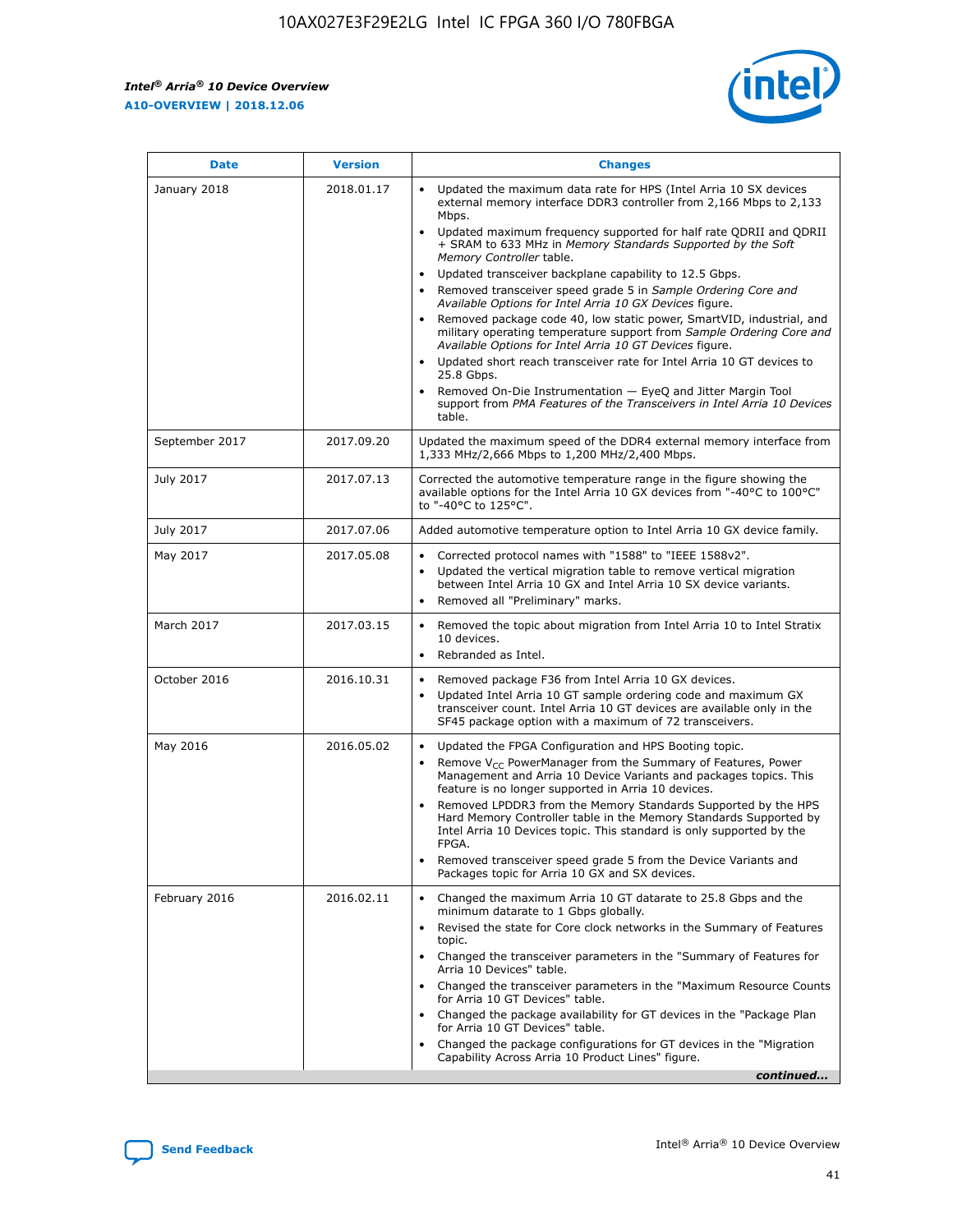

| <b>Date</b>   | <b>Version</b> | <b>Changes</b>                                                                                                                                                               |
|---------------|----------------|------------------------------------------------------------------------------------------------------------------------------------------------------------------------------|
|               |                | • Changed transceiver parameters in the "Low Power Serial Transceivers"<br>section.                                                                                          |
|               |                | Changed the transceiver descriptions in the "Device Variants for the<br>Arria 10 Device Family" table.                                                                       |
|               |                | Changed the "Sample Ordering Code and Available Options for Arria 10<br>GT Devices" figure.                                                                                  |
|               |                | Changed the datarates for GT devices in the "PMA Features" section.                                                                                                          |
|               |                | Changed the datarates for GT devices in the "PCS Features" section.                                                                                                          |
| December 2015 | 2015.12.14     | Updated the number of M20K memory blocks for Arria 10 GX 660 from<br>2133 to 2131 and corrected the total RAM bit from 48,448 Kb to<br>48,408 Kb.                            |
|               |                | Corrected the number of DSP blocks for Arria 10 GX 660 from 1688 to<br>$\bullet$<br>1687 in the table listing floating-point arithmetic resources.                           |
| November 2015 | 2015.11.02     | Updated the maximum resources for Arria 10 GX 220, GX 320, GX 480,<br>GX 660, SX 220, SX 320, SX 480, and SX 660.                                                            |
|               |                | • Updated resource count for Arria 10 GX 320, GX 480, GX 660, SX 320,<br>SX 480, a SX 660 devices in Number of Multipliers in Intel Arria 10<br><b>Devices</b> table.        |
|               |                | Updated the available options for Arria 10 GX, GT, and SX.                                                                                                                   |
|               |                | Changed instances of Quartus II to Quartus Prime.<br>$\bullet$                                                                                                               |
| June 2015     | 2015.06.15     | Corrected label for Intel Arria 10 GT product lines in the vertical migration<br>figure.                                                                                     |
| May 2015      | 2015.05.15     | Corrected the DDR3 half rate and quarter rate maximum frequencies in the<br>table that lists the memory standards supported by the Intel Arria 10 hard<br>memory controller. |
| May 2015      | 2015.05.04     | • Added support for 13.5G JESD204b in the Summary of Features table.<br>Added a link to Arria 10 GT Channel Usage in the Arria 10 GT Package<br>$\bullet$<br>Plan topic.     |
|               |                | • Added a note to the table, Maximum Resource Counts for Arria 10 GT<br>devices.                                                                                             |
|               |                | • Updated the power requirements of the transceivers in the Low Power<br>Serial Transceivers topic.                                                                          |
| January 2015  | 2015.01.23     | • Added floating point arithmetic features in the Summary of Features<br>table.                                                                                              |
|               |                | • Updated the total embedded memory from 38.38 megabits (Mb) to<br>65.6 Mb.                                                                                                  |
|               |                | • Updated the table that lists the memory standards supported by Intel<br>Arria 10 devices.                                                                                  |
|               |                | Removed support for DDR3U, LPDDR3 SDRAM, RLDRAM 2, and DDR2.                                                                                                                 |
|               |                | Moved RLDRAM 3 support from hard memory controller to soft memory<br>controller. RLDRAM 3 support uses hard PHY with soft memory<br>controller.                              |
|               |                | Added soft memory controller support for QDR IV.<br>$\bullet$                                                                                                                |
|               |                | Updated the maximum resource count table to include the number of<br>$\bullet$<br>hard memory controllers available in each device variant.                                  |
|               |                | Updated the transceiver PCS data rate from 12.5 Gbps to 12 Gbps.<br>$\bullet$                                                                                                |
|               |                | Updated the max clock rate of PS, FPP x8, FPP x16, and Configuration<br>via HPS from 125 MHz to 100 MHz.                                                                     |
|               |                | Added a feature for fractional synthesis PLLs: PLL cascading.<br>$\bullet$                                                                                                   |
|               |                | Updated the HPS programmable general-purpose I/Os from 54 to 62.                                                                                                             |
|               |                | continued                                                                                                                                                                    |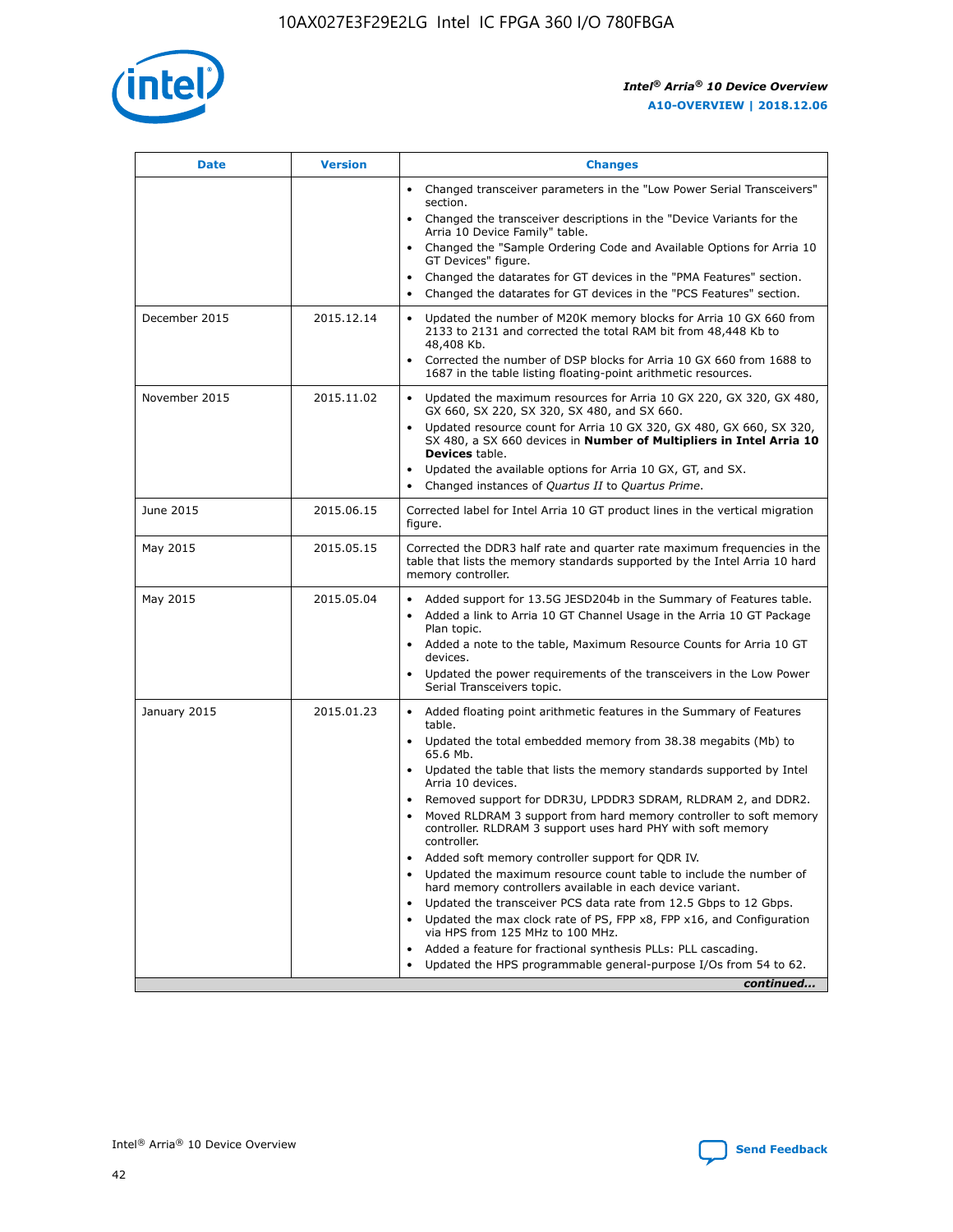

| <b>Date</b>    | <b>Version</b> | <b>Changes</b>                                                                                                                                                                                                                                                                                                                                                                                                                                                                                                                                                   |
|----------------|----------------|------------------------------------------------------------------------------------------------------------------------------------------------------------------------------------------------------------------------------------------------------------------------------------------------------------------------------------------------------------------------------------------------------------------------------------------------------------------------------------------------------------------------------------------------------------------|
| September 2014 | 2014.09.30     | Corrected the 3 V I/O and LVDS I/O counts for F35 and F36 packages<br>$\bullet$<br>of Arria 10 GX.<br>Corrected the 3 V I/O, LVDS I/O, and transceiver counts for the NF40<br>$\bullet$<br>package of the Arria GX 570 and 660.<br>Removed 3 V I/O, LVDS I/O, and transceiver counts for the NF40<br>$\bullet$<br>package of the Arria GX 900 and 1150. The NF40 package is not<br>available for Arria 10 GX 900 and 1150.                                                                                                                                       |
| August 2014    | 2014.08.18     | Updated Memory (Kb) M20K maximum resources for Arria 10 GX 660<br>$\bullet$<br>devices from 42,660 to 42,620.<br>Added GPIO columns consisting of LVDS I/O Bank and 3V I/O Bank in<br>$\bullet$<br>the Package Plan table.<br>Added how to use memory interface clock frequency higher than 533<br>$\bullet$<br>MHz in the I/O vertical migration.<br>Added information to clarify that RLDRAM3 support uses hard PHY with<br>$\bullet$<br>soft memory controller.<br>Added variable precision DSP blocks support for floating-point<br>$\bullet$<br>arithmetic. |
| June 2014      | 2014.06.19     | Updated number of dedicated I/Os in the HPS block to 17.                                                                                                                                                                                                                                                                                                                                                                                                                                                                                                         |
| February 2014  | 2014.02.21     | Updated transceiver speed grade options for GT devices in Figure 2.                                                                                                                                                                                                                                                                                                                                                                                                                                                                                              |
| February 2014  | 2014.02.06     | Updated data rate for Arria 10 GT devices from 28.1 Gbps to 28.3 Gbps.                                                                                                                                                                                                                                                                                                                                                                                                                                                                                           |
| December 2013  | 2013.12.10     | Updated the HPS memory standards support from LPDDR2 to LPDDR3.<br>٠<br>Updated HPS block diagram to include dedicated HPS I/O and FPGA<br>$\bullet$<br>Configuration blocks as well as repositioned SD/SDIO/MMC, DMA, SPI<br>and NAND Flash with ECC blocks.                                                                                                                                                                                                                                                                                                    |
| December 2013  | 2013.12.02     | Initial release.                                                                                                                                                                                                                                                                                                                                                                                                                                                                                                                                                 |